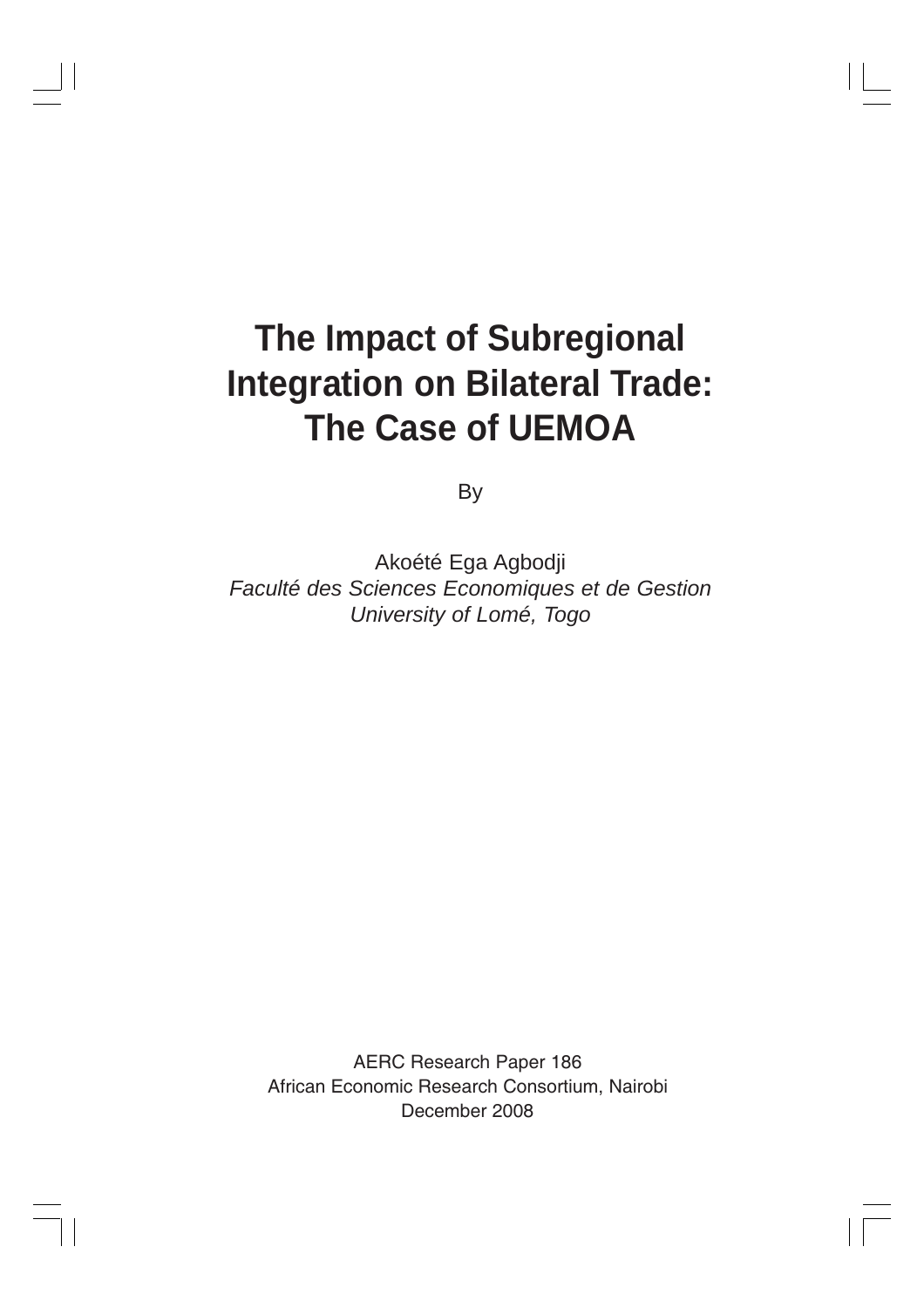**THIS RESEARCH STUDY** was supported by a grant from the African Economic Research Consortium. The findings, opinions and recommendations are those of the author, however, and do not necessarily reflect the views of the Consortium, its individual members or the AERC Secretariat.

Published by: The African Economic Research Consortium P.O. Box 62882 - City Square Nairobi 00200, Kenya

Printed by: Modern Lithographic (K) Ltd P.O. Box 52810 - City Square Nairobi 00200, Kenya

ISBN 9966-778-40-3

© 2008, African Economic Research Consortium.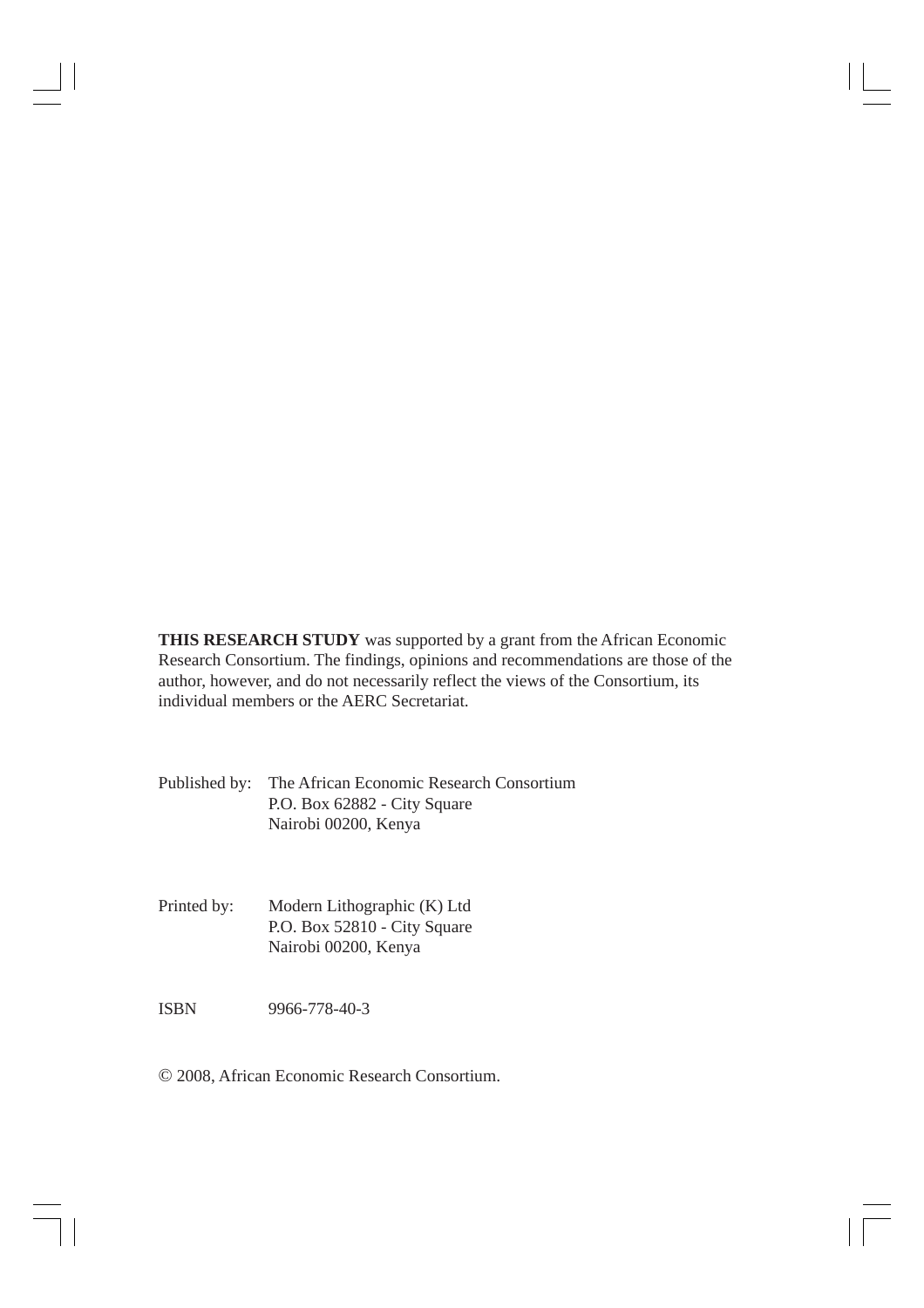## **Contents**

 $\begin{array}{c|c|c|c|c} \hline \quad \quad & \quad \quad & \quad \quad & \quad \quad \\ \hline \quad \quad & \quad \quad & \quad \quad & \quad \quad \\ \hline \end{array}$ 

 $\overline{\phantom{a}}$ 

List of tables Abstract Acknowledgements

| 1.           | Background                                           | 1      |  |  |
|--------------|------------------------------------------------------|--------|--|--|
| 2.           | Economic integration and its expected impact         | 5      |  |  |
| 3.           | A brief review of the literature                     | $\tau$ |  |  |
| 4.           | Methodology                                          | 10     |  |  |
| 5.           | <b>Estimation and results</b>                        | 18     |  |  |
| 6.           | Conclusion and economic policy implications          |        |  |  |
| <b>Notes</b> |                                                      |        |  |  |
| References   |                                                      |        |  |  |
|              | Appendixes:                                          |        |  |  |
|              | A: Subregional unions and their membership           | 31     |  |  |
|              | B: List of reporting countries and partner countries |        |  |  |

 $\begin{array}{c} \hline \end{array}$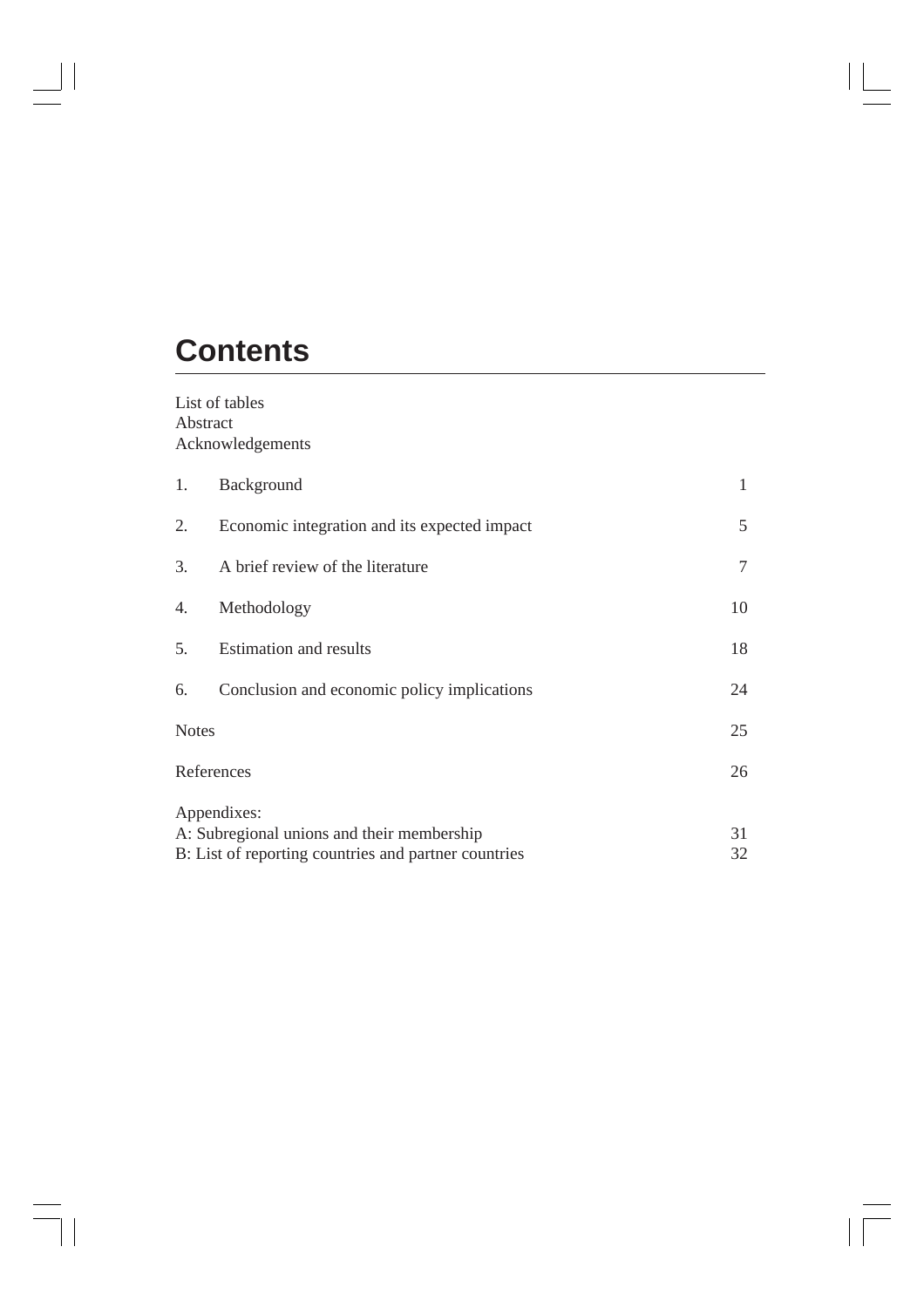## **List of tables**

 $\begin{array}{c|c|c|c|c} \hline \quad \quad & \quad \quad & \quad \quad & \quad \quad \\ \hline \end{array}$ 

 $\overline{1}$ 

| 1. Evolution of intra-regional exports as a percentage of total exports |    |
|-------------------------------------------------------------------------|----|
| 2. Rates of permanent duties and taxes                                  |    |
| 3. Summary of the results of econometric estimations                    |    |
| (Case 1: The effect of the absence of a common border)                  | 20 |
| 4. Summary of the results of econometric estimations                    |    |
| (Case 2: The effect of the presence of a common border)                 | 21 |
|                                                                         |    |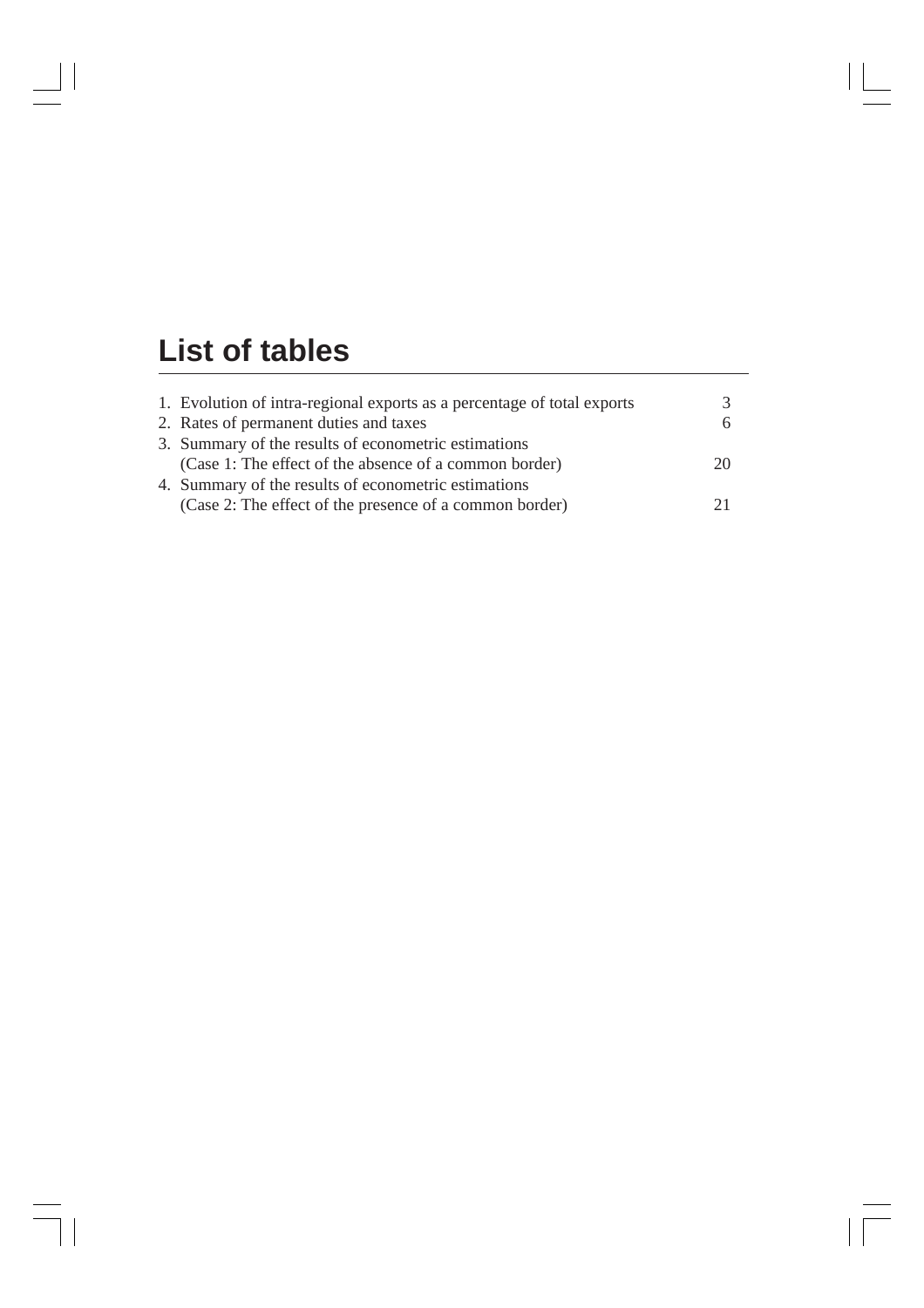### **Abstract**

The aim of this study was to evaluate the impact of preferential trade agreements and the monetary union on bilateral trade between UEMOA member countries. With the use of a dynamic gravity model, it was possible to realize that membership in a common monetary zone and the implementation of common economic reforms had a significant effect on bilateral trade within the zone, although more in terms of diverting imports and exports than in terms of creating trade. Furthermore, economic policy distortions that foster informal transborder trade had a negative effect on trade within the region.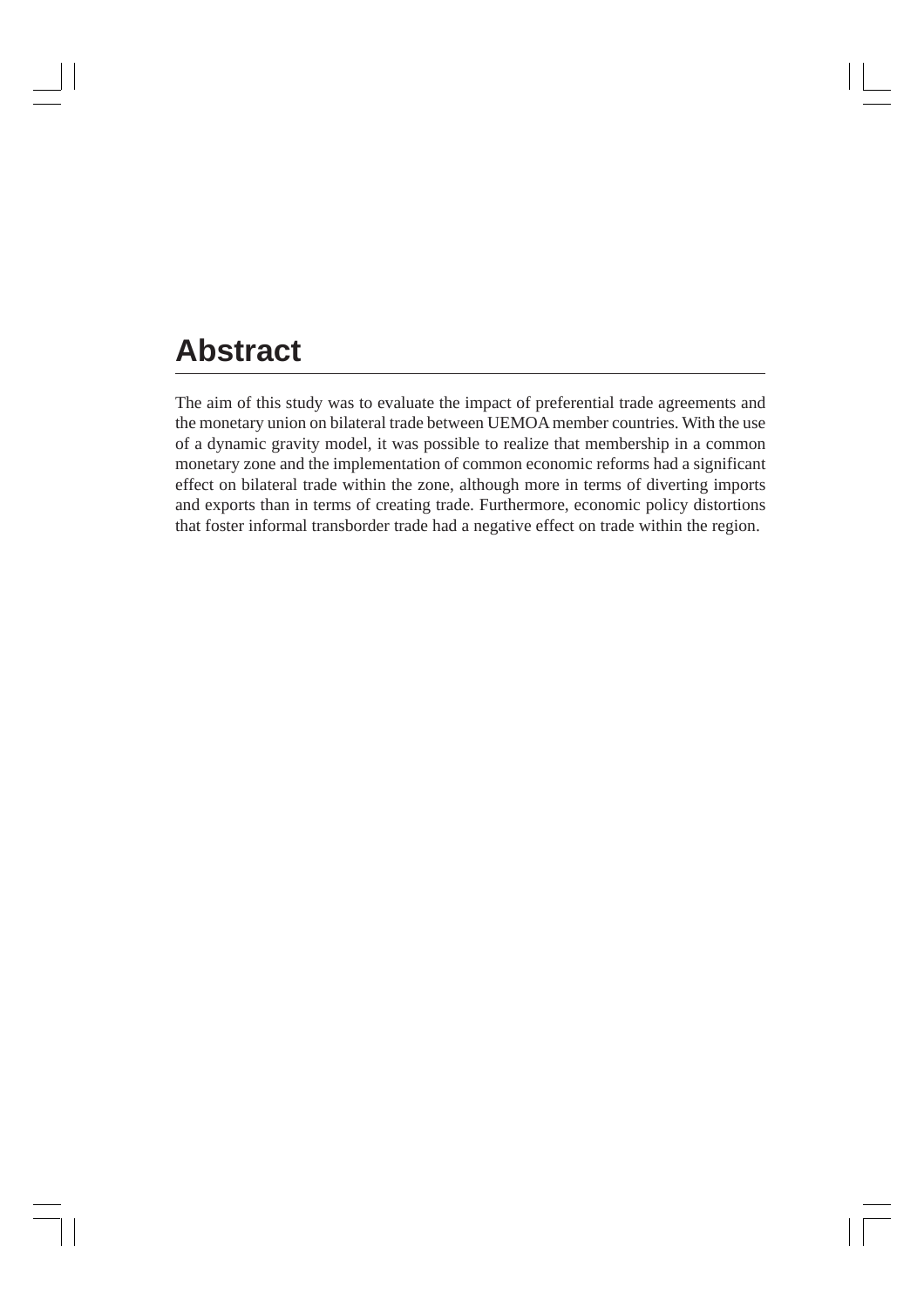## **Acknowledgements**

 $\mathcal{L}$ 

Author thanks African Economic Research Consortium for his grant support. Also the author thanks all resource persons of Group D.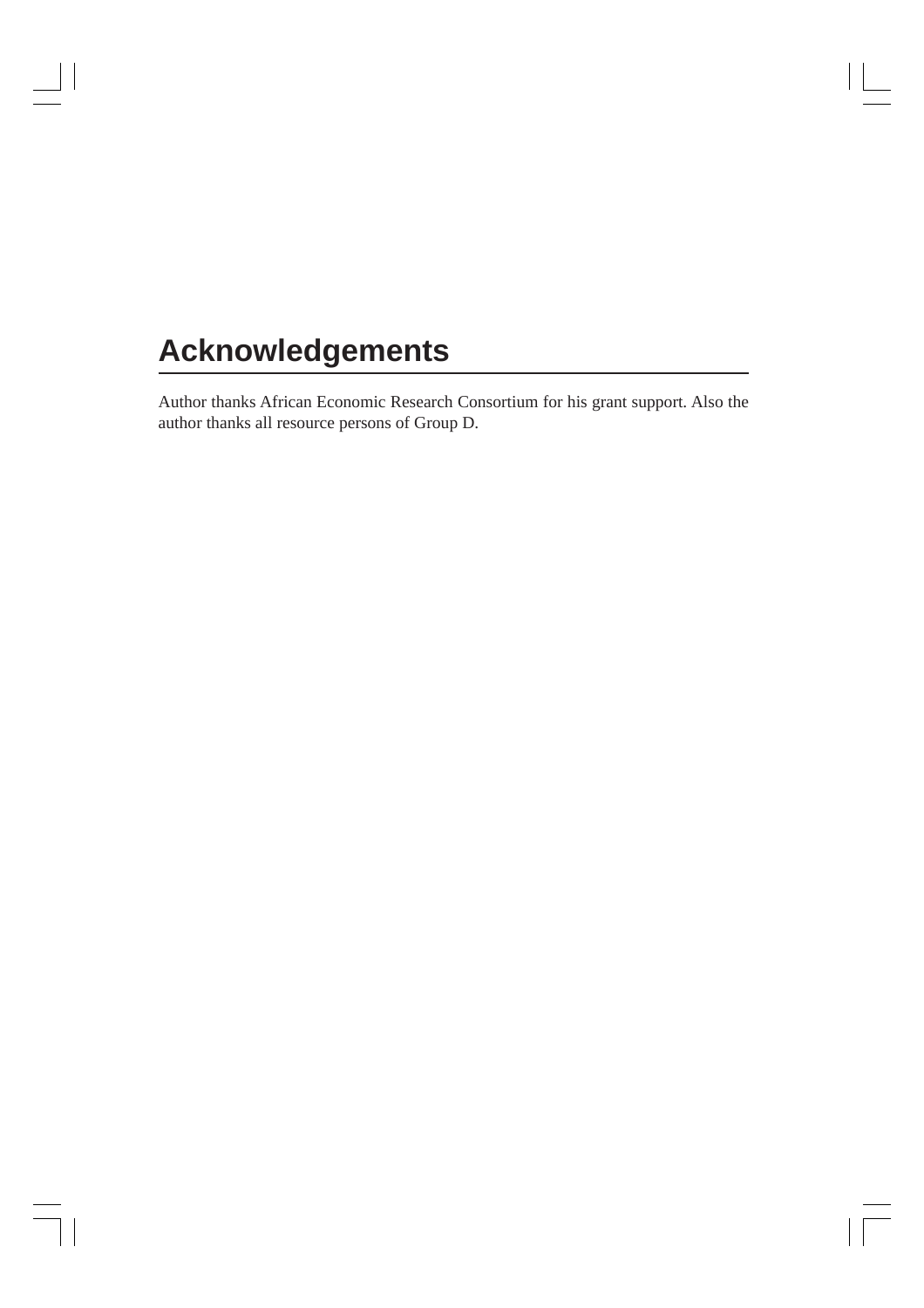### **1. Background**

The dynamics of international economic relations and the complementary nature of development activities at the international level, coupled with scarce resources on a worldwide scale, forced a large number of developing countries to look for ways and means of participating more effectively in the world economy. One way was to set up economic and monetary free-trade areas. The ultimate goal in creating such unions was to form regional and subregional blocs in order to better integrate into the world economy given the small size of their national economies. This explains why many regional groupings came into existence under various forms: economic, monetary and customs unions. One can mention, for the case of West Africa, the experiences of the West African Monetary Union (Union Monétaire Ouest Africaine – UMOA; established in 1963), Economic Community of West Africa (Communauté Économique de l'Afrique de l'Ouest – CEAO; 1973), Economic Community of West African States (ECOWAS, or Communauté Économique des États de l'Afrique de l'Ouest – CEEAO; 1975), and West African Economic and Monetary Union (Union Économique et Monétaire de l'Afrique de l'Ouest – UEMOA; 1994).<sup>1</sup> The economic justification for the creation of these subregional and regional unions was that the elimination of national trade barriers would increase intra-regional trade and, moreover, that the adoption of common economic policies and ultimately a customs union could be a catalyst for the expansion of trade within the union and with countries outside the union.

When UMOA specifically was created, it was assigned the mission of contributing to a rapid and harmonized growth of the economies of its member states on the basis of a common monetary policy and the principle of currency convertibility at a known and fixed parity. These provisions did not lead to a significant increase in trade between the member countries, which have suffered serious economic crises since the late 1970s. The disastrous consequences of these crises, notably macroeconomic imbalances, prompted agreements with the Bretton Woods institutions to implement structural adjustment measures in which each member state of the Union undertook a progressive trade liberalization process. The main reason for this was that the economic and financial difficulties the countries had been experiencing were caused by the protectionist policies they were following. The main objective of trade liberalization is to improve economic efficiency by creating a transparent and neutral incentive system that eliminates antiexport bias, direct obstacles to trade and economic distortions caused by the trading system (Oyejide et al., 1997). Thus, the unilateral trade liberalization reforms mainly involved dismantling import and export monopolies enjoyed by state companies, abolishing prohibitions and non-tariff barriers, rationalizing custom tariffs, and liberalizing commodity prices.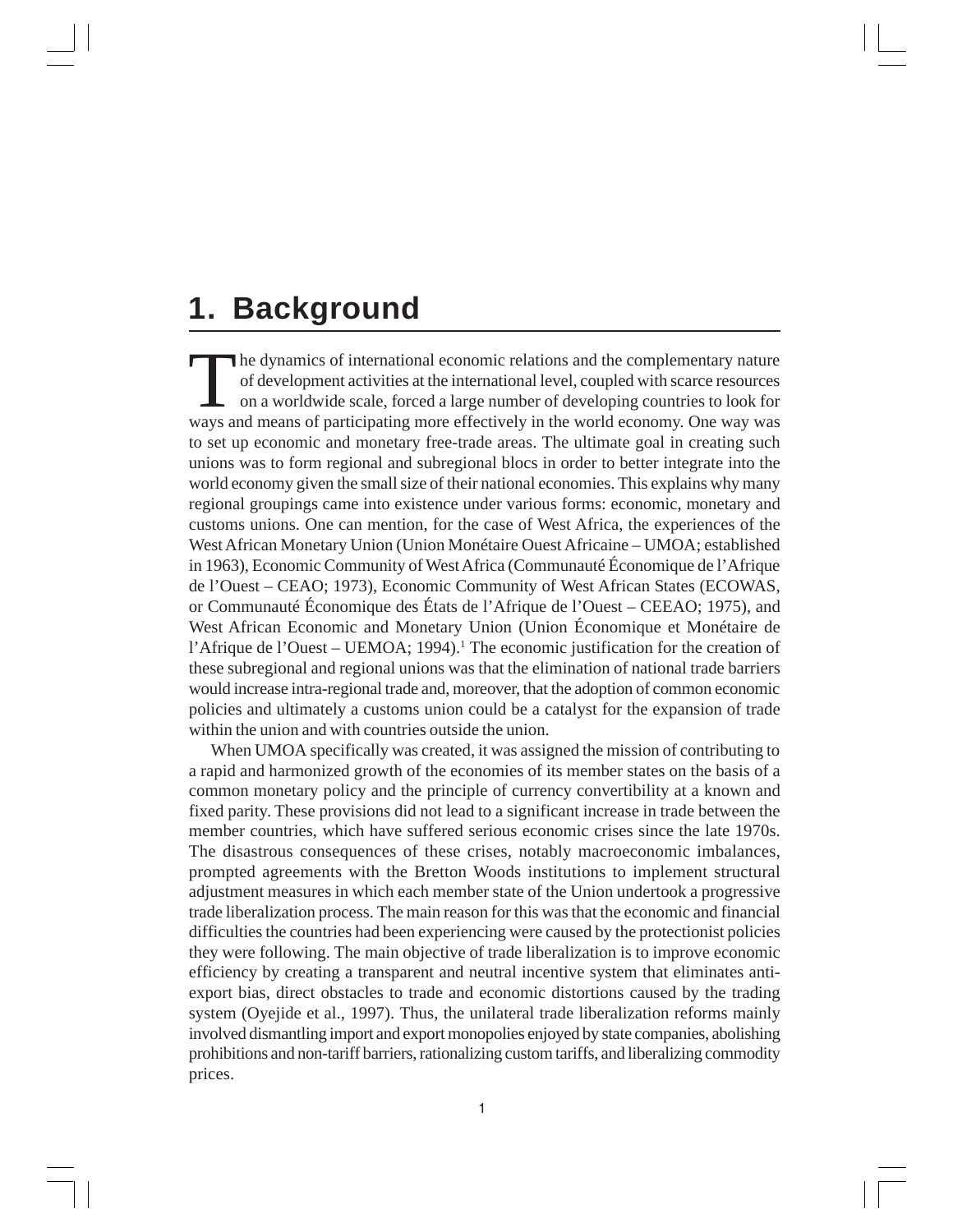Faced with the low level of bilateral trade and persistent economic difficulties in the Union at the beginning of the 1990s, in a context of re-emerging trade and economic blocs, the member states decided to take the next step towards economic integration by replacing UMOA with the West African Economic and Monetary Union (UEMOA) in January 1994. In other words, UEMOA, whose objective is to consolidate the monetary Union and to relaunch the process of the subregion's economic integration, tends to reinforce the competitiveness of the economic and financial activities in the member states within the framework of an open and competitive market and a rationalized and harmonized legal environment. Among other things, the fiscal and customs reforms undertaken by UEMOA countries aimed to streamline customs taxes with a single import duty on the cost-insurance-freight (c.i.f.) value, and to introduce a preferential intraregional customs tariff called the generalized preferential tariff for locally produced commodities. This tariff would be applied for all trade in products that were manufactured in the region and labelled as "products of controlled origin". The progressive implementation of the community tariff reforms began on 1 July 1996. For the first year (until 30 June 1997), all member states applied a 30% reduction in import duties on approved manufactured products. This reduction was raised to 60% between July 1997 and January 1999 and then to 80% between January 1999 and January 2000. Tariff dismantling became complete and effective for all approved products as of 1 January 2000 with the coming into force of the common external tariff (CET), which was set up to regulate the Union members' foreign trade.

#### **The research problem**

According to Oyejide et al. (1996) and Oyejide (1998), trade liberalization episodes<br>in a number of sub-Saharan African (SSA) countries were characterized by several types of stimulus that could be classified as unilateral and multilateral mechanisms. The least significant stimulus for this trade liberalization in many SSA countries was their joining a regional integration framework. That said, all these unilateral and community provisions, which turn out to be complementary (Collier and Gunning, 1993), are likely to foster intra-regional trade. In a world where there are many regional trade agreements, it is difficult to characterize them as "exceptions". Given current developments, it has become more and more important to understand not only the rationale behind these arrangements but also their effects, particularly on member countries.2

In the light of studies carried out on the subregional integration undertaken by developing countries, it transpires that many integration schemes have not yet achieved their objectives and that significant economic advantages have seldom been those concerned with export diversification, increase in international competitiveness, efficient resource allocation of means, or significant stimulation of production and investment in the region (Yeats, 1999; Foroutan, 1993; Nogues and Quintanilla, 1993; Lyakurwa et al., 1997; Oyejide and Njinkeu, 2003). For the specific case of SSA countries, recent empirical studies suggest that the establishment of preferential trade systems between countries had no impact on trade creation on the subcontinent (Ariyo and Raheem, 1991; de Melo et al., 1992). Foroutan and Pritchett (1993) show that the level of intra-SSA trade is not as low as revealed by these studies, but is higher than anticipated.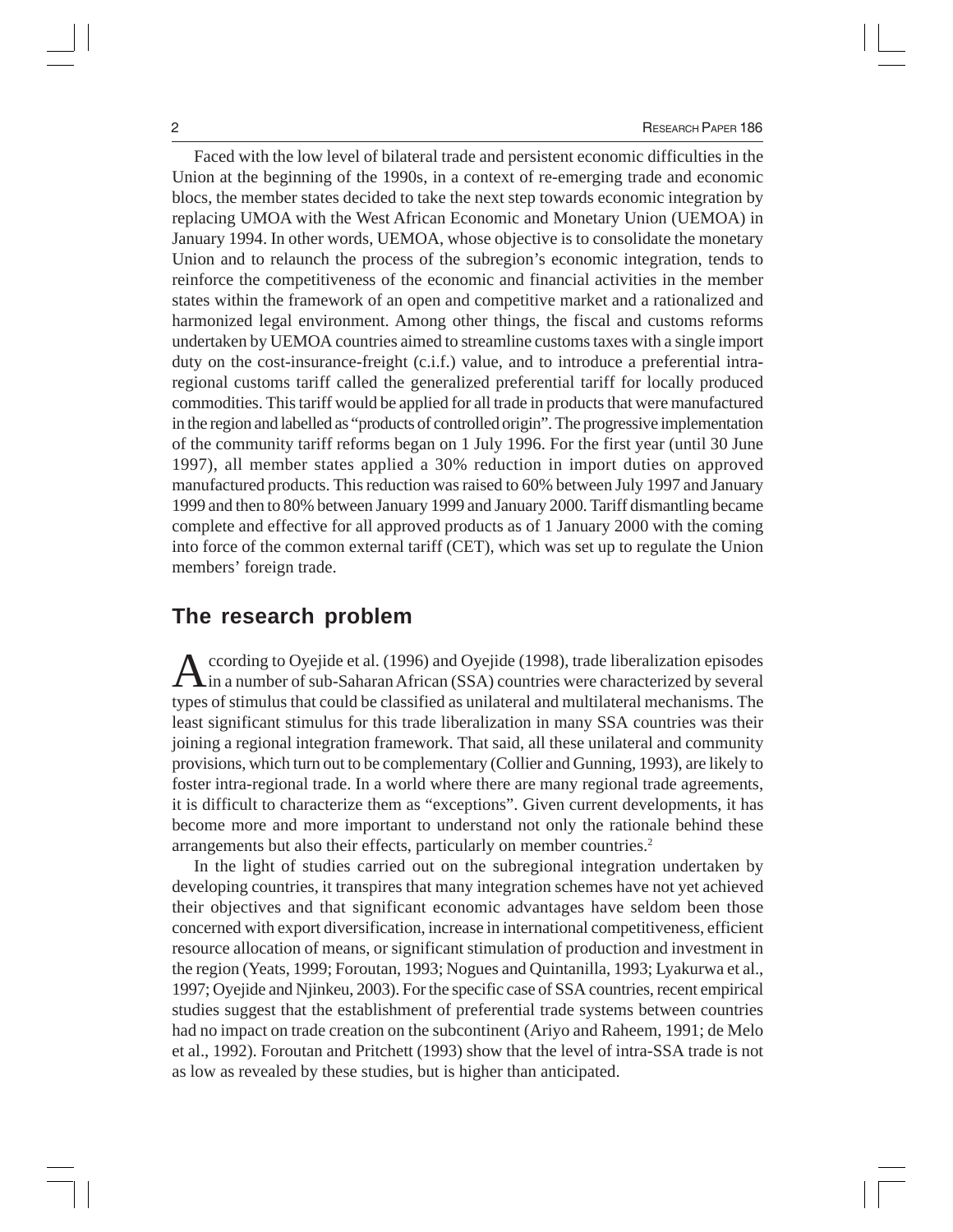And what about UEMOA? It can be observed from Table 1 that in the UEMOA zone, intra-regional exports not only reached comparatively non-negligible levels (14.3% in 2001 against 9.6% in 1980), but also that they have been on an upward trend since 1995, as opposed to the downward trend that can be observed for the ECOWAS zone. This improvement can be attributed to the formation of an economic union in 1994 alongside the monetary union created in 1963. It thus can be observed that the implementation of economic reforms within the UEMOA framework has given bilateral trade inside the zone a bit of a boost. This means that the effect of trade creation and diversion of exports and imports has been more significant than during the period of monetary union.

|               | 1980 | 1985 | 1995 | 1997 | 1998 | 1999 | 2000 | 2001 |
|---------------|------|------|------|------|------|------|------|------|
| <b>UEMOA</b>  | 9.6  | 8.7  | 10.3 | 11.8 | 11.0 | 13.1 | 13.1 | 14.3 |
| <b>ECOWAS</b> | 10.1 | 5.2  | 9.0  | 8.6  | 10.7 | 10.4 | 9.5  | 9.6  |

**Table 1: Evolution of intra-regional exports as a percentage of total exports**

Sources: World Bank's World Development Indicators (2004); UEMOA Commission (2000).

The aim of this study, therefore, is to isolate the impact of both the monetary and the economic unions on bilateral trade in the UEMOA zone. This was all the more necessary since, as has been well known since Viner's (1950) original work, trade creation brings about wellbeing while trade diversion reduces it. Besides, trade creation and trade diversion have different implications in terms of wellbeing and development depending on whether they are brought about by a monetary union or by preferential agreements in the framework of a free trade zone. Following studies such as Krugman (1993) and Krugman and Venables (1996), among others, it is accepted that a common currency eliminates obstacles to trade and encourages economies of scale. Indeed, monetary union reinforces trade among member countries because of the resulting low costs of transactions. Similarly, preferential agreements promote trade given the reduction in tariff and non-tariff barriers. However, diverting trade as a result of monetary union does not bring about as much wellbeing as preferential trade agreements. Since Viner's (1950) work, one of the key questions about preferential trade agreements has been to know whether the benefits of creating trade exceed the cost of diverting trade.

Since 1994, the West African countries belonging to the Franc Zone – which already had a common currency and a common monetary policy – have had the distinctive feature of belonging to two forms of groupings: one monetary and one economic. Ten years after the implementation of preferential agreements within the monetary zone that had been previously established, and knowing the respective impact of either union on the trade between member countries, there is a good reason to question the additional impact of economic integration on bilateral trade within UEMOA. In other words:

- Has there been a stronger trade creation between the UEMOA countries since the economic union?
- Has the diversion of trade been more visible on the import side than on the export side since the economic union was set up?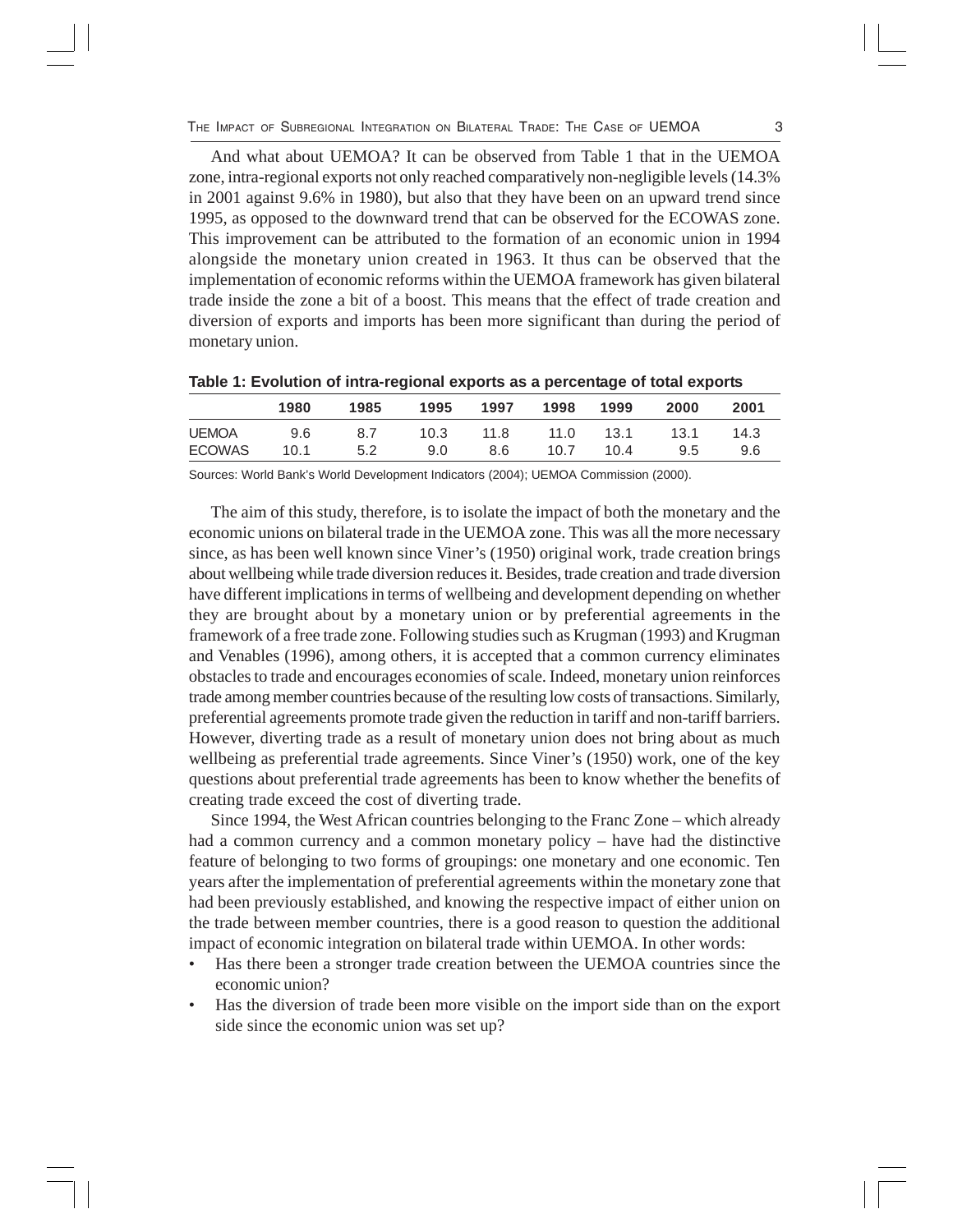### **Research objectives and hypotheses**

In general, the objective of this study is to capture the respective impact of the monetary union and the economic union in the UEMOA countries on the trade flows of the union and the economic union in the UEMOA countries on the trade flows of the member states. The specific objectives are:

- To model and estimate the economic and institutional determinants of internal trade flows between the countries.
- To establish whether there are effects of trade creation and diversion of imports and exports in accordance with the institutional evolution the zone has experienced.

There are two research hypotheses for this study:

- **H1**: The indicators of economic policies have a more significant effect on intraregional trade during preferential reforms carried out as part of economic integration than during unilateral reforms implemented within the framework of structural adjustment programmes (SAPs).
- **H2**: The intra-regional trade has been stronger within the framework of the economic and monetary union than within that of the monetary union.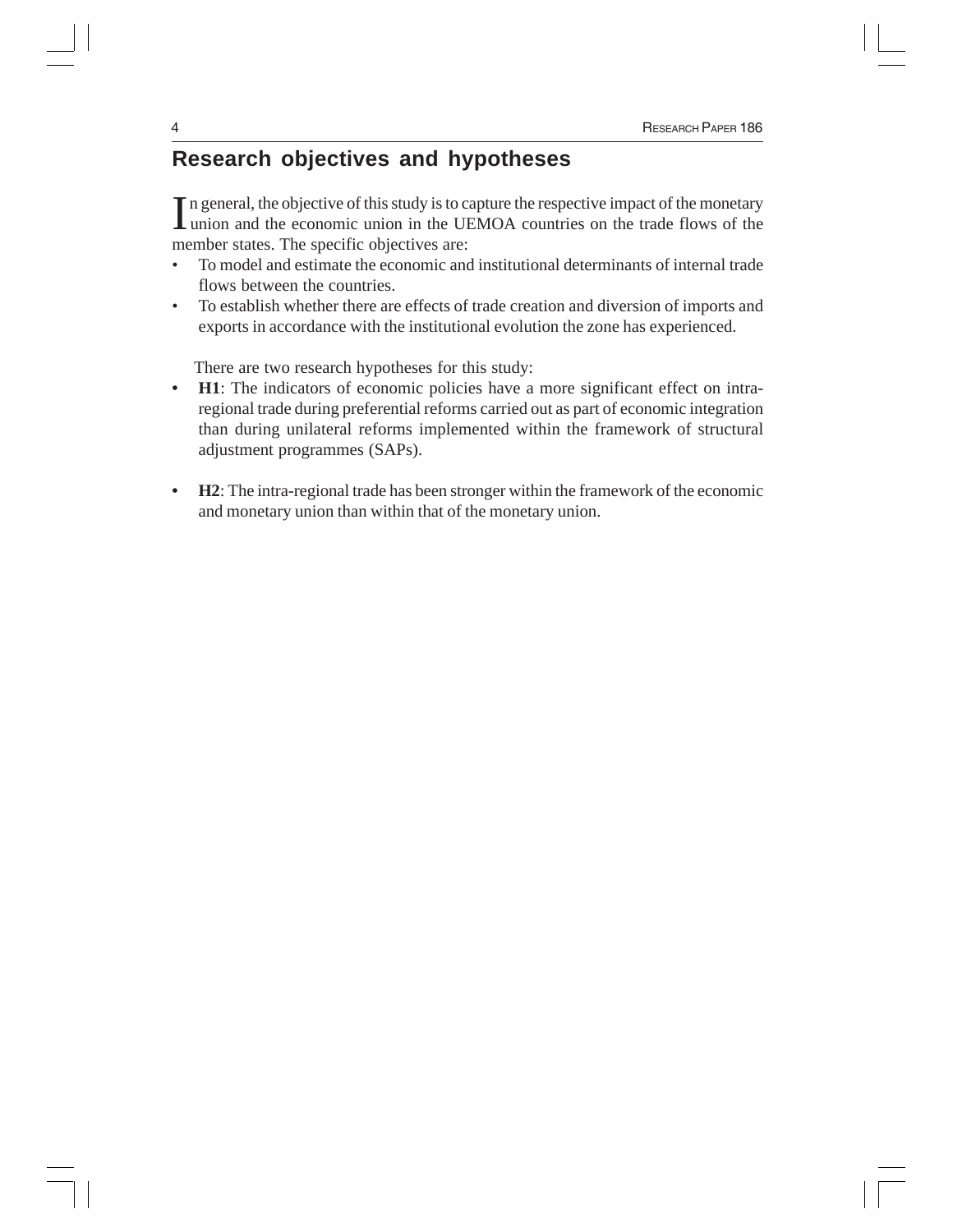### **2. Economic integration and its expected impact**

fter three decades of monetary integration in the West African zone, the UMOA countries decided to reinforce their association through economic integration in 1994. The creation of UEMOA in January of that year meant the unification of the national economies of UMOA members primarily to reinforce their economic and financial competitiveness within the framework of an open and competitive market.

### **Mechanisms for economic integration**

In coming together as an economic union, UEMOA essentially created a common market. This market rests on the abolition of tariff and non-tariff barriers in the trade n coming together as an economic union, UEMOA essentially created a common between member states and the establishment of the CET.

These objectives were achieved progressively. The first stage, from July 1996, consisted basically of the total tariff dismantling for all local products and traditional handicraft products, as well as other agreed products. Since 2000, the CET has extended to member countries' foreign trade. The CET has several components: a customs duty applicable in four rates according to the category of the product; a statistical fee of 1% levied on all products except on those enjoying diplomatic privileges and those imported using external funding; a community solidarity levy (PCS) of 1%; and the regressive protection tax. The adoption of the CET led to a generalized reduction in customs duties on all products irrespective of their origin, a streamlining of tariff systems and the opening up of the Union to the rest of the world.

The mechanism for setting the CET rests on the following: categorization, permanent duties and taxes, and temporary duties and taxes. The rates of permanent duties and taxes by category that have been in force since 1 January 2000 are given in Table 2. In total, products are classified in four categories:

- Category 0: Basic convenience goods from a closed list.
- Category 1: Basic necessities, basic raw materials, capital goods, specific inputs.
- Category 2: Intermediate inputs and products.
- Category 3: End consumption goods and all products not mentioned elsewhere.

In order to promote goods produced in the Union and at the same time make them more competitive, several instruments were put in place. Among these are the following:

• The regressive protection tax, which was instituted by Regulation No. 03/99 of 29 March 1999 to temporarily compensate for an important fall in tariff protection related to the introduction of the CET.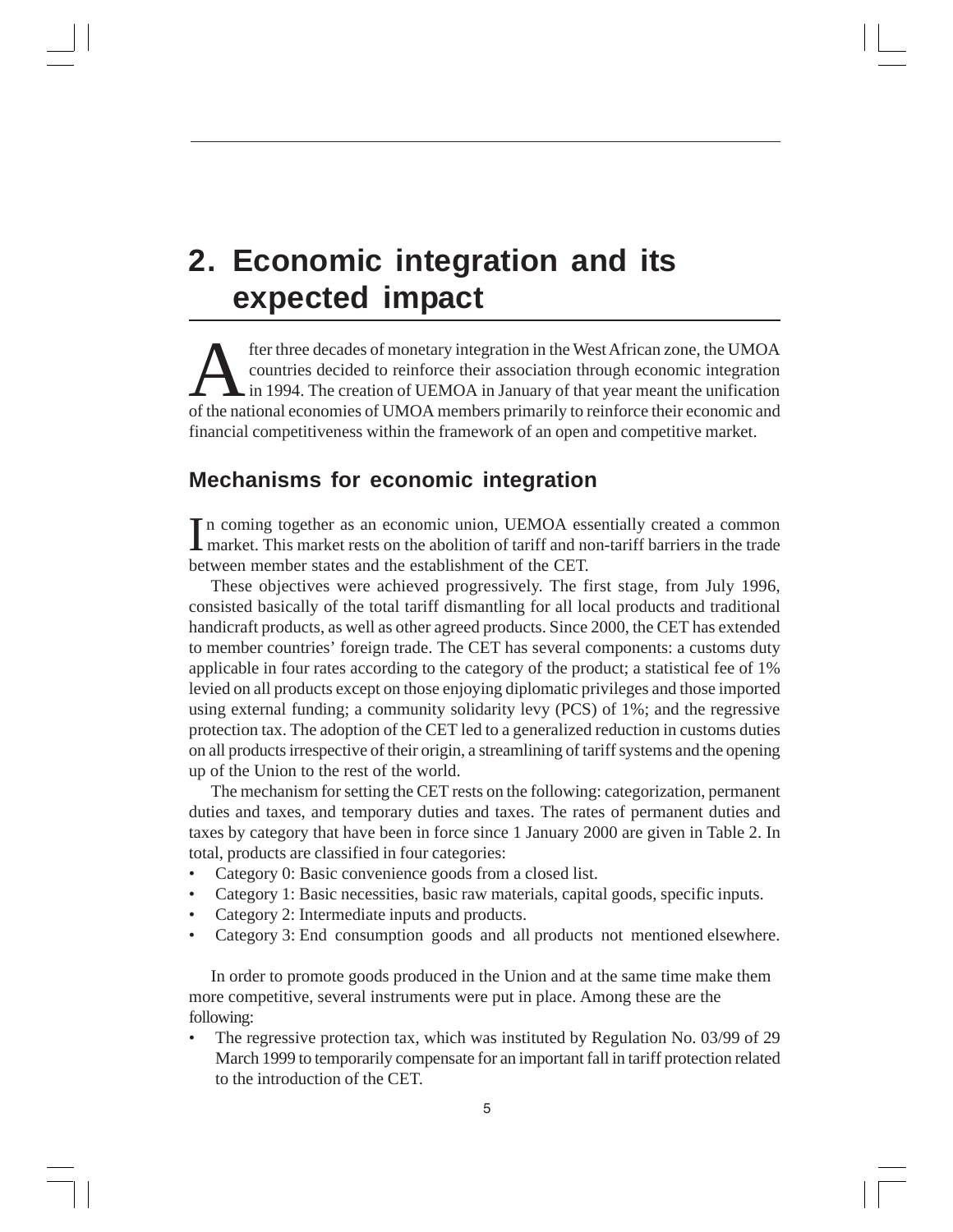|               | Table 2: Rates of permanent duties and taxes |                        |                                  |
|---------------|----------------------------------------------|------------------------|----------------------------------|
| Category      | <b>Customs duties</b>                        | <b>Statistical fee</b> | <b>Community solidarity levy</b> |
| $\Omega$      | 0%                                           | $1\%$                  | $1\%$                            |
|               | 5%                                           | $1\%$                  | 1%                               |
| $\mathcal{P}$ | 10%                                          | $1\%$                  | 1%                               |
| 3             | 20%                                          | 1%                     | 1%                               |

Source: UEMOA.

• The import economic circumstances related tax (TCI), which was instituted by Regulation No. 06/99 of 17 September 1999 to protect the products produced in the Union from the instability of international prices for certain products and against unfair trade practices.

The additional protocol No. III/2001 instituting the rules of origin.

#### **Expected effects of economic integration mechanisms**

Adoption of the CET and the additional protocol instituting the rules of origin was expected to result in a decrease in imports from outside the Union and an increase in intra-union imports. Indeed, at an equal price, economic operators from member countries of the Union increased the volume of supplies from the market in the Union countries. The anticipated effect of levying a customs duty on imports from the rest of the world while at the same time allowing duty-free imports from Union members was not only trade creation but also diversion of trade to the advantage of member countries. Similarly, the rules of origin were instituted to ensure free movement of goods within the Union through the elimination of customs duties and taxes likely to have an effect on transactions. The application of the protocol on free movement of goods inside the Union was also expected to reduce smuggling since it would be possible to make a significant part of the traffic of imports official.

In practice, the application of the CET led to a tariff strengthening for certain countries (Togo, Benin) and a tariff dismantling for others (like Senegal). For the Union as a whole, however, it led to a reduction in the average non-weighted tariff, which fell from 19% in 1997 to 12% in 2000 (van den Boogaerde and Tsangarides, 2005).

On the whole, then, the application of the CET and the additional protocol instituting the rules of origin is not satisfactory. Indeed, when the CET is applied, the tariffs of certain countries always have lines other than those of the CET. Furthermore, it has also been observed that obstacles to tariffs persist, such as certain taxes levied only on products imported from Union members, while counterpart products manufactured locally are exempt from taxation. Besides, the free movement of goods and people is not always a reality. The current state of affairs is that the objective of free movement of goods within the Union has not yet been achieved, notably because of the persistence of recurrent problems such as the levying of illicit taxes on trade corridors, the multiplication of roadblocks and the use of excessive controls. Similarly, it has been observed that nontariff hindrances persist in the form of technical norms instituted to prevent the import of products from the Union, as well as a requirement to tax authorized local manufactured products even when these are accompanied by genuine certificates of origin.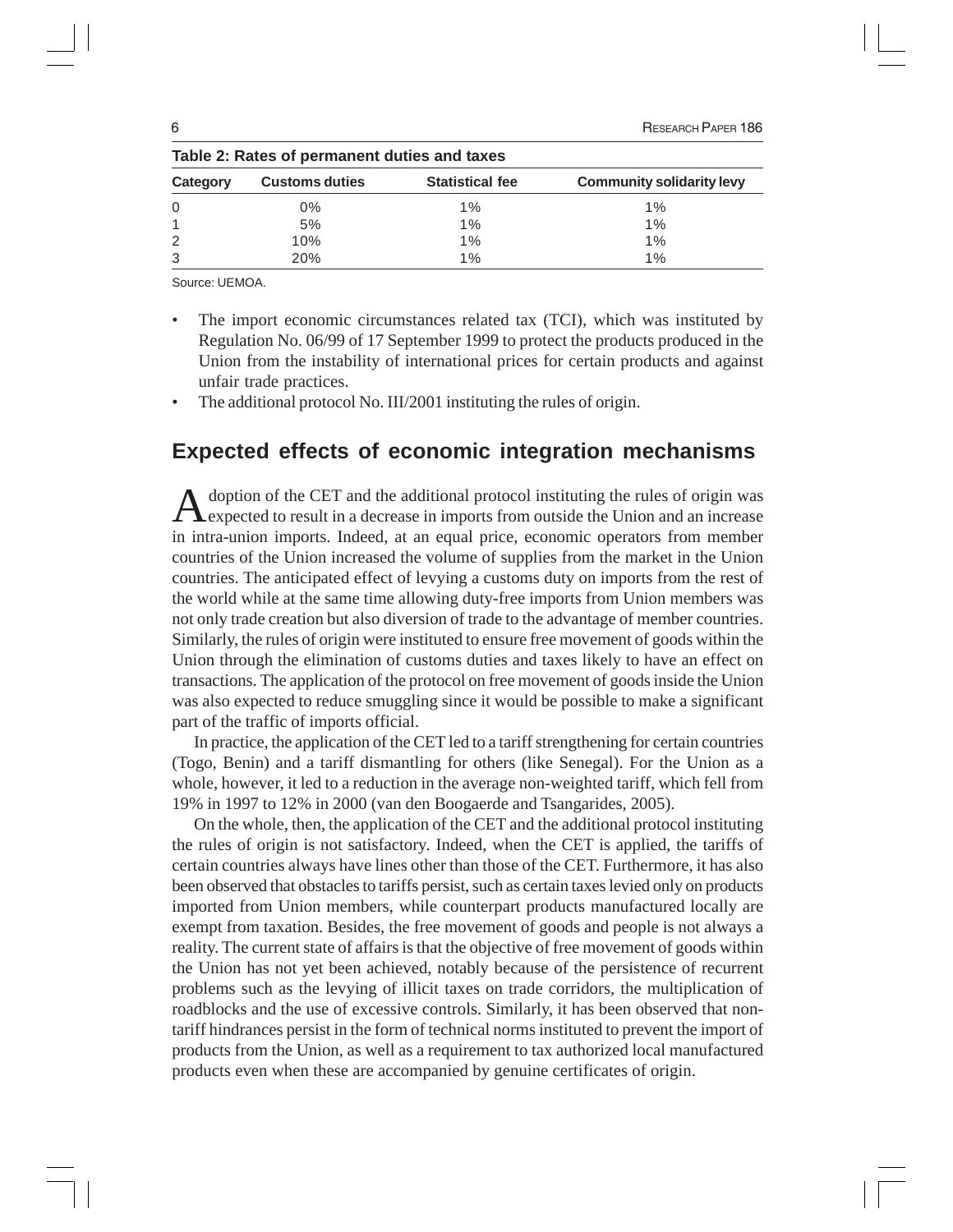### **3. A brief review of the literature**

Experience in sub-Saharan Africa (SSA) and the countries' efforts towards regional integration have for a long time attracted the interest of researchers. From a simple analytical framework, some of this research has been efforts towards regional integration have for a long time attracted the interest of researchers. From a simple analytical framework, some of this research has borne on the impact of non registered trade between neighbouring countries on regional integration in SSA (for example, Barad, 1990). Other studies have looked into trade between neighbouring countries having different exchange rate systems (Azam, 1990). Relatively few studies applied a gravity model to identify the main determinants of bilateral trade between SSA countries. Generally mentioned among such studies are Foroutan and Pritchett (1993), Elbadawi (1997), Ogunkola (1998), Longo and Sekkat (2004), Carrère (2004), and Musila (2005).

### **The gravity model: Genesis and scope**

W inside customs unions and concluded that such regional trade arrangements do not inside customs unions and concluded that such regional trade arrangements do not necessarily lead to a net benefit.

Tinbergen (1962) was then the first researcher to draw inspiration from the gravity model to analyse bilateral trade flows. The specification of Tinbergen's model is the following:

$$
A_{ij} = a^0 . Y_i^{a^1} . Y_j^{a^2} / d_{ij}^{a^3}
$$
 (1)

where  $a^0$ ,  $a^1$ ,  $a^2$  and  $a^3$  are partial elasticities. This equation says that trade in product A between two countries *i* and  $j(A_n)$  depends at the same time on the GDP of the exporting country  $(Y_i)$ , the GDP of the importing country  $(Y_j)$  and the distance between the two countries.

Since Tinbergen (1962), the gravity model has become a popular instrument for empirical analysis of foreign trade. According to Martinez-Zarzoso and Nowak-Lehmann (2003), however, the theoretical research foundation of this model was originally weak and it was not until the middle of the 1970s that numerous developments emerged in the theoretical foundation of the gravity model. The first attempt at such an explanation was by Anderson (1979), who derived the equation of the gravity model that assumes the differentiation of products. Other studies both strengthened and extended the theoretical framework. Chief among these were Bergstrand (1985, 1989), Helpman (1987), Oguledo and MacPhee (1994), Deardorff (1995), Hummels and Levinsohn (1995), Anderson and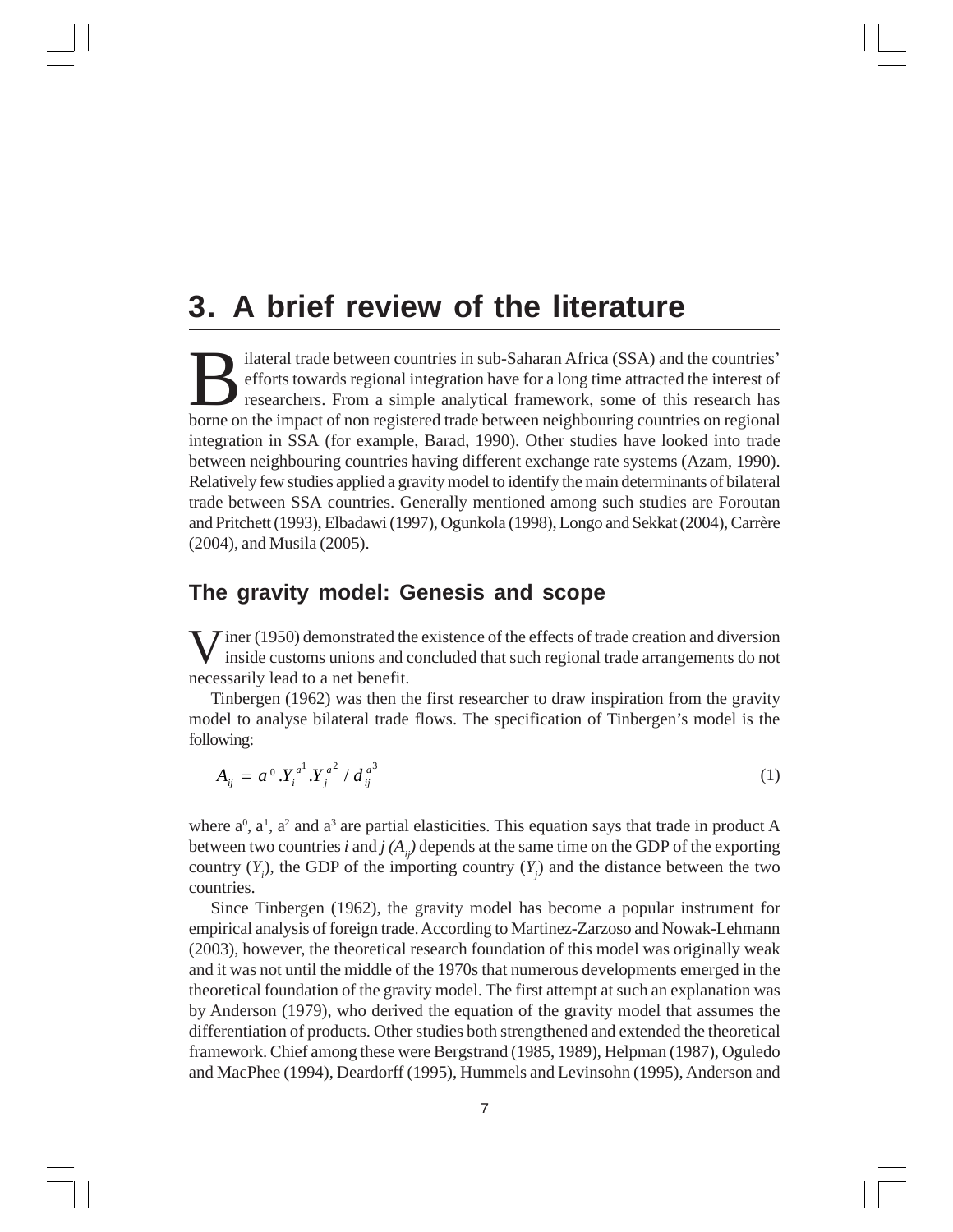Van Wincoop (2001), and Evenett and Keller (2002). What these authors did was to take into account the two main determinants that characterize models of the new theory of trade: economies of scale combined with the distinction of products, and transport costs.

Various other studies also contributed to the refinement of the gravity model, taking into account other explanatory variables. Early among these works was Linneman (1966), which expanded the gravity model by including the population variable to capture economies of scale and used the gross national product as an explanatory variable for the propensity to import. Aitken (1973) introduced a dummy variable to measure the effects of trade creation and diversion. Similarly, Geraci and Prewo (1977) used distance as a proxy for the total cost of transactions, while Wang and Winters (1991) included in the gravity model the dummy variables that characterize the cultural aspects of partner countries.

Other authors, like Bergstrand (1985), Bayoumi and Eichengreen (1997), Wei (1996), Frankel (1997), Bougheas et al. (1999), Limao and Venables (2001), and Soloaga and Winters (2001), also contributed to improving the gravity model by introducing new explanatory variables such as stock of public physical capital and density of infrastructure, and dummy variables to capture the effects of trade creation or trade diversion.

### **Empirical studies related to bilateral trade analysis in SSA**

A comparatively small number of studies used the gravity model to explore empirically<br>the determinants of intra-regional trade among countries in SSA, on the one hand, and between the countries of regional groupings, on the other hand. On the whole, these studies yielded mixed results concerning the impact of regional groupings on bilateral trade in member countries. Indeed, while some studies revealed that regional agreements produced significant positive effects on bilateral trade, others found non-significant effects.

Among the studies concluding that bilateral trade is positively influenced by regional groupings is Foroutan and Pritchett (1993). These authors were the first to use an augmented version of the model for SSA countries to quantify the level of potential intra-SSA trade and to compare it with the current level. The results of their study confirm that in general, the observed (current) intra-SSA trade is somewhat weaker than expected. Indeed, a look at the imports of the 19 countries studied showed an average of 3.5% for current imports from African countries against an expected average of 3.6%. In the case of exports, for 11 out of 19 countries the observed average share turned out to be bigger than envisaged: 4.6% against an expected 2.7%.

Similarly, considering the period 1962–1996 within the framework of an augmented gravity model, Carrère (2004) used the Hausman–Taylor (1981) approach and showed that African regional trade agreements generated a significant trade growth between member countries. For the particular case of the Franc Zone, the study revealed that monetary unions (UEMOA and CEMAC) have largely reinforced the positive effect of the preferential trade agreements on intra-regional trade. Musila (2005) used the gravity model to estimate the intensity of trade creation or trade diversion in COMESA, CEEAC and ECOWAS. Using annual data for the years 1991 to 1998, this study found that the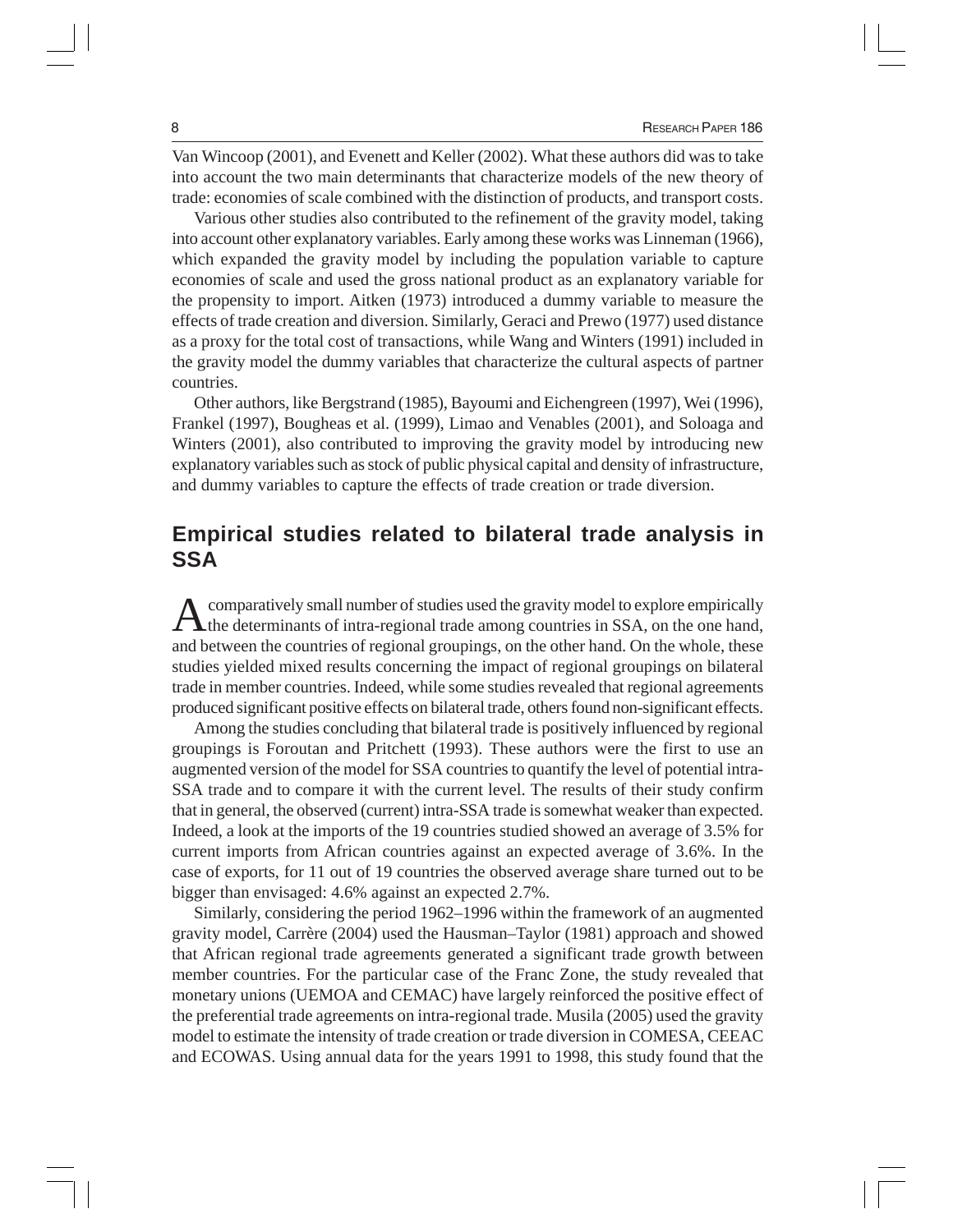intensity of trade creation or trade diversion varied from region to region and from period to period. Indeed, empirical results showed that the intensity of trade creation was the strongest in ECOWAS countries, followed by those in the COMESA area. The effect of trade creation in the CEEAC area was not empirically corroborated. The estimated results also suggest that the effects of trade diversion were weak in the three regional organizations.

Among studies whose results indicated non-significant effects of regional preferential agreements on intra-regional trade are Elbadawi (1997), Ogunkola (1998), Longo and Sekkat (2004), and Avom (2005). For example, from a sample of 28 countries in SSA and 62 other countries as their trade partners over two subperiods (1980–1984 and 1986–1990), Elbadawi (1997) observed that the experiences of regional integration in SSA had been a failure just like those of other developing regions (notably Latin America). He also concluded that the two monetary unions, CEAO and UDEAC, and especially CEAO, experienced extremes of performance given that the effects of the trade integration scheme on intra- and inter-regional trade were positive during the first subperiod but negative during the second. In the case of ECOWAS, Ogunkola (1998) carried out a comparative analysis of the determinants of subregional trade by considering a preintegration period (1970–1972) and a post-integration period (1978–1980). It transpires from the study's estimation results that the intra-ECOWAS trade remained very weak in spite of the integration efforts in the subregion during the two periods considered. Similar results were obtained by Longo and Sekkat (2004), who revealed that the different integration schemes did not produce effects of trade creation or trade diversion and therefore were not able to lead to a growth in intra-African trade. Finally, Avom (2005) found that the impact of monetary union on trade inside CEMAC was not significant.

It transpires from the literature review that at the current stage of research analysing the effects of bilateral trade exchanges in the UEMOA subregion, very few studies carried out specifically on the UEMOA zone sought to isolate the respective impact of the use of a common currency and of the implementation of preferential agreements on bilateral trade in member countries. This study attempts to fill that gap.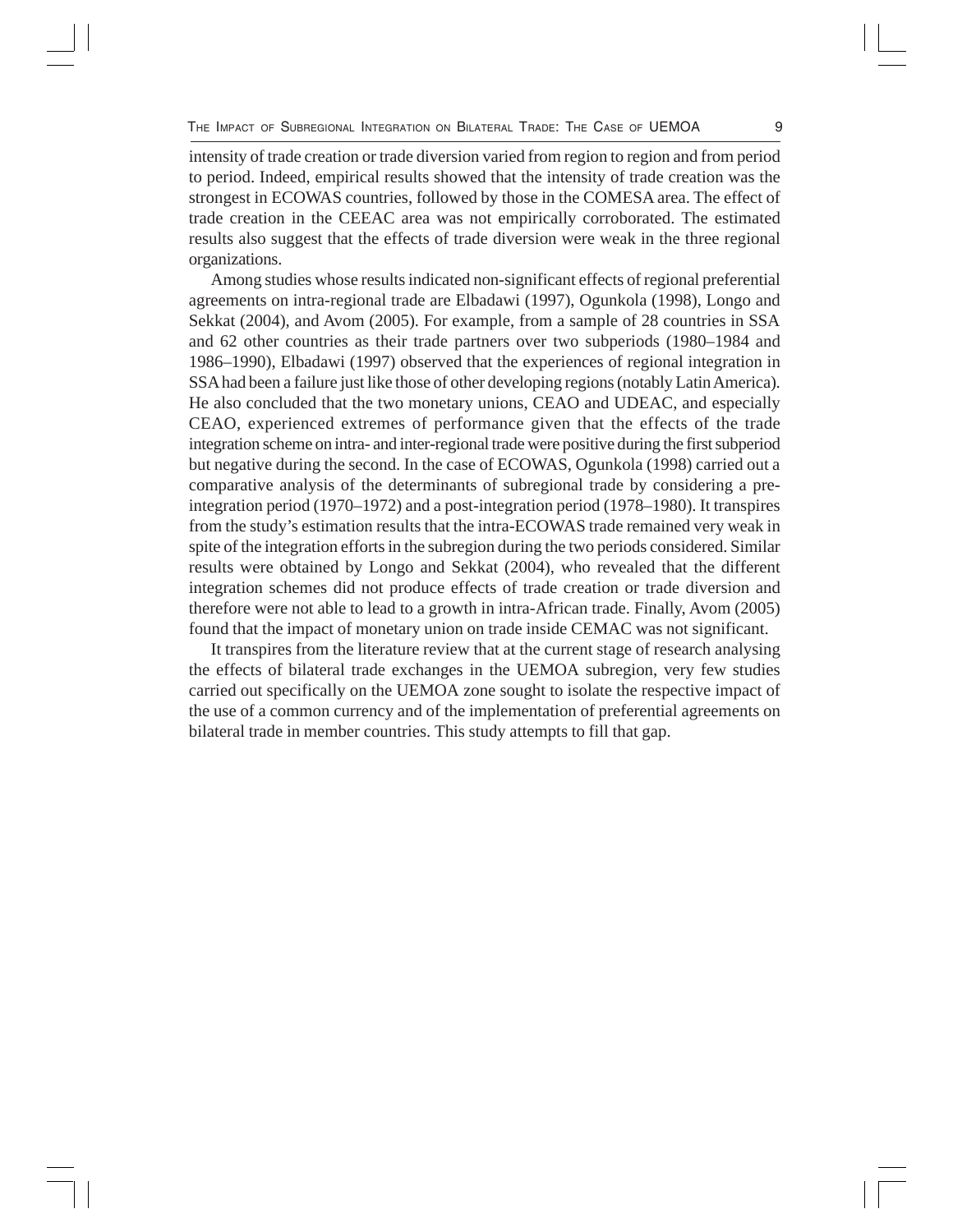### **4. Methodology**

ecent studies using panel data have aimed at improving the performance of the estimation of the gravity equation. Among these studies are Mátyás (1997, 1998), Breuss and Egger (1999), Egger (2000, 2002), Egger and Pfaffermayr (2003), and Baltagi et al. (2003). These authors pointed out the different types of bias in the coefficients estimated using the traditional methods of estimation, notably the ordinary least squares method. This bias arises from not taking into account specificities of the countries considered and from the possible endogeneity of some regressors. That is why the new estimation techniques apply panel data in consideration of trade as a dynamic process; the dynamic panel estimator generally used is that proposed by Arellano and Bond (1991).

#### **The theoretical model of the gravity equation**

A theoretical basis recently developed by Baier and Bergstrand (2002) underlies the gravity model. The analytical framework rests on the maximization of benefits made by trade companies in monopolistic competition and of utility by the consumers in reference to the Dixit–Stiglitz preferences.

According to Carrère (2006), Baier and Bergstrand (2002) start from a model where the trade companies of country *j* sell their products on the market of country *i* at the price of  $p_{ij} = p_j q_{ij}$ ; they obtain the following balanced trade flow for every product produced by the trade company in country *j* selling on market *i*:

$$
M_{ij} = \left[\frac{\gamma}{\varphi(1-\sigma)}\right] \frac{Y_j}{P_j} Y_i \left[\frac{P_j \theta_{ij}}{P_j}\right]^{1-\sigma} \left[s_j \left(1+t_i\right) \left(1+t_{ij}\right)^{-\sigma}\right] \tag{2}
$$

where:

 $M_{ij}$  is the cost-insurance-freight value of the flow of goods imported by country *i* from country *j.*

 $\sigma$  is the substitution elasticity between goods (Dixit–Stiglitz).

 $\varphi$  is the fixed cost that each firm faces.

 $Y_{ij}$  is the GDP of country  $i(j)$ .

 $P_j$  is the level of the price in country *j* of the representative product.

 $P'_{ij}$  is the price of the product from country *j* in country *i*.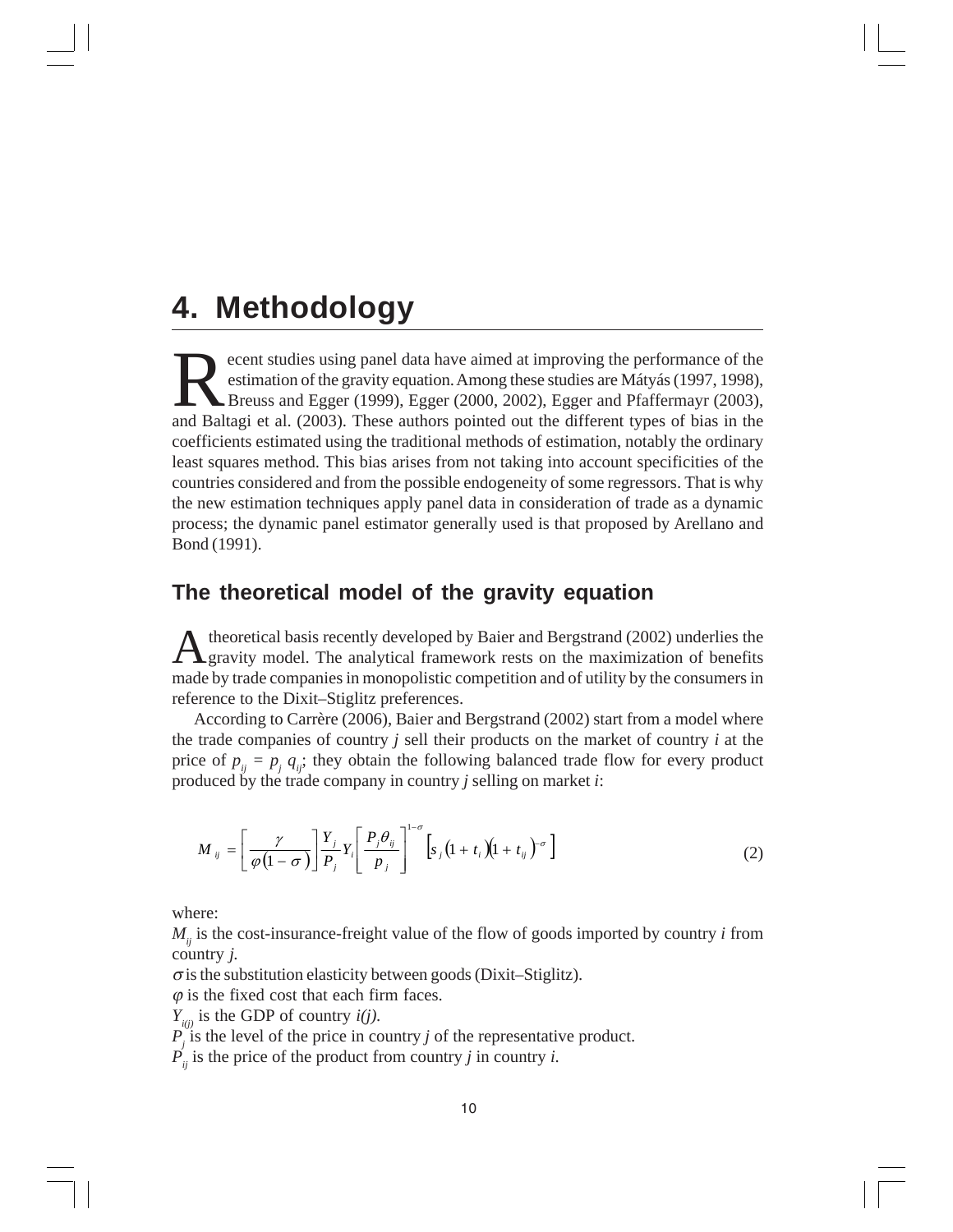$\theta_i$  is a function of the barriers at the border between *i* and *j*.  $P_i$  is a measure of how far country *i* is, such that:

$$
P_i = \left[\sum_{k=1}^N n_k \left[p_k \theta_{ik} \left(1 + t_{ik}\right)\right]^{1/1-\sigma}\right]^{1/1-\sigma} \tag{3}
$$

where  $n_j$  is the number of the varieties of goods manufactured in country *j*,  $t_{ij}$  is the ad valorem tariff rate imposed by country *i* on the good produced in country *j*,  $s_j$  is the share of goods in the national product of country *j*, and *t i* is the share of the tariff revenue in the total revenue.

Equation 2 is accepted as the theoretical foundation of the gravity equation in relation to transport costs and tariffs. As Anderson and Van Wincoop (2003) show, the solution to equations 2 and 3, assuming that  $t_{ij} = t_{ji}$  and  $\theta_{ij} = \theta_{ji}$ , is:

$$
P_j^* = \left(\frac{s_j Y_j}{n_j Y_w}\right)^{1/1-\sigma} P_j^{-1}
$$
\n
$$
(4)
$$

By substituting  $P^*$  in Equation 2 and assuming that  $t_i = 0$  (since for most countries the tariff revenue is a trivial share of the GDP), we have:

$$
M_{ij} = \left[\frac{\gamma}{\varphi(1-\sigma)}\right] \frac{1}{Y_w} s_j Y_i Y_j \theta_{ij}^{1-\sigma} \left(1 + t_{ij}\right)^{-\sigma} \left[P_i P_j\right]^{p-1} \tag{5}
$$

where  $Y_w$  is the world goods product.

Equation 5 is close to the gravity model found in empirical literature. The equation suggests that the specification proper would include:

- The logarithm of the product of the GDP of countries *i* and *j*;
- The per capita GDP as a proxy for the capital endowment ratio; this determines the endogenous share of the national product (i.e., *s<sub>j</sub>*);
- A proxy for the term  $\theta_{ij}$ ; and
- The product of the term of multilateral resistance between two countries.

Following Limao and Venables (2001),  $\theta_{ij}$  can be modelled as follows:

$$
\theta_{ij} = (D_{ij})^{\delta_1} (I_i)^{\delta_2} (I_j)^{\delta_3} \left[ e^{\delta_4 L_{ij} + \delta_5 E_i + \delta_6 E_j} \right]
$$
\n
$$
(6)
$$

where  $D_{ij}$  is the distance between the two countries *i* and *j*;  $L_{ij} = 1$  if countries *i* and *j* border each other and 0 if they do not;  $E_{ij} = 1$  if the country *i* (*j*) is an island and 0 if not; and  $I_{i(j)}$  is the state of the infrastructure of country *i (j)*. Regarding the modelling of  $IP_i$ *P<sub>j</sub>*, Rose and Van Wincoop (2001) and Feenstra (2003) suggested using terms related to the fixed effects of countries as a proxy.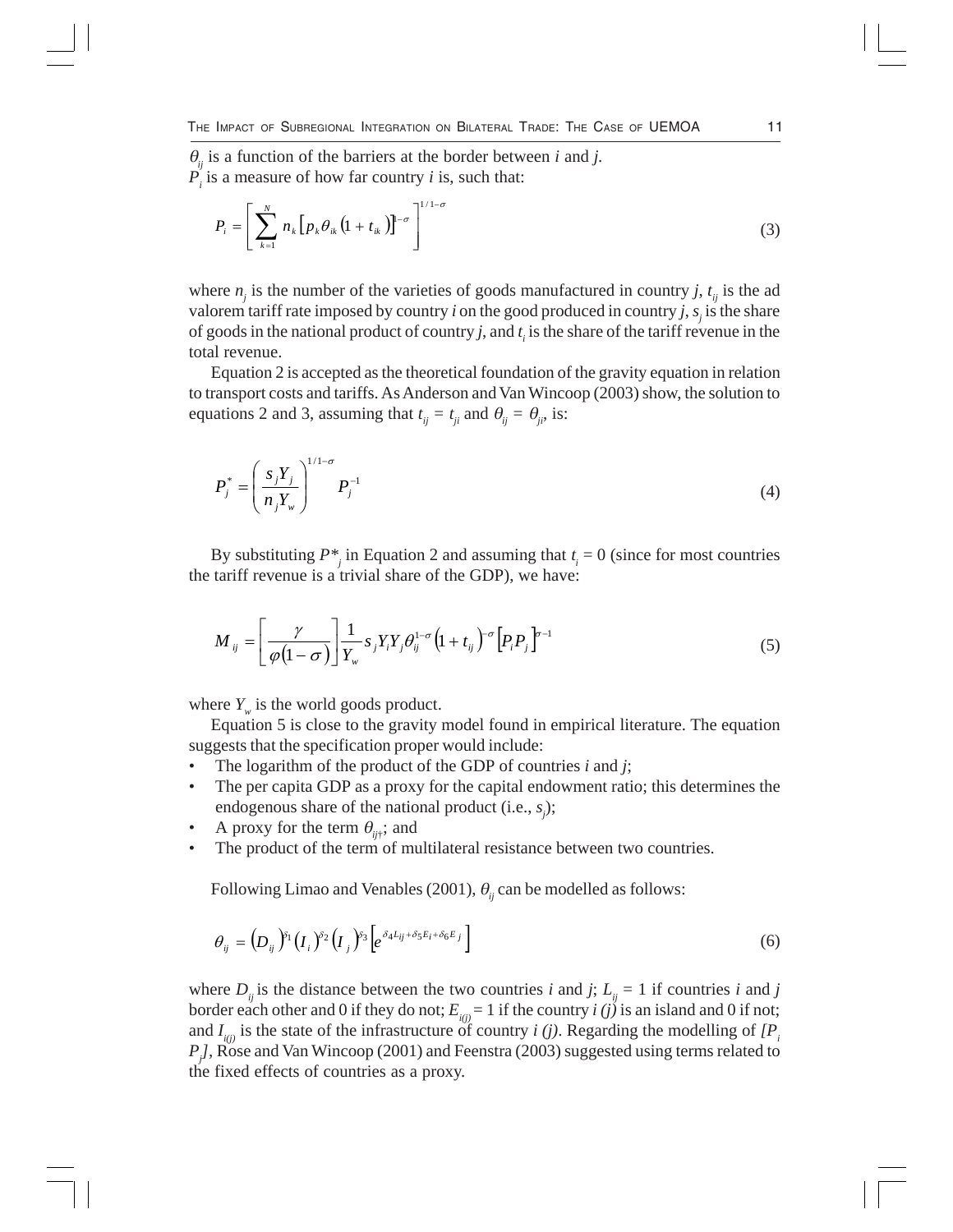The gravity model can be used for an evaluation of the actual impact of regional agreements on bilateral trade. After all, the gravity model entails a "normal" level of bilateral trade and, by introducing dummy variables related to regional agreements, captures the "atypical" levels of trade resulting from regional agreements. Therefore, to isolate the effects of trade creation and diversion of exports and imports, Soloaga and Winters (2001) introduced three dummy variables. These are:  $D_{rc} = 1$  if both partners belong to the same integration zone and 0 if they do not (thus capturing intra-bloc trade);  $D<sub>M</sub> = 1$  if the importer is a member of the zone and the exporter of the rest of the world and 0 if otherwise (thus capturing the bloc's imports from the rest of the world); and  $D_x = 1$  if exporter *j* belongs to the zone and importer *i* to the rest of the world (thus capturing the bloc's exports to the rest of the world).

From the foregoing, then, a reduced form of the gravity equation is expressed in its logarithmic form as:

$$
\ln M_{ij} = \beta_0 + \beta_1 \ln Y_i + \beta_2 \ln Y_j + \beta_3 \ln N_i + \beta_4 \ln N_j + \beta_5 \ln D_{ij} + \beta_6 \ln L_{ij} + \beta_7 \ln E_i
$$
  
+  $\beta_8 \ln E_j + \beta_9 \ln I_i + \beta_{10} \ln I_j + \beta_{11}D_{rc} + \beta_{12}D_{M} + \beta_{13}D_{X} + u_{ij} + v_{ij}$  (7)

where  $[\psi \varphi (1-\sigma)]/Y_w$  is contained in the constant term,  $\mu_{ij}$  is the error term that is representative of the specific bilateral effect, and  $v_{ij}$  is the habitual symmetrical error term. The expected signs are:

 $\beta_1$  >0,  $\beta_2$  >0,  $\beta_3$  >0,  $\beta_4$  >0,  $\beta_5 = (1-\sigma)\delta_1$  <0,  $\beta_6 = (1-\sigma)\delta_4$  >0,  $\beta_7 = (1-\sigma)\delta_5$  <0,  $\beta_8 =$ (1– $\sigma$ ) $\delta_6$  <0,  $\beta_9 = (1-\sigma)\delta_2$ >0,  $\beta_{10} = (1-\sigma)\delta_3$ >0,  $\beta_{11}$ >0,  $\beta_{12}$ >0 or <0, and  $\beta_{13}$ >0 or <0.

#### **The empirical model**

From the theoretical model developed above, the empirical model is the gravity model augmented by adding to the standard model other variables relating to factors of resistance or promotion of trade such as the nominal bilateral exchange rate. Moreover, following Bayoumi and Eichengreen (1997), Frankel (1997), and Soloaga and Winters (2001), the model used here adds a number of dummy variables to explore the effect of regional agreements on trade creation and diversion of imports and exports within the UEMOA zone and two other integration zones (ECOWAS and Association of South East Asian Nations (ASEAN), for the purposes of comparison). The dummy variables relating to regional agreements are:

- *UEMOA1, ECOWAS1* and *ASEAN1* are equal to 1 if both countries are members of UEMOA, ECOWAS or ASEAN, respectively, and equal to 0 if they are not.
- *UEMOA2, ECOWAS2* and *ASEAN2* are equal to 1 if the importing country is a member of UEMOA, ECOWAS or ASEAN, respectively, and the exporting country is from the rest of the world, and equal to 0 if otherwise;
- *UEMOA3, ECOWAS3* and *ASEAN3* are equal to 1 if the exporting country is a member of UEMOA, ECOWAS or ASEAN, respectively, and the importing country is from the rest of the world, and equal to 0 if otherwise.

Moreover, one must acknowledge that given its importance, unrecorded trade in SSA countries is a particular challenge in estimating the potential trade to be compared with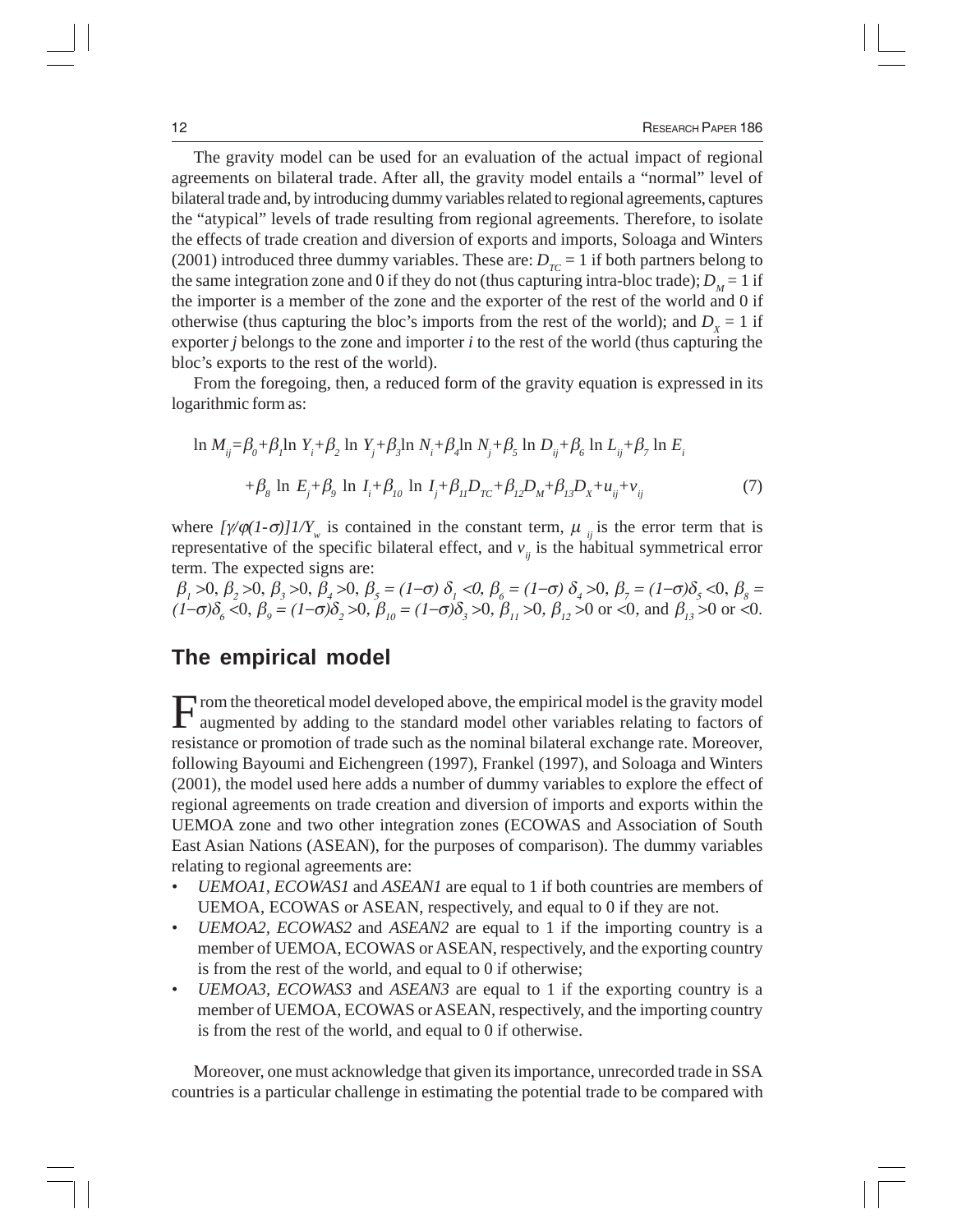current trade. Indeed, while the volume of official inter-African trade between SSA countries represented only 6% of the total trade in the region in the 1980s (Banque mondiale [World Bank], 1989: 188–9), it is estimated that unofficial inter-African trade represented 30–50% of the sale of agricultural export produce in some countries and millions of dollars of annual trade in food crops, minerals and consumer goods ( Amselle and Grégoire, 1988; Chazan, 1988; Green, 1981, 1989). Meagher (2003) demonstrates that unregistered trade is trade organized in networks of illegal exports that enable those involved to obtain foreign currency to import other goods illegally (May, 1985; Singh, 1986; Azam and Besley, 1989). This type of trade essentially involves smuggling activities revolving around the arbitrage of the prices of primary export products, or of goods imported from the rest of the world, between countries whose macroeconomic policies are divergent. This is the case of the UEMOA countries, for example, since they border countries that are not members of the Franc Zone. While the members benefit from the convertibility of their currency in their trade relations with non-UEMOA countries, the non members respond to the problems of the balance of payments through quantitative restrictions and exchange rate controls in order to limit their imports (Azam, 1991). Such restrictions often lead to thriving parallel markets, which have been found to help to improve the supply of goods to the populations (Azam and Besley, 1989).

Thus, in order to take into account the unofficial and unrecorded trade in the model, proxy variables have been identified that can explain the existence and the extent of the informal border trade phenomenon. Indeed, according to economic literature,<sup>3</sup> one can identify four main factors that may be the cause of informal border trade (Pohit and Taneja, 2003). These are: the high rate of customs duties and non-tariff barriers; distortions arising from domestic economic policies; the inefficiency of public institutions, notably the customs department; and the existence of efficient frameworks that support informal trade as well as historical and ethnic<sup>4</sup> links that constitute a kind of payment guarantee for the players in the sector. For reasons of data availability, two variables are separately considered in the model as being capable of capturing the effect of informal crossborder trade on bilateral transactions. The two variables are: exchange rate premium and tax pressure. Historical and cultural links are considered here as specific bilateral effects included in the composite error term.

With that, the expression of the gravity model to estimate is the following:

$$
Ln M = \beta_{0} + \beta_{1} ln PIB_{i} + \beta_{2} ln PIB_{j} + \beta_{3} ln POP_{i} + \beta_{4} ln POP_{j} + \beta_{5} ln D_{ij}
$$
  
+  $\beta_{6} ln L_{ij} + \beta_{7} ln E_{i} + \beta_{8} ln E_{j} + \beta_{9} ln I_{i} + \beta_{10} ln I_{j} + \beta_{11} ln TCR_{ij}$   
+  $\beta_{12} ln CINF_{i} + \beta_{13} UEMOA_{1} + \beta_{14} UEMOA_{2} + \beta_{15} UEMOA_{3}$   
+  $\beta_{16} ECOWAS_{1} + \beta_{17} ECOWAS_{2} + \beta_{18} ECOWAS_{3} + \beta_{19} ASEAN_{1}$   
+  $\beta_{20} ASEAN_{2} + \beta_{21} ASEAN_{3} + \mu_{ij} + \nu_{ij}$  (8)

where:

 $M_{ii}$  indicates the amount of imports of country *i* from country *j*. Although Elbadawi (1995) points out that in principle bilateral trade flows (exports or imports) would be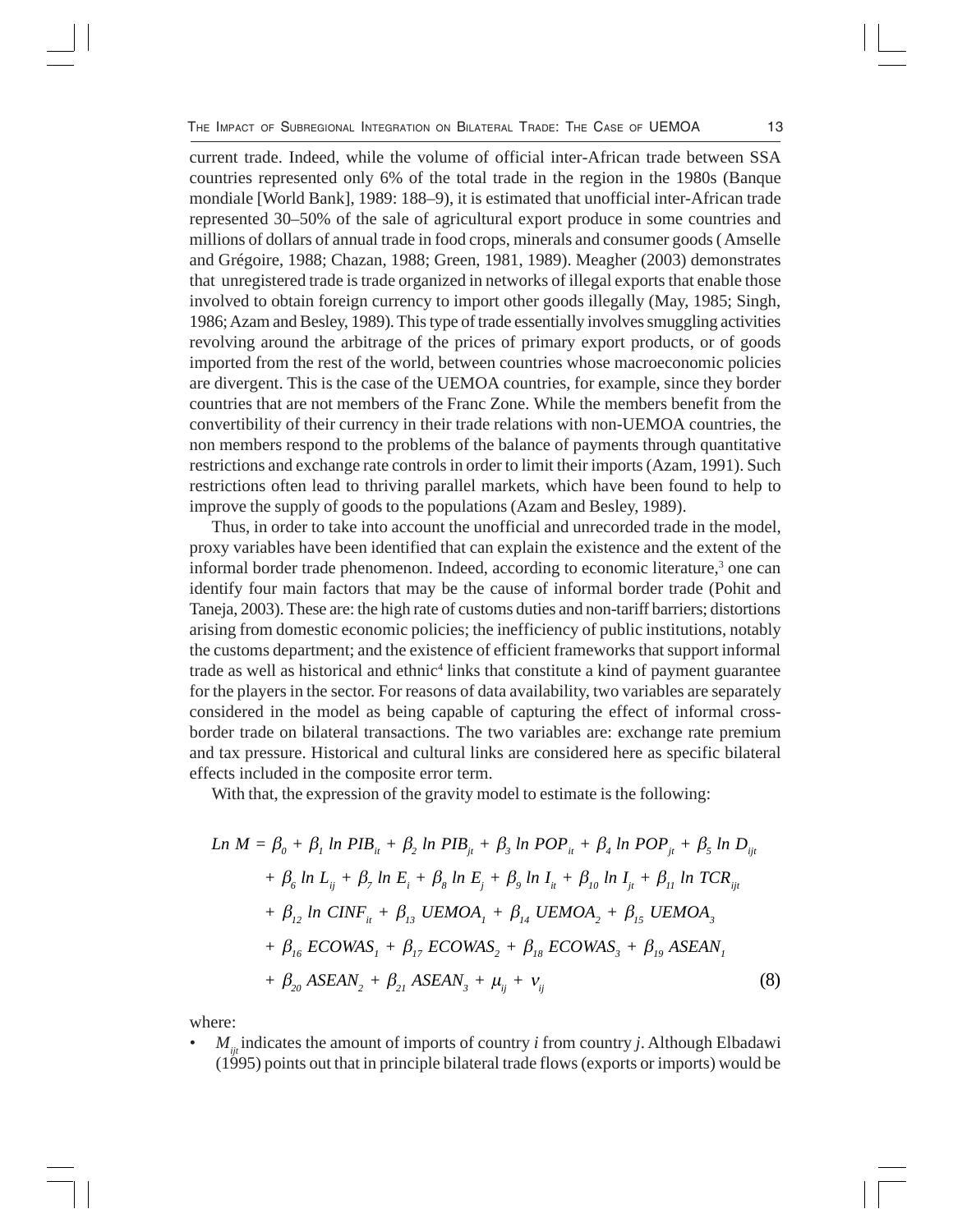influenced by the same factors, in this study imports are chosen rather than exports. The choice can basically be explained by the fact that imports are better measured in the country of arrival because countries tend to monitor their imports more than their exports given that taxes are levied on the imports. Since the gravity model refers to the trade volume, the study deflates the value of the current imports measured in US dollars by using the US Consumer Price Index (CPI).

- *GDP<sub>i</sub>* and *GDP<sub>j</sub>* represent the GDP in constant values (US dollar) of country *i* and country *j,* respectively. Given that the GDP is a variable that is indicative of the size of the economy, one expects  $\beta_1 > 0$  and  $\beta_2 > 0$  to confirm that the bigger the economy, the more significant trade becomes.
- *POP<sub>i</sub>* and *POP<sub>j</sub>* are the size of the population of countries *i* and *j*, respectively. The impact of the size of the population on bilateral trade can be positive or negative depending on whether the absorption effect is bigger than the economies of scale effect, which is equally related to the population. On the one hand, a big population can be synonymous with a big domestic market and a significant endowment in resources so that the high-absorption effect leads to less dependence on international trade; in this case, a negative coefficient would be expected. A large domestic market, in contrast, enables the gains of economies of scale to be fully realized, especially in terms of trade opportunities with foreign partners covering a variety of goods; this would justify a positive coefficient. The assumption then is that  $\beta_3 > 0$  or <0 and  $\beta_4 > 0$ or  $<0$ .
- $D_{ij}$  measures geographical distance between country *i* and country *j*. The greater the distance between the two countries, the more transport costs tend to rise, consequently reducing the volume of trade; hence, it is expected that  $\beta_{5}$  < 0.
- $\cdot$   $L_{ij}$  is the dummy variable relating to whether the two trading countries border each other; it takes the value 1 if the two are neighbouring countries and 0 otherwise. For neighbouring countries, trade is expected to be intensive; this assumes that  $\beta_6 > 0$ .
- $E_{ij}$  is a dummy variable equal to 1 if the country *i (j)* is an island and 0 otherwise. It is expected that  $\beta_7 > 0$  and  $\beta_8 > 0$ .
- $I_{i(j)}$  is a variable that indicates the infrastructure index, which is constructed from three variables: the number of kilometres of roads and of railways and the number of telephone lines per capita. Following Limao and Venables (2001) and Carrère (2004), every variable, measured in density, is standardized to have the same average to be equal to 1. The index thus corresponds to the arithmetic mean of standardized variables. Considering that more developed infrastructure is likely to foster the movement of bilateral trade, it is expected that  $\beta_{0} > 0$  and  $\beta_{10} > 0$ .
- $TCR_{ij}$  is the real bilateral exchange rate between country *i* and country *j* at time *t* measured by the following formula:  $TCR_{ijt} = (TCN_{i/8} / TCN_{j/8} ) x (CPI_{j} / CPI_{i} )$ , where *TCN* is the nominal exchange rate vis-à-vis the dollar and *CPI* is the price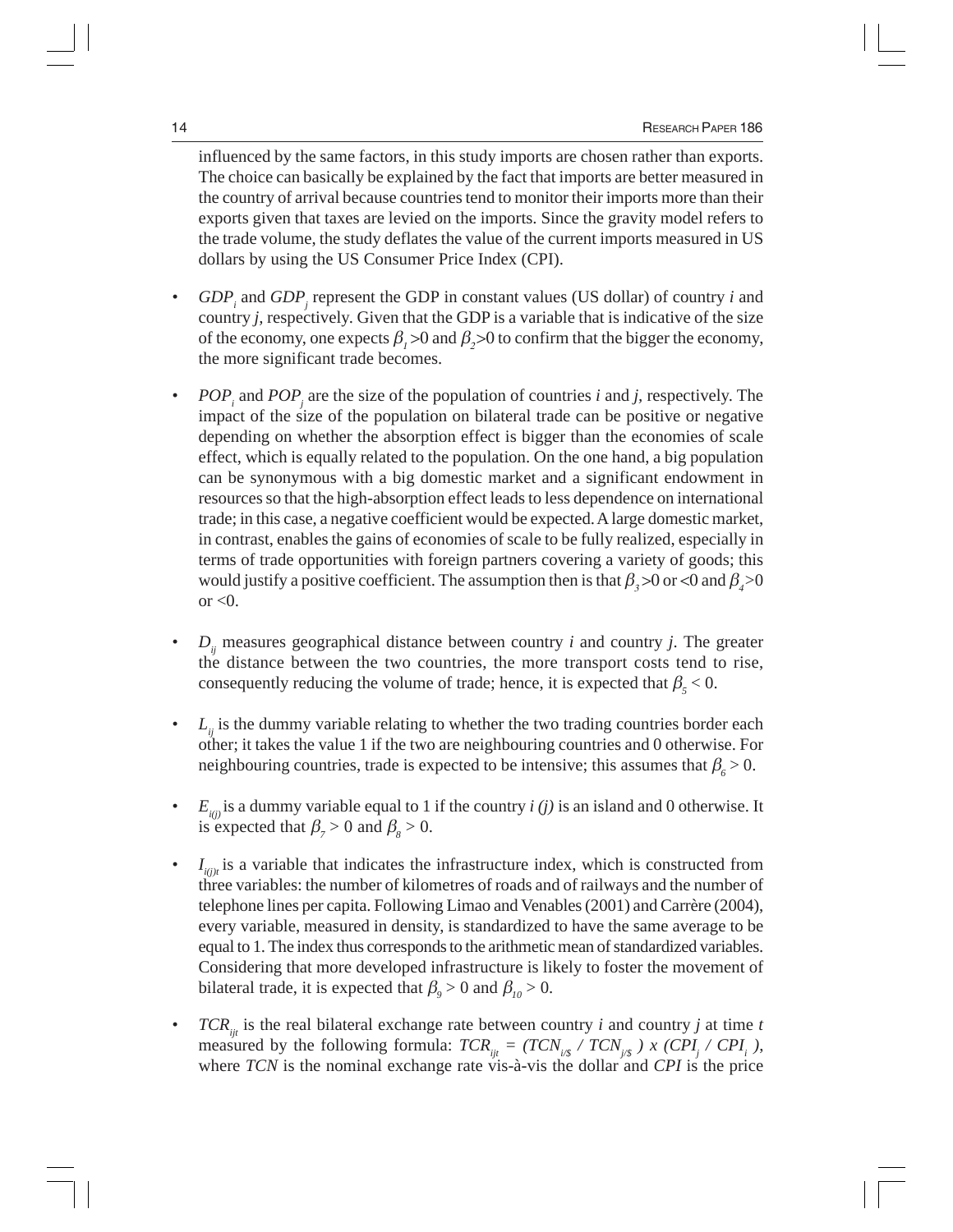index, notably the GDP deflator. The negative impact of the real bilateral exchange rate will be reflected in  $\beta_{11}$  < 0. Moreover, in addition to the real bilateral exchange rate, this study includes a variable representing the volatility of the bilateral nominal exchange rate in order to capture the respective impact of the preferential trade agreements and monetary union on intra-regional trade. Indeed, the use of such a variable, compared with not including it, brings to light the share of the additional intra-regional trade attributed to preferential agreements within the framework of economic integration, on the one hand, and to monetary union, on the other hand. Following Rose (2000), this study measures volatility by the standard deviation of the primary difference of the monthly bilateral nominal exchange rate (in logarithm) of the previous year.

- $CINF_{i(j)t}$  is a variable introduced into the model to indicate the incentives for conducting unregistred trade. Its coefficient will thus reflect the impact of unrecorded trade on official bilateral trade. It is separately represented in the model by two variables. The first variable is the parallel market exchange rate premium, which is considered here as a proxy for distortions resulting from economic policies implemented in a given country. In various studies carried out on growth, the black market premium has often been used to show the severity of restrictions to trade (Harrison, 1996; Edwards, 1998; Sala-i-Martin, 1997). Rodriguez and Rodrik (2001) supported the idea of the existence of a strong correlation between the black market premium and a certain number of bad macroeconomic policies, such as inflation, an increase in foreign debt, a high level of corruption and bureaucratic cumbersomeness. This variable was also introduced into a gravity model by Longo and Sekkat (2004). Following Easterly and Sewadeh (2000), this study measures the rate of variation between the exchange rate on the parallel market and the official exchange rate, that is: *[((exchange rate on the parallel market/official exchange rate) – 1) \* 100]*. So, the higher the exchange rate premium is, the more the importers will go to look for foreign currency on the parallel market in order to conduct informal trade and, as a result, the weaker the registered trade will be. Hence, the expected sign will be:  $\beta_{12}$  < 0. The second variable is the tax pressure, measured as the ratio of the tax pressure of country *i* to that of country *j*. According to the literature, the higher the tax pressure is, the more the importers will tend to engage in unregistred trade to avoid paying taxes. This will result in the decline in official bilateral trade flows. In such a state of affairs, the coefficient  $\beta_{i2}$  is also expected to have a negative sign.
- *UEMOA<sub>1</sub>* is a dummy variable indicating membership in UEMOA; it is equal to 1 if both countries are members and 0 if they are not. Similarly, *UEMOA*<sub>2</sub> takes the value 1 if the importing country is a member of UEMOA and the exporting country is from the rest of the world; it takes the value 0 if otherwise. As for  $UEMOA<sub>3</sub>$  it takes the value 1 if the exporting country is a member of UEMOA and the importing country is from the rest of the world, and 0 if otherwise. The signs of coefficients relating to the UEMOA variables will be useful to verify if there is trade creation and import and export diversion within the integration zone. After all, it is known that there is trade creation when intra-regional trade increases without a reduction in imports from the rest of the world, which means that  $\beta_{13} > 0$  and  $\beta_{14} > = 0$ . When the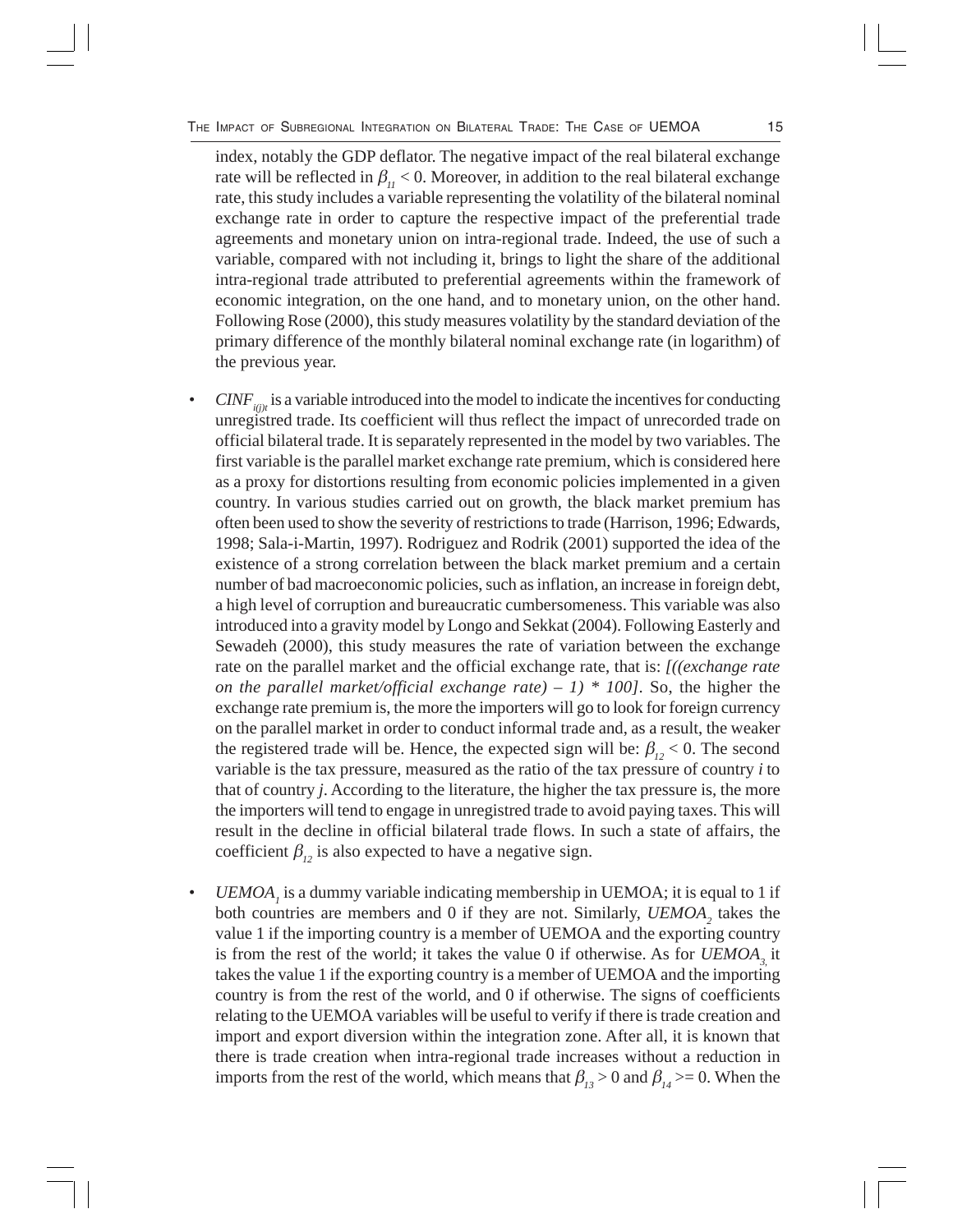tendency to import from the rest of the world reduces while the overall tendency to trade with other members of the Union increases, there is diversion of imports; in this case  $\beta_{13} > 0$  and  $\beta_{14} < 0$ . The diversion of exports takes place when the propensity to export to the rest of the world reduces while the overall tendency to trade with other members of the Union increases; that is,  $\beta_{13} > 0$  and  $\beta_{15} < 0$ .

- *ECOWAS<sub>1</sub>* is a dummy variable indicating the membership in ECOWAS; it is equal to 1 if both countries are members of ECOWAS and 0 if they are not. Likewise, *ECOWAS*<sub>2</sub> takes the value of 1 if the importing country is a member of ECOWAS and the exporting country is from the rest of the world, and 0 if otherwise. *ECOWAS*<sub>3</sub> takes the value 1 if the exporting country is a member of ECOWAS and the importing country is from the rest of the world, and 0 if otherwise.
- ASEAN<sub>1</sub> is a dummy variable indicating membership in ASEAN; it is equal to 1 if both countries are members of ASEAN and 0 if otherwise. *ASEAN*<sub>2</sub> takes the value 1 if the importing country is member of ASEAN and the exporting country is from the rest of the world, and 0 if otherwise. As for  $ASEAN_2$ , it takes the value 1 if the exporting country is a member of ASEAN and the importing country is from the rest of the world, and 0 if otherwise.

Except for the dummy variables, all the other variables are expressed in natural logarithm. It follows that the estimated coefficients of these variables are directly interpreted as elasticities. On the other hand, the elasticities of the qualitative variables are given as the exponential of the estimated coefficients. Moreover, the estimation of Equation 8 with the data about all the importing countries (countries of UEMOA and other countries from SSA and Southeast Asia) will enable us to obtain the coefficients estimated on the UEMOA variable in order to appreciate whether the unilateral and preferential reforms implemented in these countries have had an impact on intra-UEMOA trade.

#### **Methods of estimation**

Several methods of estimating the gravity method can be found in the literature.<br>According to Egger (2002) and Greenaway and Milner (2002), for example, the choice of the method of estimation or the estimator, which is an important issue for the interpretation of the coefficients of the model, depends on the underlying advantages of each estimator. Recent studies of different methods of estimating a gravity model favoured the use of panel data. Some studies followed the static approach to the model and used estimation techniques such as the within-estimators, or the generalized least squares, or the Hausman–Taylor (1981) method. This is the case of Hummels and Levinsohn (1995), Mátyás (1997, 1998), Breuss and Egger (1999), Egger (2000 and 2002), Glick and Rose (2002), Egger and Pfaffermayr (2003), and Baltagi et al. (2003).

Other studies, notably de Grauwe and Skudelny (2000), Jakab et al. (2001), de Nardis and Vicarelli (2003), Badinger and Breuss (2004), and Péridy (2005a/b), emphasize the dynamic approach to the gravity model, and thus used an estimator put forward by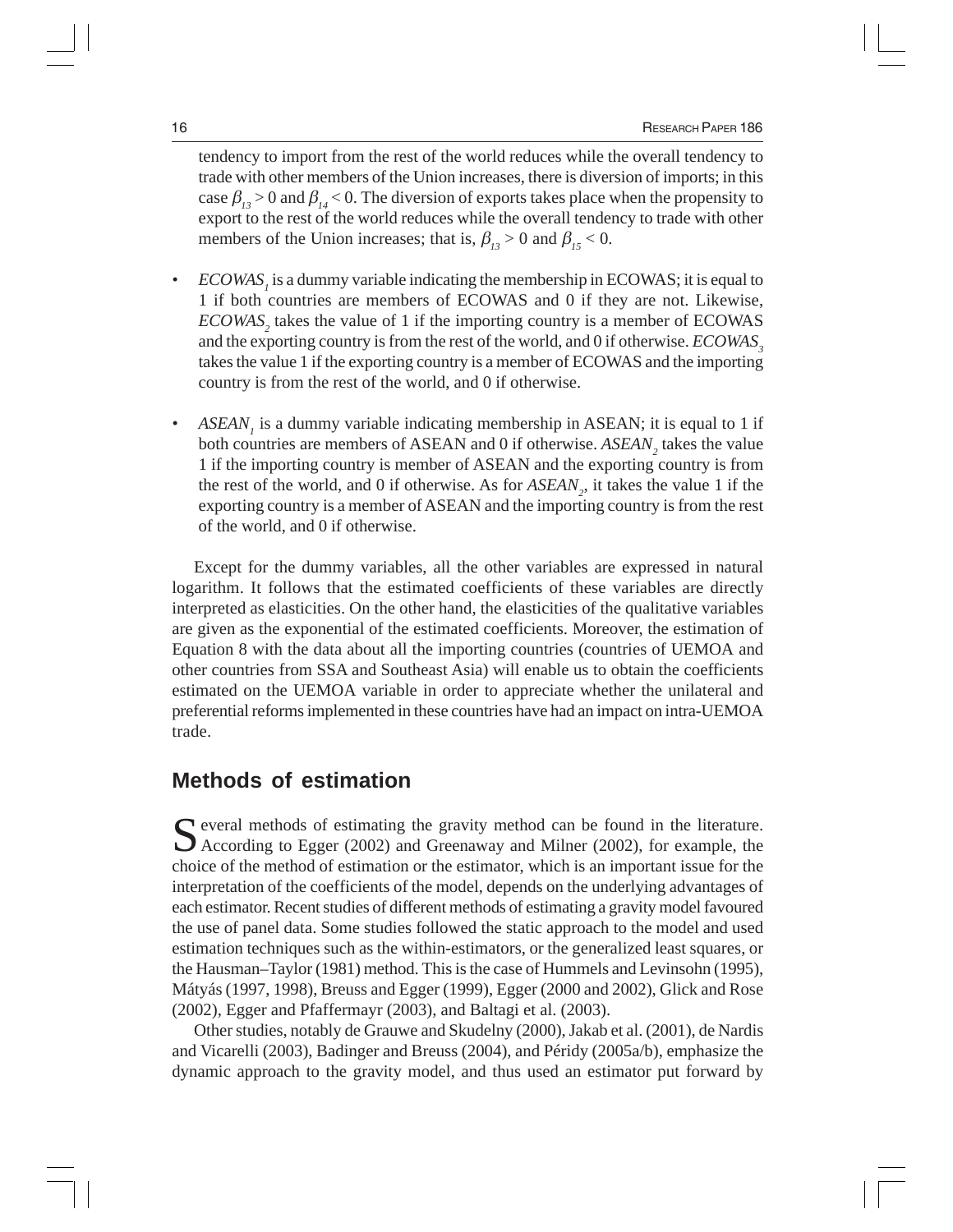Arellano and Bond (1991). As noted earlier, this study makes the same choice, which can be justified by the fact that trade is a dynamic process, and because some explanatory variables may turn out to be not only non-stationary but also endogenous. Indeed, the current level of trade between two given countries can be a result of the level attained during the previous period, given consumer habits vis-à-vis the products from the partner country, for example, or the existence of distribution and service networks and service between the two countries. Using the generalized method of moments (GMM) of the Arellano and Bond (1991) type is likely to correct these insufficiencies. The validity of the orthogonality conditions, that is of the instrumental variables, will be tested using the Sargan test.

### **Nature and sources of data**

The study covers a sample of 25 importing countries, of which 16 are in SSA, and 40 partner countries. As in Foroutan and Pritchett (1993) and Elbadawi (1997), the sample of importing countries has been restricted to include only those that are not in SSA and whose per capita GDP is lower than US\$3,000.<sup>5</sup> The aim of this restriction was to ensure that only countries with similar economic characteristics are used. The data on the countries concerned cover the period from 1981 to 2000. These are principally secondary data gathered from different sources according to the variable. Thus:

- The data on trade flows come from International Monetary Fund (IMF) statistics (Directorate of International Trade, especially the DOTS CD-ROM). The IMF's financial statistics are the source of data on the nominal exchange rates and the GDP deflator.
- The data on GDP, per capita GDP, population numbers, surface area, and ratios between the exchange rate on the parallel market and the official exchange rate of the countries concerned are drawn from World Bank databases, notably the Africa database 2004 CD-ROM and the World Development Indicators 2004 CD-ROM.
- The distance between two trading countries is a straight line distance obtained from the website: www.indo.com/cgi-bin/dist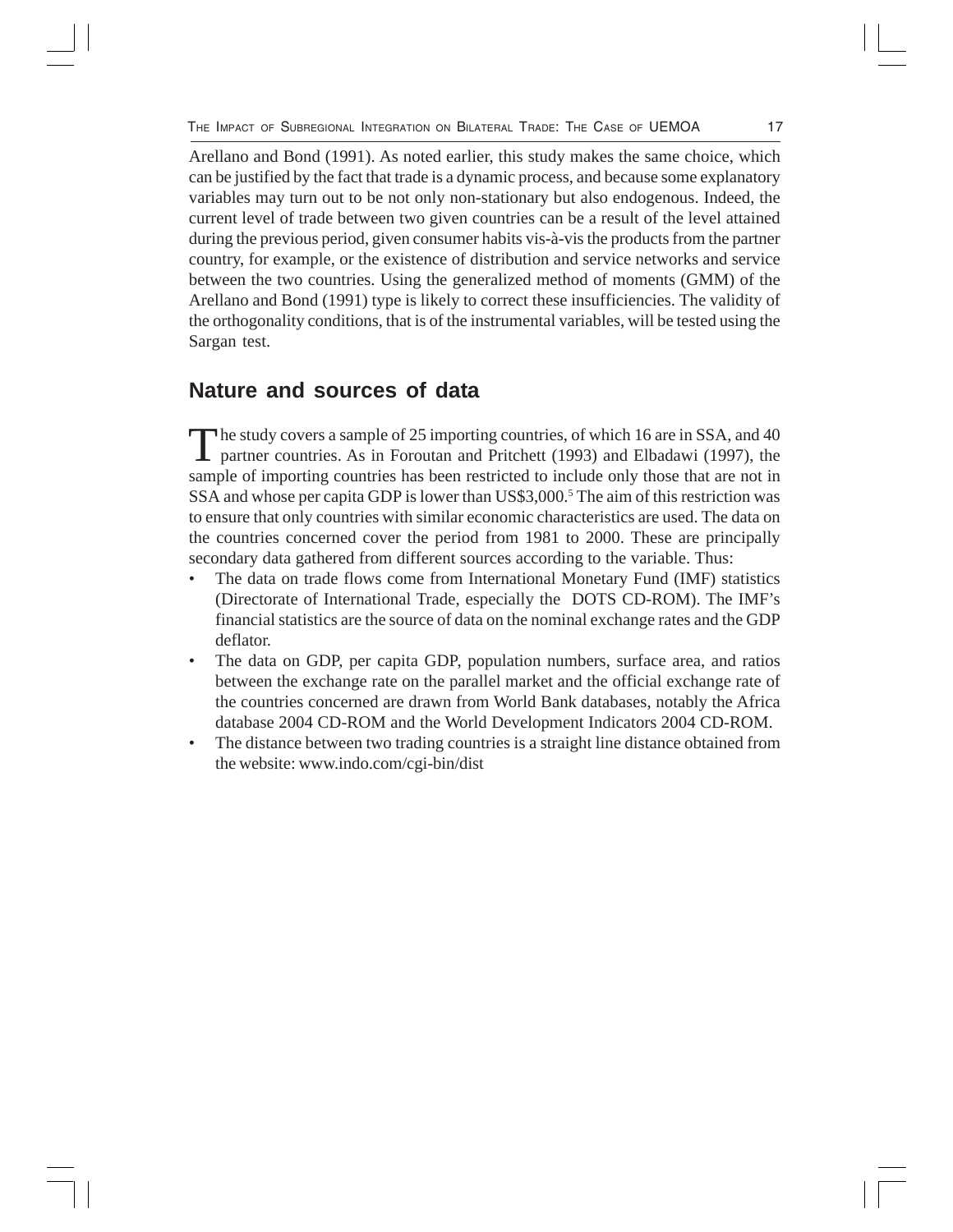### **5. Estimation and results**

The econometric estimation of the gravity model by the Arellano–Bond (1991) method was validated using Sargan's over-identification test and the first-order and second-order self-correlation error tests. In short, the instrumental variables are valid. This enables us to use and interpret the estimated coefficients.

#### **The impact of economic characteristics on bilateral trade**

Generally, it transpires from the results that in most cases the traditional variables of the gravity model have the expected signs, but with varying levels of statistical significance. For example, the significance of the coefficient of the delayed dependent variable reveals that the volume of imports for the previous period has a significant positive effect on the current volume. The estimated coefficient indicates that an increase of 1% in the imports of the previous year leads to an increase of 0.4% in the current imports, which confirms that bilateral trade is a dynamic process**.** Similarly, the coefficient of the variable relating to trading partner countries sharing a border is positive and significant. So, trade becomes more intensive between neighbouring countries than those that do not share a border. The estimated coefficient indicates that trade between neighbouring countries is 1.4 times more than what is predicted by the model.

The distance variable has a significant negative coefficient at the 10% threshold and confirms the existence of an inverse relationship between distance and bilateral trade. Regarding the impact of the income variable on bilateral trade, the estimated coefficients show that an increase of 1% in the importing country's GDP produces a 0.3% increase in the volume of imports. However, the variations in the GDP of the partner country do not seem to significantly explain the variations in the volume of imports. Moreover, the negative incidence, albeit non-significant, of the real interest rate on trade suggests that a depreciation of the importing country's currency vis-à-vis that of the partner country has the effect of reducing its imports from the trading partner. The same applies to the infrastructure variables.

The negative and significant sign of the two variables (parallel market premium and tax pressure) representing the incentives to unregistred trade shows that the distortions arising from economic policies are likely to reduce bilateral trade significantly. In other words, the economic policy distortions represented by these variables foster unrecorded cross-border trade. Indeed, the results indicate that any increase of 1% in the parallel market premium leads to a 0.01% reduction in the official imports between countries. This observation can be explained by the fact that traders in the importing country, thanks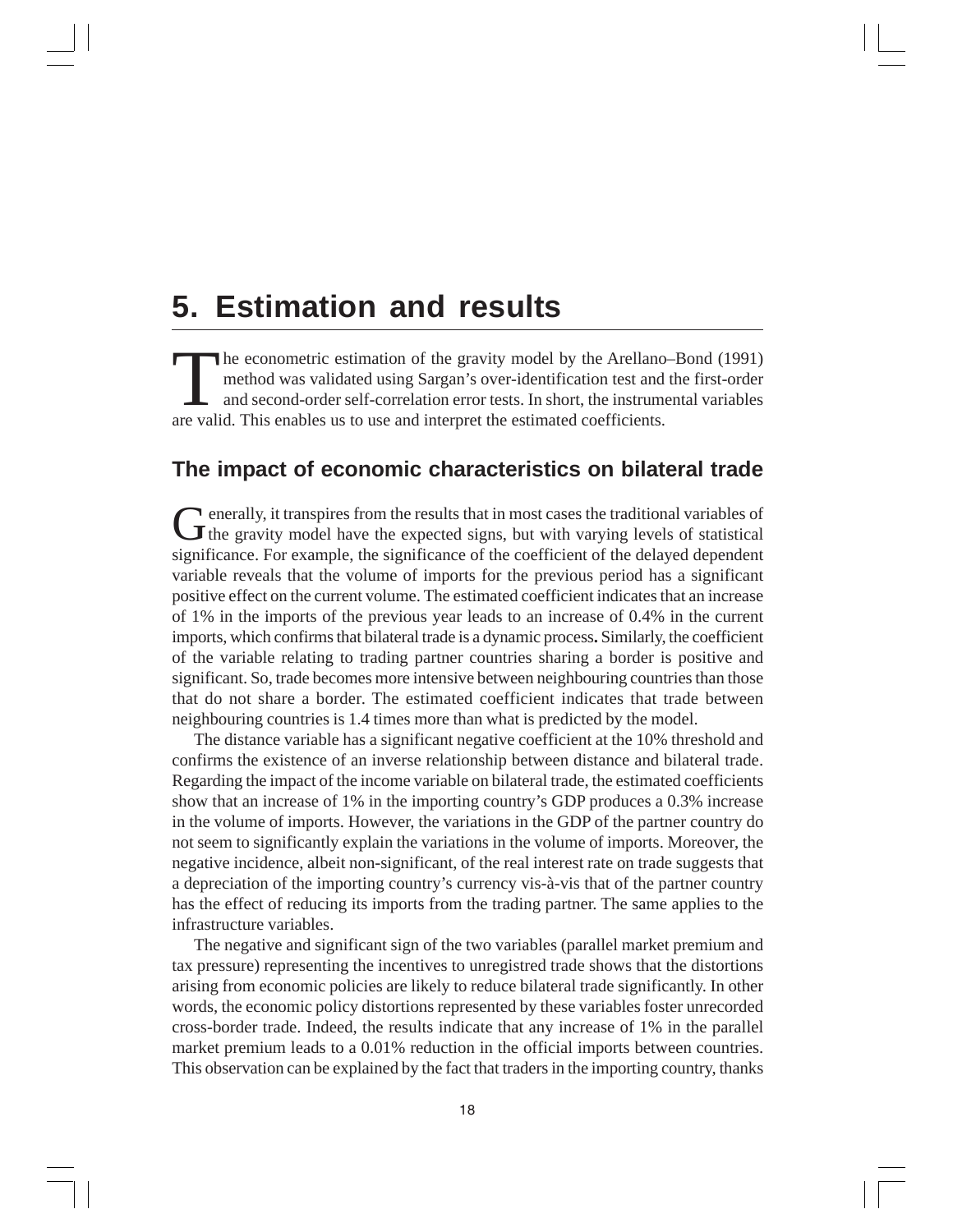to the existence of a parallel market premium, can resort to informal channels of payment to obtain foreign currency and so import the merchandise without a registration. The result is the reduction of formal trade. Likewise, the negative and significant sign of the coefficient of the tax pressure variable points to the existence of an inverse relationship between the tax pressure difference observed between two countries and their bilateral trade. Here, any variation of 1% of this difference brings about an inverse variation of 0.03% in bilateral trade. This shows that a high level of taxes, in particular indirect taxes such as taxation on trade, may divert importers from official channels in their transactions in order to avoid heavy taxation. As the results in tables 3 and 4 show, the negative effects of the parallel market premium and tax pressure variables are much more serious when the two trading countries have a common border.

### **The impact of regional agreements within UEMOA on bilateral trade**

Results for the whole period from 1981 to 2000 indicate that the regional agreements<br>governing trade inside the West African subregion have led to gains in bilateral trade within that zone. Nevertheless, these gains remained comparatively less important than expected, especially in terms of trade creation. But in terms of diverting imports and exports, the gains were significant.

#### *Regional agreements within UEMOA and trade creation*

For the specific case of the UEMOA countries, the coefficient related to the intra-UEMOA trade, although positive, is not significantly different from zero. This suggests that the trade between Union members is commensurate with the level of their economic and other characteristics, as predicted by the gravity model. That is why the trade creation effect was not significant after all. This means that over the period studied, intra-regional trade did not increase significantly without a corresponding decline in imports from the rest of the world.

Adding the volatility variable to the model to isolate the effect of economic reforms on bilateral trade in the Union does not change the performance achieved. It can be inferred from this that the impact of the use of the common currency on bilateral trade inside UEMOA is not significant at all.<sup>6</sup> Such findings are similar to those reported in Persson (2001), Rose (2000), and Pakko and Wall (2001), all of which also came up with negative or non-significant effects of a monetary union on bilateral trade. Rose (2000) justified such findings by the small size of the sample and concluded that the impact is actually positive and statistically significant for big samples. In the same vein, the author revealed that the size of the effect varies with the technique of the estimate chosen. On the other hand, the findings presented here are contrary to those of Rose and Van Wincoop (2001), Frankel and Rose (2002), and Glick and Rose (2002), among others, who found empirical evidence of a positive effect of monetary unions on trade. It should be noted, however, that these studies considered monetary union membership as exogenous, or used all monetary unions as a single variable (Glick and Rose, 2002), or estimated the model by using the ordinary least squares (OLS) method (Frankel and Rose, 2002).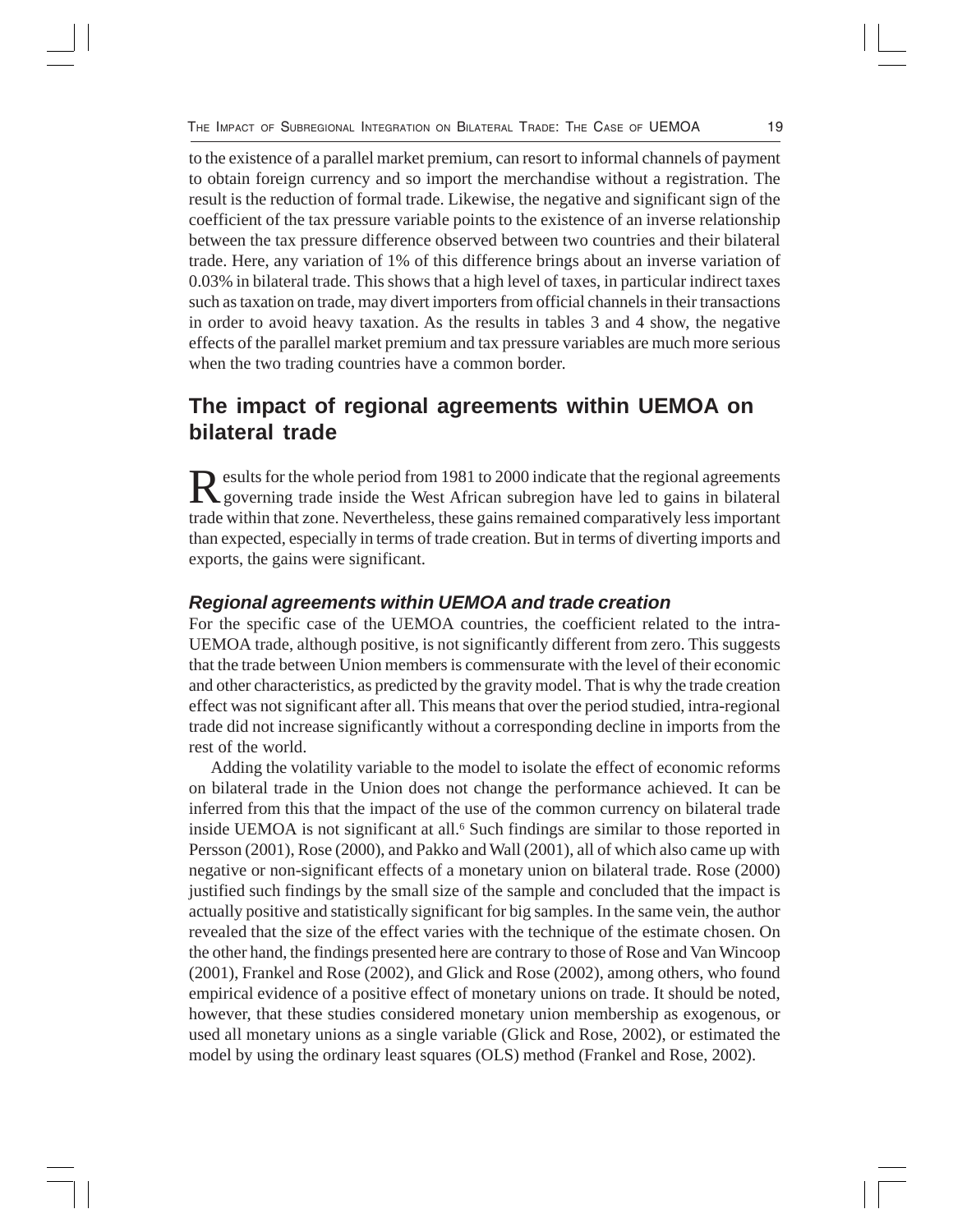| Table 3: Summary of the results o                                              |                                                                                      |                      | f econometric estimations (Case 1: The effect of the absence of a common border)                                                                |                                 |                                                                                            |                                    |                                                                          |                                         |
|--------------------------------------------------------------------------------|--------------------------------------------------------------------------------------|----------------------|-------------------------------------------------------------------------------------------------------------------------------------------------|---------------------------------|--------------------------------------------------------------------------------------------|------------------------------------|--------------------------------------------------------------------------|-----------------------------------------|
| Variables                                                                      | Equation                                                                             |                      | Equation                                                                                                                                        | ∾                               | Equation                                                                                   | ო                                  | Equation 4                                                               |                                         |
|                                                                                | Coefficient                                                                          | z-stat               | Coefficient                                                                                                                                     | z-stat                          | Coefficient                                                                                | z-stat                             | Coefficient                                                              | z-stat                                  |
| Constant                                                                       | 0.869                                                                                |                      | 0.868                                                                                                                                           | 2.24                            | 0.818                                                                                      | $2.13**$                           |                                                                          |                                         |
|                                                                                | 0.401                                                                                | $2.25***$<br>5.00*** | 0.400                                                                                                                                           | $4.99***$                       | 0.395                                                                                      | $4.94***$                          | 0.394                                                                    | $4.94***$                               |
| Imports <sub>it +1</sub><br>GDP of country <i>i</i><br>GDP of country <i>j</i> | 0.335                                                                                | $1.79*$              | $-0.334$                                                                                                                                        | $1.80*$                         | 0.311                                                                                      | $1.67*$                            | 0.312                                                                    | $1.68*$                                 |
|                                                                                | $-0.033$                                                                             | $-0.51$              | $-0.036$                                                                                                                                        | $-0.55$                         | $-0.041$                                                                                   | $-0.64$                            | $-0.044$                                                                 | $-0.68$                                 |
| Population of country                                                          | 0.132                                                                                | $0.57$<br>$0.27$     | 0.118                                                                                                                                           | 0.50                            | 0.084                                                                                      |                                    | 0.069                                                                    | 0.30                                    |
| Population of country j<br>Real bilateral exchange rate <i>ij</i>              | 0.013                                                                                |                      | 0.015                                                                                                                                           | 0.29                            | 0.022                                                                                      | $0.36$<br>$0.42$<br>$-1.35$        | 0.023                                                                    | 0.44                                    |
|                                                                                | $-0.034$                                                                             | $-1.45$              | $-0.034$                                                                                                                                        | $-1.44$                         | $-0.031$                                                                                   |                                    | $-0.031$                                                                 | $-1.34$                                 |
| sland i                                                                        | 0.353                                                                                | $1.98***$            | 0.348                                                                                                                                           | $1.95***$                       | 0.323                                                                                      | $1.\overline{81}$<br>0.16<br>-1.54 | 0.317                                                                    | $1.78*$                                 |
| Island j                                                                       | 0.041                                                                                | 0.36                 | 0.044                                                                                                                                           | 0.48                            | 0.019                                                                                      |                                    | 0.021                                                                    | 0.18                                    |
| Distance                                                                       | $-0.081$                                                                             | $-1.69*$             | $-0.081$                                                                                                                                        | $-1.68*$                        | $-0.073$                                                                                   |                                    | $-0.073$                                                                 | $-1.53$                                 |
| Border between <i>i</i> and                                                    | 0.385                                                                                |                      | 0.383                                                                                                                                           | $2.30**$                        | 0.354                                                                                      |                                    | 0.352                                                                    | $2.11***$                               |
|                                                                                | 0.284                                                                                | $2.31**$<br>1.29     | 0.295                                                                                                                                           | 1.34                            | 0.289                                                                                      | $2.12**$<br>1.32<br>-0.07          | 0.299                                                                    | 1.37                                    |
| Infrastructure in country <i>i</i><br>Infrastructure in country <i>j</i>       | 0.012                                                                                | 0.06                 | 0.024                                                                                                                                           | 0.12                            | 0.014                                                                                      |                                    | $-0.005$                                                                 | $-0.03$                                 |
| Volatility of nominal exchange rate ij                                         |                                                                                      |                      | $-0.823$                                                                                                                                        | $-0.86$                         |                                                                                            |                                    | $-0.702$                                                                 | 0.74                                    |
| Parallel market exchange rate premium                                          | $-0.008$                                                                             | $-1.55$              | 0.009                                                                                                                                           | $-1.65*$                        |                                                                                            |                                    |                                                                          |                                         |
|                                                                                |                                                                                      |                      |                                                                                                                                                 |                                 | $-0.033$                                                                                   | $2.68***$                          | $-0.033$                                                                 | $-2.71***$                              |
| Tax pressure<br>Intra-UEMOA trade                                              | 0.095                                                                                | 0.84                 | 0.097                                                                                                                                           | 0.85                            | 0.111                                                                                      | 0.98                               | 0.133                                                                    | 0.99                                    |
| JEMOA imports from ROW                                                         | $-0.122$                                                                             | $-1.68*$             | $-1.22$                                                                                                                                         | $-1.68*$                        | $-0.147$                                                                                   | $-2.03**$                          | $-0.147$                                                                 | $-2.03***$                              |
| UEMOA exports to ROW<br>Intra-ECOWAS trade                                     | $-0.139$                                                                             | $-1.78*$             | $-0.139$                                                                                                                                        | $-1.78*$                        | $-0.146$                                                                                   | $-1.86*$                           | $-0.145$                                                                 | $-1.86*$                                |
|                                                                                | $-0.142$                                                                             | $-1.77*$             | $-0.139$                                                                                                                                        | $-1.74*$                        | $-0.133$                                                                                   | $-1.66$                            | $-0.131$                                                                 | $-1.61$                                 |
| ntra-ASEAN trade                                                               | $-0.345$                                                                             | $-1.62$              | 0.351                                                                                                                                           | $1.64*$                         | $-0.278$                                                                                   | $-1.29$                            | $-0.282$                                                                 | $-1.31$                                 |
| Number of observations                                                         | 1,367                                                                                |                      | 1,367<br>568                                                                                                                                    |                                 | 1,367<br>568                                                                               |                                    | 1,367<br>568                                                             |                                         |
| Relative bilateral trade                                                       | 568                                                                                  |                      |                                                                                                                                                 |                                 |                                                                                            |                                    |                                                                          |                                         |
| Sargan test                                                                    | $Chi2(5) = 4.8; ProbSChi2=0.44$                                                      |                      | Chi <sup>2</sup> (5) =4.9; Prob>Chi2=0.4                                                                                                        |                                 | $Ch2(5) = 4.9$ ; Prob>Chi <sup>2</sup> =0.43                                               |                                    | Chi <sup>2</sup> (5)=5.0; Prob>Chi <sup>2</sup> =0.4                     |                                         |
| Arellano-Bond test self-correl.2<br>Arellano-Bond test self-correl.1           | $5.07$ ; Prob $> z = 0.0$<br>0.8<br>Ш<br>$z = -0.30$ ; Prob > z<br>$\frac{1}{2} = 5$ |                      | $= -6.08$ ; Prob $> z = 0.0$<br>$\mathsf{II}$<br>$\overline{\phantom{a}}$<br>Prob ><br>$-0.28$<br>$\mathbf{II}$<br>N<br>$\overline{\mathsf{N}}$ | $\overline{\mathsf{N}}$<br>0.77 | $z = -6.16$ ; Prob $> z = 0.0$<br>$\mathsf{II}$<br>N<br>$-0.17$ ; Prob ><br>$\mathsf{II}%$ | $\overline{\mathsf{N}}$<br>0.86    | $= -6.17$ ; Prob $> z = 0.0$<br>Λ<br>Prob:<br>$-0.15$ ;<br>$\mathsf{II}$ | 0.88<br>$\label{eq:1} \mathsf{II}$<br>N |
| Note: Absolute value of z statistics in parentheses; * significant at 10%;     |                                                                                      |                      | ** significant at 5%; ***                                                                                                                       | significant at 1%.              |                                                                                            |                                    |                                                                          |                                         |

RESEARCH PAPER 186

 $\frac{20}{1}$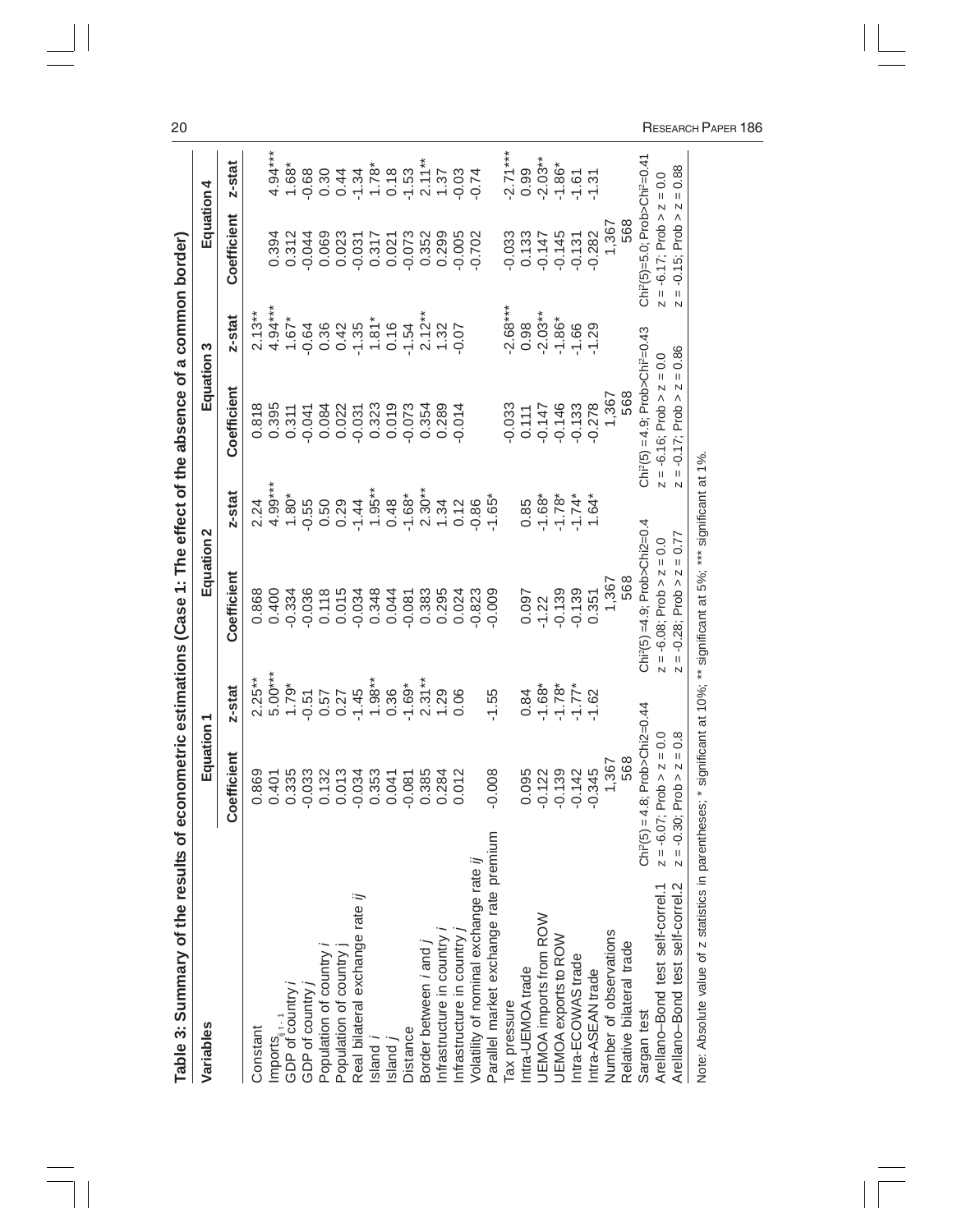| Table 4: Summary of results of the econometric estimations                                                              |                                    |                             |                                                    |                                                                                                                                                                                                                                                                                                                                                                                                                                                                         | Case 2: The effect of the presence of a common border) |                              |                                             |                             |
|-------------------------------------------------------------------------------------------------------------------------|------------------------------------|-----------------------------|----------------------------------------------------|-------------------------------------------------------------------------------------------------------------------------------------------------------------------------------------------------------------------------------------------------------------------------------------------------------------------------------------------------------------------------------------------------------------------------------------------------------------------------|--------------------------------------------------------|------------------------------|---------------------------------------------|-----------------------------|
| Variables                                                                                                               | Equation 1                         |                             | Equation 2                                         |                                                                                                                                                                                                                                                                                                                                                                                                                                                                         | Equation 3                                             |                              | Equation 4                                  |                             |
|                                                                                                                         | Coefficient                        | z-stat                      | Coefficient                                        | z-stat                                                                                                                                                                                                                                                                                                                                                                                                                                                                  | Coefficient                                            | z-stat                       | Coefficient                                 | z-stat                      |
| Constant                                                                                                                | 0.884                              | $2.27**$                    |                                                    | $2.27**$                                                                                                                                                                                                                                                                                                                                                                                                                                                                | 0.876                                                  | $2.26***$                    | 0.874                                       |                             |
|                                                                                                                         | 0.415                              |                             | $0.881$<br>0.414                                   | 5.05***                                                                                                                                                                                                                                                                                                                                                                                                                                                                 | 0.412                                                  |                              |                                             | $2.25***$<br>5.03***        |
| $\mathsf{Imports}_{i' t^{r-1}}$<br>GDP of country                                                                       | 0.327                              | $5.05***$<br>1.74*          | 0.329                                              | $1.75*$                                                                                                                                                                                                                                                                                                                                                                                                                                                                 | 0.323                                                  | $5.04***$<br>1.72*           | 0.412<br>0.324                              | $1.73*$                     |
| GDP of country                                                                                                          | $-0.041$                           | $-0.63$                     | $-0.044$                                           | $-0.68$                                                                                                                                                                                                                                                                                                                                                                                                                                                                 | $-0.37$                                                | $-0.57$                      | $-0.039$                                    | $-0.61$                     |
| Population of country                                                                                                   | 0.086                              | $0.37$<br>$0.41$<br>$-1.42$ | 0.069                                              |                                                                                                                                                                                                                                                                                                                                                                                                                                                                         | 0.091                                                  |                              |                                             |                             |
|                                                                                                                         | 0.021                              |                             | 0.023                                              | $0.30$<br>0.44                                                                                                                                                                                                                                                                                                                                                                                                                                                          | 0.019                                                  | $0.89$<br>$0.38$<br>$-1$     | 0.077<br>0.021                              | $0.33$<br>$0.40$<br>$-1.38$ |
| Population of country <i>j</i><br>Real bilateral exchange rate <i>ij</i>                                                |                                    |                             | $-0.033$                                           | $-1.41$                                                                                                                                                                                                                                                                                                                                                                                                                                                                 |                                                        |                              | $-0.032$                                    |                             |
| Island                                                                                                                  | 0.351                              | $1.96**$                    | 0.345                                              |                                                                                                                                                                                                                                                                                                                                                                                                                                                                         | 0.348                                                  |                              | 0.343                                       |                             |
| sland                                                                                                                   | 0.036                              | 0.30                        | 0.037                                              | $\begin{array}{c} 1.92** \\ 0.32 \end{array}$                                                                                                                                                                                                                                                                                                                                                                                                                           | 0.032                                                  | $1.94$<br>$7.70*$<br>$1.70*$ | 0.034                                       | $1.91*$<br>0.29             |
| Distance                                                                                                                | $-0.082$                           | $-1.70*$                    | $-0.082$                                           | $-1.70*$                                                                                                                                                                                                                                                                                                                                                                                                                                                                | $-0.082$                                               |                              | $-0.082$                                    | $-1.70*$                    |
| Border between <i>i</i> and <i>j</i>                                                                                    | 0.275                              | 1.61                        | 0.269                                              | 1.58                                                                                                                                                                                                                                                                                                                                                                                                                                                                    | 0.322                                                  | $1.89***$                    | 0.320                                       |                             |
| Infrastructure in country i                                                                                             | 0.296<br>0.003                     | 1.34                        | 0.307                                              | 1.39                                                                                                                                                                                                                                                                                                                                                                                                                                                                    | 0.285                                                  | $1.29$<br>0.05               | 0.294                                       | 1.33                        |
| Infrastructure in country j                                                                                             |                                    |                             | 0.014                                              | 0.07                                                                                                                                                                                                                                                                                                                                                                                                                                                                    | 0.009                                                  |                              | 0.19                                        | 0.09                        |
| Volatility of nominal exchange rate ij                                                                                  |                                    |                             | $-0.799$                                           | 0.83                                                                                                                                                                                                                                                                                                                                                                                                                                                                    |                                                        |                              | $-0.682$                                    | 0.71                        |
| Parallel market exchange rate premium*                                                                                  |                                    |                             |                                                    |                                                                                                                                                                                                                                                                                                                                                                                                                                                                         |                                                        |                              |                                             |                             |
| Border between <i>i</i> and <i>j</i>                                                                                    | $-0.169$                           | $-2.16**$                   | $-0.173$                                           | $-2.21**$                                                                                                                                                                                                                                                                                                                                                                                                                                                               |                                                        |                              |                                             |                             |
| Tax pressure*Border between <i>i</i> and <i>j</i><br>Intra-UEMOA trade                                                  |                                    |                             |                                                    |                                                                                                                                                                                                                                                                                                                                                                                                                                                                         | $-0.036$                                               | $-1.90*$                     | $-0.037$                                    | $-1.92**$                   |
|                                                                                                                         | 0.112                              | 0.98                        | 0.114                                              | 1.00                                                                                                                                                                                                                                                                                                                                                                                                                                                                    | 0.103                                                  | 0.90                         | 0.104                                       | 0.91                        |
| UEMOA imports from ROW                                                                                                  | $-0.126$                           | $-1.72*$                    | $-0.125$                                           |                                                                                                                                                                                                                                                                                                                                                                                                                                                                         | $-0.117$                                               | $-1.60$                      | $-0.117$                                    | $-1.60$                     |
| UEMOA exports to ROW                                                                                                    | $-0.138$<br>$-0.127$               | $1.75*$                     | $-0.138$                                           | $1.72$ <sup>*</sup>                                                                                                                                                                                                                                                                                                                                                                                                                                                     | $-0.137$                                               | $-1.57$<br>$-1.57$           | $-0.137$                                    | $-1.73*$                    |
| Intra-ECOWAS trade                                                                                                      |                                    | $-1.56$                     | $-0.124$                                           | $-1.53$                                                                                                                                                                                                                                                                                                                                                                                                                                                                 | $-0.127$                                               |                              | $-0.125$                                    | $-1.54$                     |
| Intra-ASEAN trade                                                                                                       | $-0.312$                           | $-1.45$                     | $-0.316$                                           | $-1.47$                                                                                                                                                                                                                                                                                                                                                                                                                                                                 | $-0.426$                                               | $-1.94*$                     | $-0.431$                                    | $-1.96*$                    |
| Number of observations                                                                                                  | 1,367<br>568                       |                             | 1,367                                              |                                                                                                                                                                                                                                                                                                                                                                                                                                                                         | 1,367<br>568                                           |                              | 1,367                                       |                             |
| Relative bilateral trade                                                                                                |                                    |                             | 568                                                |                                                                                                                                                                                                                                                                                                                                                                                                                                                                         |                                                        |                              | 568                                         |                             |
| Sargan test                                                                                                             | $Chi^2(5) = 4.3; ProbSchi2=0.5$    |                             | $Ch2(5) = 5.0$ ; Prob>Chi <sup>2</sup> =0.41       |                                                                                                                                                                                                                                                                                                                                                                                                                                                                         | $Ch2(5) = 4.5$ ; Prob>Chi <sup>2</sup> =0.48           |                              | $Ch2(5) = 4.6$ ; Prob>Chi <sup>2</sup> =0.5 |                             |
| Arellano-Bond test self-correl.1                                                                                        | $z = -6.17$ ; Prob $> z = 0.0$     |                             | $z = -6.17$ ; Prob $z = 0.0$                       |                                                                                                                                                                                                                                                                                                                                                                                                                                                                         | $z = -6.10$ ; Prob $z = 0.0$                           |                              | $z = -6.11$ ; Prob $z = 0.0$                |                             |
| Arellano-Bond test self-correl.2                                                                                        | $z = 0.92$<br>$z = -0.10$ ; Prob > |                             | 0.7<br>$\bar{\text{II}}$<br>$= -0.29$ ; Prob $> z$ | $\mathop{  }% \text{log}(p_{\theta}^{*})\mathop{  }% \text{log}(p_{\theta}^{*})\mathop{  }% \text{log}(p_{\theta}^{*})\mathop{  }% \text{log}(p_{\theta}^{*})\mathop{  }% \text{log}(p_{\theta}^{*})\mathop{  }% \text{log}(p_{\theta}^{*})\mathop{  }% \text{log}(p_{\theta}^{*})\mathop{  }% \text{log}(p_{\theta}^{*})\mathop{  }% \text{log}(p_{\theta}^{*})\mathop{  }% \text{log}(p_{\theta}^{*})\mathop{  }% \text{log}(p_{\theta}^{*})\mathop{  }% \text{log}($ | ٨<br>$-0.20$ ; Prob                                    | 0.93                         | Prob ><br>$-0.19;$<br>$\sf II$              | 0.85<br>Ш<br>N              |
| Note: Absolute value of z statistics in parentheses; * significant at 10%; ** significant at 5%; *** significant at 1%. |                                    |                             |                                                    |                                                                                                                                                                                                                                                                                                                                                                                                                                                                         |                                                        |                              |                                             |                             |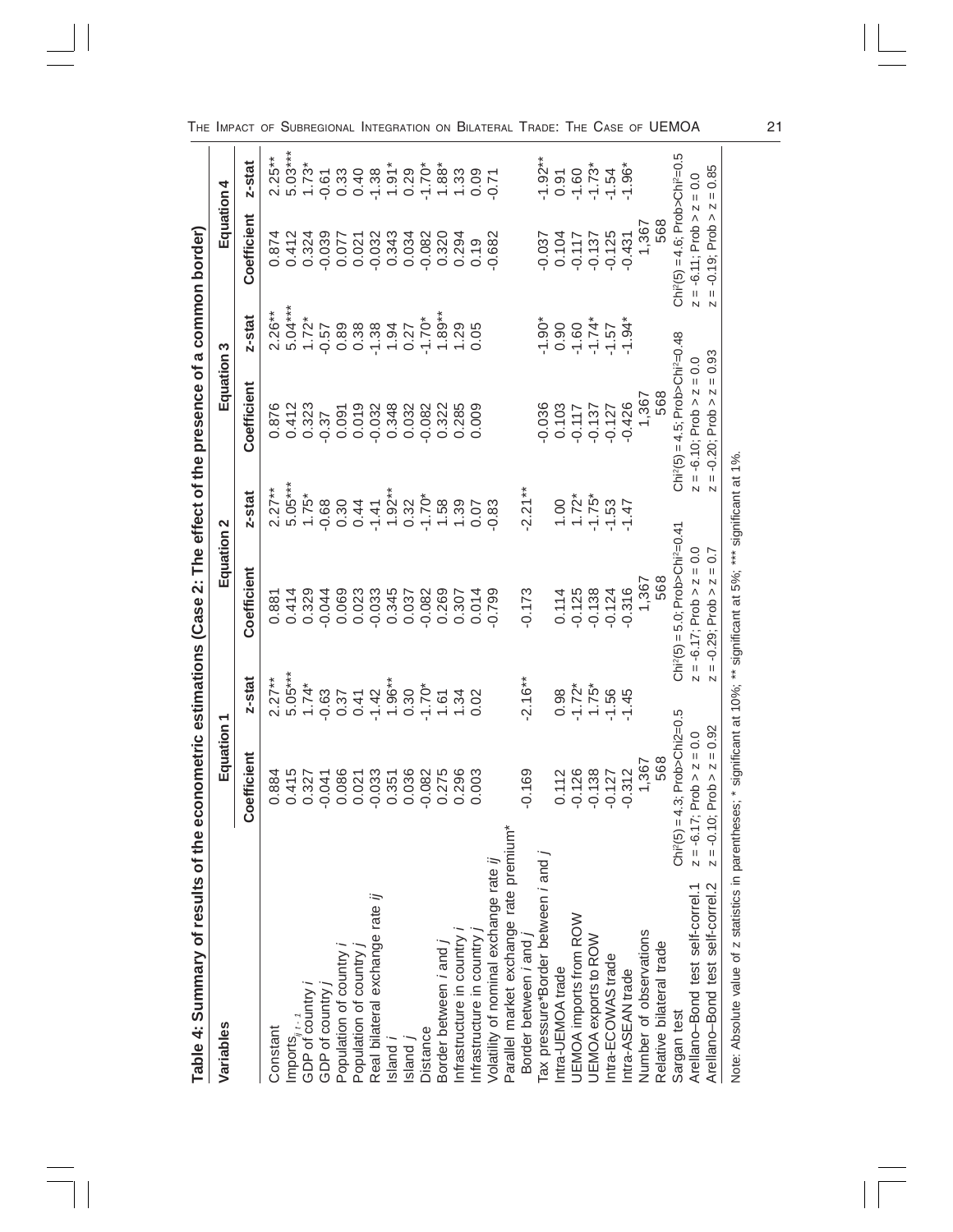The lack of intensification or significant revival of trade inside the West African subregion resulting from institutions such as UEMOA and ECOWAS is not unique in Africa. For example, a number of studies,<sup>7</sup> including Foroutan and Pritchett (1993), Elbadawi (1997), Ogunkola (1998), and Longo and Sekkat (2004), present empirical evidence suggesting that regional integration agreements had little or no impact on intraregional trade. The low level of intra-Union integration can also be accounted for by poor infrastructure, which causes high transport costs, and by the similar nature of production structures. Besides, intra-UEMOA trade is dominated by a small number of countries that sell a small range of products. As for products exported from one UEMOA country to other member countries, they mainly consist of primary products, especially livestock, maize, cocoa, fresh fish, vegetables and sugar. Manufactured products represent less than 10% of the trade. The big exporting countries in this intra-UEMOA trade are Côte d'Ivoire and Senegal, which exported 11% and 6.5%, respectively, of their total exports to the zone between 1990 and 2003 (van den Boogaerde and Tsangarides, 2005). The two countries are thus by far the biggest suppliers of manufactured goods in the zone, supplying 74% and 14%, respectively, of intra-zone exports. Togo and Benin are basically transit countries for the Sahel countries, notably Niger, Burkina Faso and Mali. Moreover, trade inside the UEMOA zone remains dominated by trade with Nigeria.

#### *Regional agreements within UEMOA and diversion of imports*

With regard to trade between UEMOA and the rest of the world, the results show that over the period studied, members' imports from the rest of the world decreased slightly. Nevertheless, the decrease is estimated to be 12% below the level expected. This tends to show that there was trade diversion to the advantage of the Union's members. The coefficient does not vary when one tries to isolate the effect of economic reforms on trade by introducing the volatility variable into the model: the trade remains at 12% below the predicted level. Consequently, it can be deduced that the economic reforms within the Union have not produced an additional effect of diverting imports, compared with the effect observed during the period of the monetary union.

#### *Regional agreements within UEMOA and diversion of exports*

For UEMOA member countries' exports to the rest of the world, the coefficient is significantly different from zero at the 10% threshold. Indeed, the Union members' exports to the rest of the world represented 86% of the level predicted by the model. The negative and significant sign of the coefficient for exports to outside UEMOA indicates that the exports of UEMOA countries to the rest of the world were less than those of the non-UEMOA countries. It can thus be deduced that during the period studied the Union's members exported less and less to the rest of the world and more between themselves. This means that there was a diversion of exports to within UEMOA.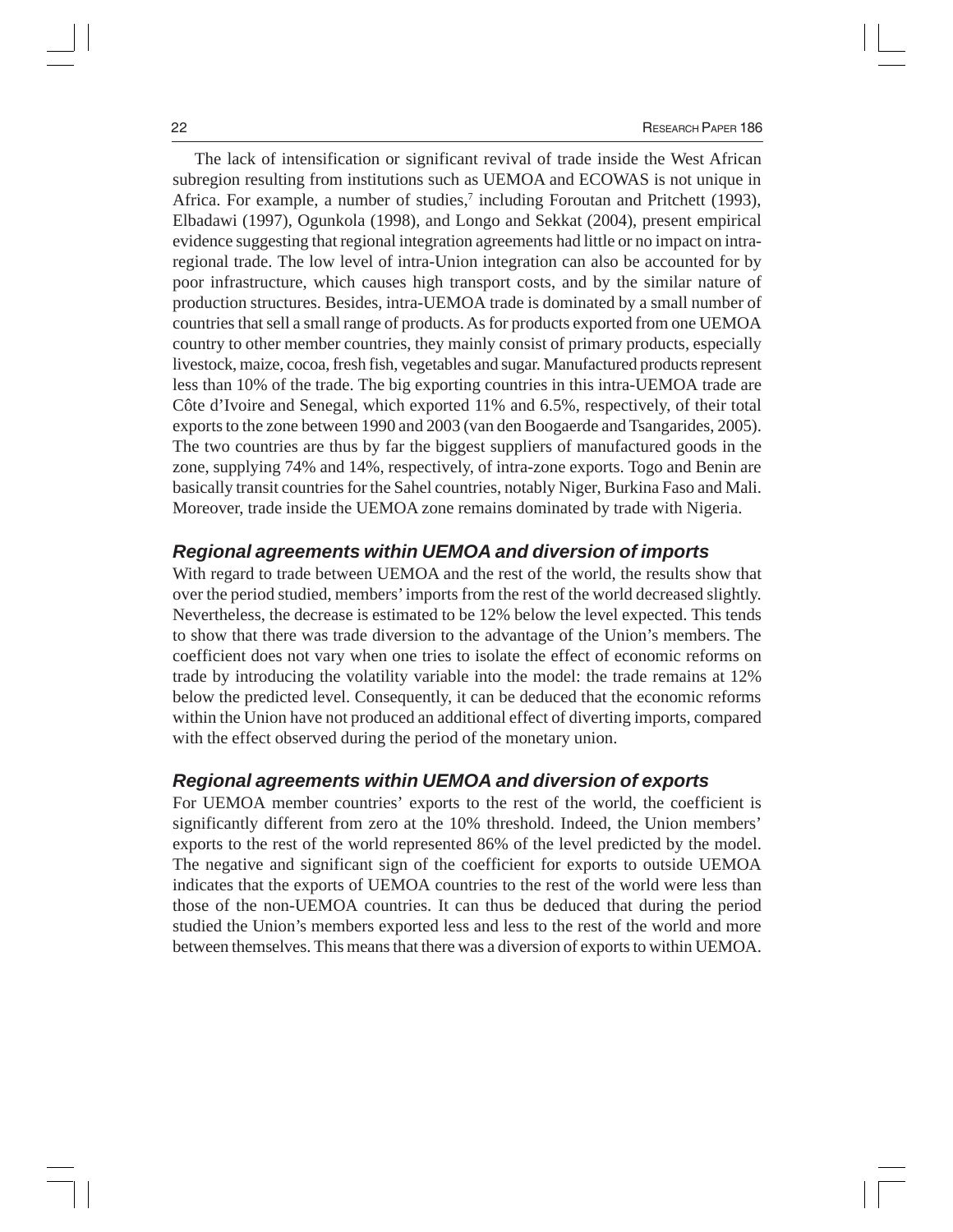### **Obstacles to intra-regional trade within UEMOA**

ike other regional blocs in Africa, UEMOA suffers from numerous bottlenecks that hinder its performance, notably concerning intra-regional trade. Among these constraints and obstacles are the following:

- *The low level of complementarity of the economies of the countries in the Union:* Indeed, apart from transit goods and re-exports, which weigh heavily on bilateral trade within the Union, there is actually very little organized trade. In addition, an analysis of the structure of UEMOA countries' imports shows a state of continuous dependency of these countries on the rest of the world for manufactured products (more than 60%) and food and energy supplies. Regional integration thus faces the difficulty of creating markets within the Union, given the low capacity of the manufacturing sector and the lack of product diversification, coupled with the strong similarity of the structure of manufactured goods.
- *Legal and institutional impediments:* Among these are the absence of or difficulty in implementing – the coordination and harmonization of production and marketing policies, as well as shortcomings in the application of laws and the existence of nontariff barriers. This state of affairs has arisen from the negative effects of the importsubstitution strategy applied for a long time by members of the Union (Oyejide et al., 1997). Moreover, the legal and regulatory environment related to the promotion of trade suffers from a number of imperfections, especially with regard to administrative and contract procedures. At the institutional level, the implementation of measures taken within the Union is hindered not only by the multiplicity of objectives of a regional nature and the absence of a supra-national institution, but also by the member states' determination not to relinquish their national interests. The absence of political will on the part of member countries can be attributed to the difficulty in effectively implementing compensation mechanisms provided for in subregional groupings. These mechanisms are deemed to be rigid and it is not clear how to calculate the income to be compensated.
- *Inadequate communication and transport infrastructure:* This makes the cost of transport more expensive, notably in Africa where, according to Collier and Gunning (1999), such costs are unusually high. As a matter of fact, inadequate port facilities and underdeveloped communication systems are likely to be obstacles to the expansion of intra-regional trade.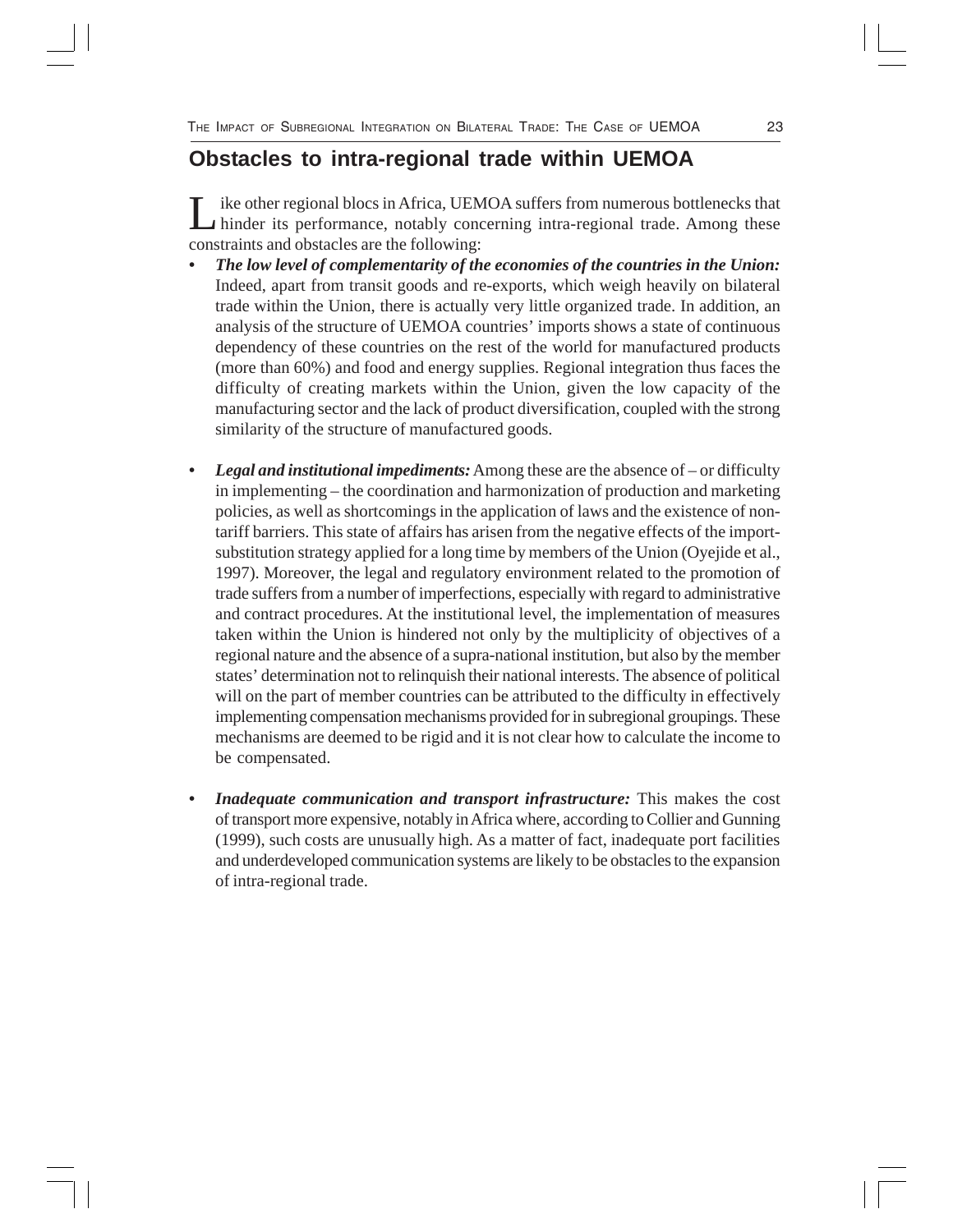### **6. Conclusion and economic policy implications**

sing an augmented gravity model, this study analysed the determinants of bilateral trade, as well as the effects of trade creation and diversion of imports and exports, inside UEMOA before and after regional integration. The econometric estimations were based on the Arellano–Bond (1991) estimation method. From the results it emerges that:

- The traditional variables of the gravity model produced the expected signs. Thus, the real bilateral exchange rate, the distance and the volatility of the nominal exchange rate all had a negative impact on bilateral trade. On the other hand, the importing country's GDP, the sharing of a common border and the quality of infrastructure had a positive effect on intra-regional trade.
- Membership in a common monetary zone, UEMOA, and the implementation of economic reforms aimed at economic integration had significant effects on bilateral trade within the zone, mainly in terms of diversion of imports and exports. However, the level of intra-Union trade represented the standard predicted by the model. In other words, although imports from and exports to the rest of the world saw a significant decline, this did not lead to trade creation inside the UEMOA zone. There are several reasons for the poor performance, specifically with regard to formal trade. As shown by the model, among these factors is the persistence of a flourishing unrecorded cross-border trade, fostered by the existence of a parallel market exchange rate premium.
- Trade within ECOWAS turned out to be at a much lower level than that predicted and lower than trade within UEMOA.

From these results, the following recommendations can be formulated:

- Economic reforms within the Union must be pursued.
- The macroeconomic environment in every member country must be cleaned up.
- Non-tariff barriers in Union member countries must be effectively eliminated.
- Transport and communication infrastructure within the Union must be developed.
- Efforts must continue to harmonize national policies.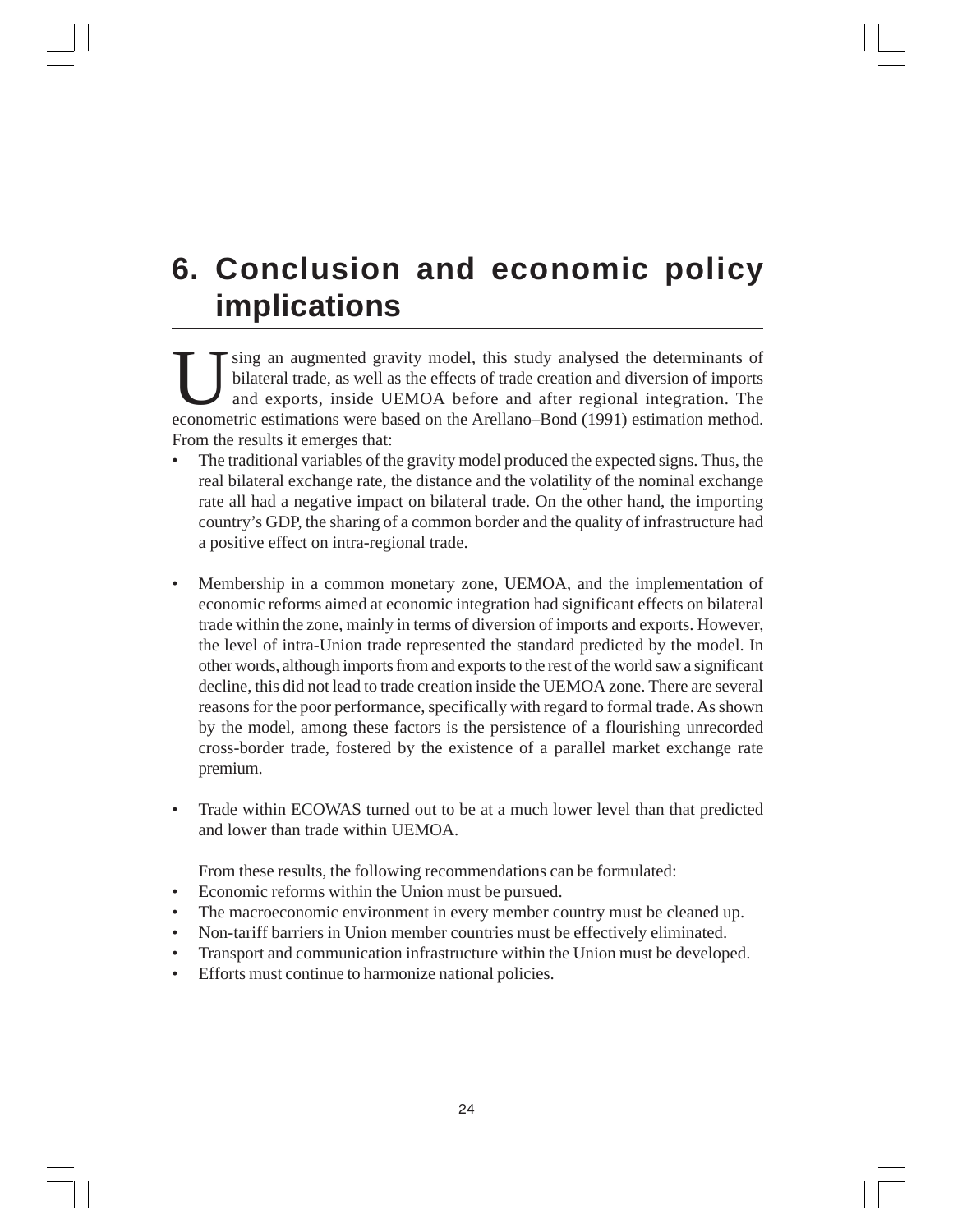### **Notes**

- 1. See Appendix A for the lists of member countries of the subregional groupings mentioned in the text.
- 2. In this connection, Gunning (2001) argues for and against the commercial blocs with a particular emphasis on possible differences in the views of economists and policy makers.
- 3. Different studies have directly dealt with smuggling between neighbouring countries. One can mention Azam (1990), Wang (1994), and Pohit and Teneja (2003), among others.
- 4. The Banque mondiale (1989: 158) agrees with this point of view, by presenting parallel trade as an economic phenomenon that is efficient and conducive to the wellbeing of populations, and one that is deep-rooted in the history and traditional organization of African societies.
- 5. See the details about the countries concerned in Appendix B.
- 6. One must acknowledge that in terms of the impact of the monetary union, the share attributable to the low level of transaction costs has been underestimated. This may be because the low transaction costs are a constant feature of bilateral trade between member countries and it happens that this feature is captured by the bilateral specific effects introduced into the model.
- 7. A direct comparison between the findings of these studies and those of the present one is complex given the differences in terms of the sample used, the period studied and the estimation techniques used.

25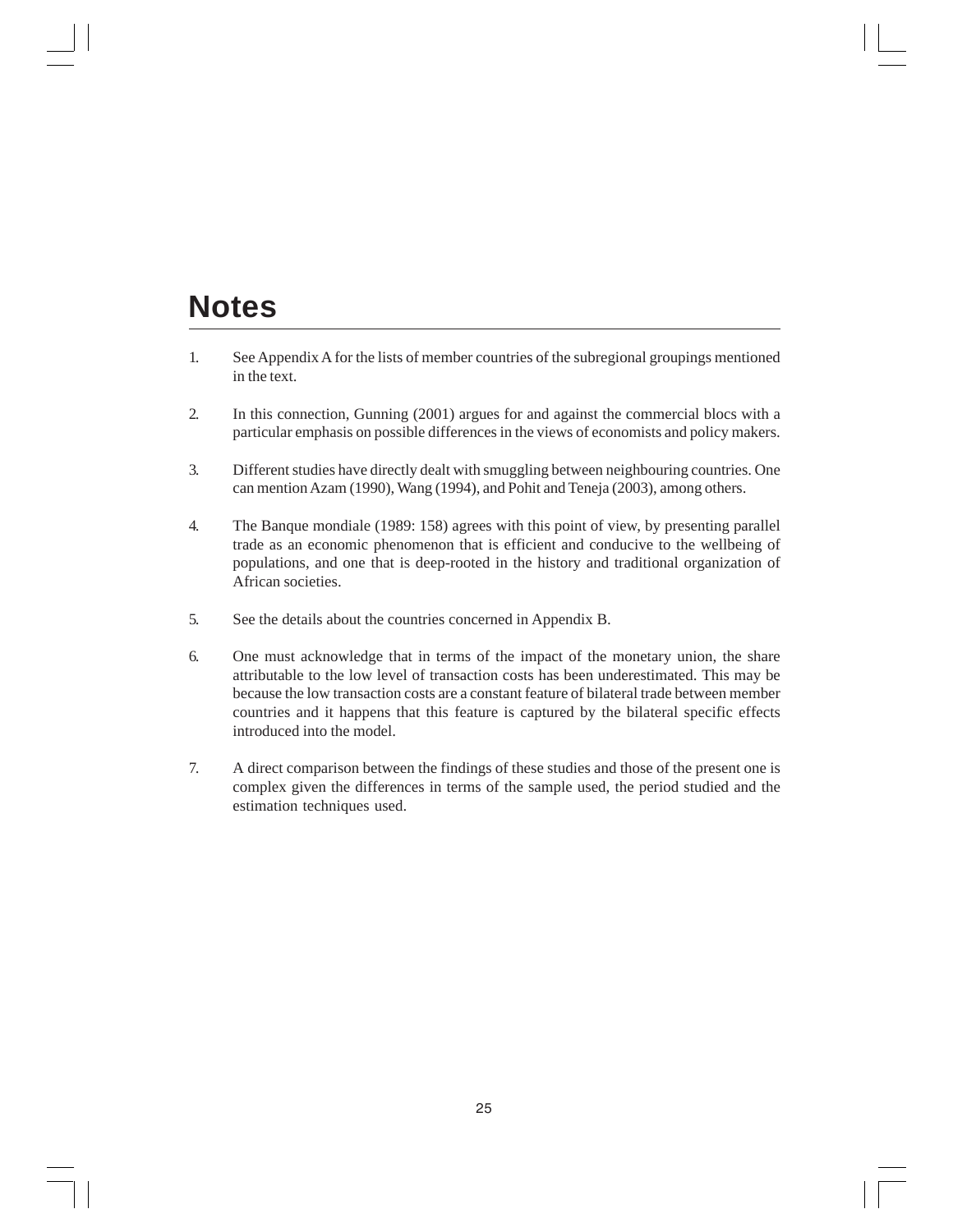### **References**

- Aitken, N.D. 1973. "The effect of the EEC and EFTA on European trade: A temporal cross-section analysis". *American Economic Review*, 63: 881–92.
- Amselle, J.L. and E. Grégoire. 1988. "Politiques nationales et réseaux marchands transnationaux: Les cas du Mali et du Niger-Nord Nigeria". In *Échanges régionaux, commerce frontalier et sécurité alimentaire en Afrique de l'Ouest.* Paris: Institut national de recherche agronomique/Université nationale du Bénin/Institut de recherches et d'applications des méthodes de développement.
- Anderson, J.E. 1979. "A theoretical foundation for the gravity equation". *American Economic Review*, 69: 106–16.
- Anderson, J.E. and E. Van Wincoop 2001. "Gravity with gravitas: A solution to the border puzzle". NBER Working Paper No. 8079.National Bureau of Economic Research, Cambridge, Massachusetts.
- Anderson, J.E. and E. Van Wincoop. 2003. "Gravity with gravitas: A solution to the border puzzle". *American Economic Review,* 93: 170–92.
- Arellano, M. and S.R. Bond. 1991. "Some tests of specification for panel data: Monte Carlo evidence and an application to employment equations". *Review of Economic Studies,* 58: 277–97.
- Ariyo, A. and M.I. Raheem. 1991. "Enhancing trade flows within the ECOWAS sub-region: An appraisal and some recommendations". In A. Chibber and S. Fischer, eds., *Economic Reform in Sub-Saharan Africa.* A World Bank Symposium.
- Avom, D. 2005. "Les déterminants des échanges dans la CEMAC: Une évaluation empirique". *Economie Appliquée,* LVIII(2): 127–53.
- Azam, J.P. 1990. "Informal integration through parallel markets for goods and foreign exchange". In *The Long Term Perspective Study of Sub-Saharan Africa*. Washington, D.C.: The World Bank.
- Azam, J.P. 1991. "Marchés parallèles et convertibilité: Analyse théorique avec références aux économies africaines". *Revue Economique*, 42(1): 75–94.
- Azam, J.P. and T. Besley. 1989. "General equilibrium with parallel markets for goods and foreign exchange: Theory and application to Ghana". *World Development,* 17(12): 1921–30.
- Baier, S.L. and J.H. Bergstrand. 2002. "On the endogeneity of international trade flows and free trade agreements". American Economic Association Annual Meeting.
- Badinger, H. and F. Breuss. 2004. "What has determined the rapid post-war growth of intra-EU trade?" *Review of World Economics,* 140(1): 31–51.
- Baltagi, B.H., P. Egger and M. Pfaffermayr. 2003. "A generalized design for bilateral trade flow models". *Economic Letters*, 80(3): 391–7.
- Banque mondiale (World Bank). 1989. *L'Afrique subsaharienne: De la crise à une croissance durable.* Washington, D.C.: The World Bank.
- Barad, R. 1990. "Unrecorded transborder trade in Sub-Saharan Africa and its implications for regional economic integration". In *The Long Term Perspective Study of Sub-Saharan Africa*. Washington, D.C.: The World Bank.
- Bayoumi, T. and B. Eichengreen. 1997. "Is regionalism simply a diversion? Evidence from the evolution of the EC and EFTA." In T. Ito and A. Krueger, eds., *Regionalism Versus Multilateral Trade Arrangements*, Vol. 6. Chicago: University of Chicago Press.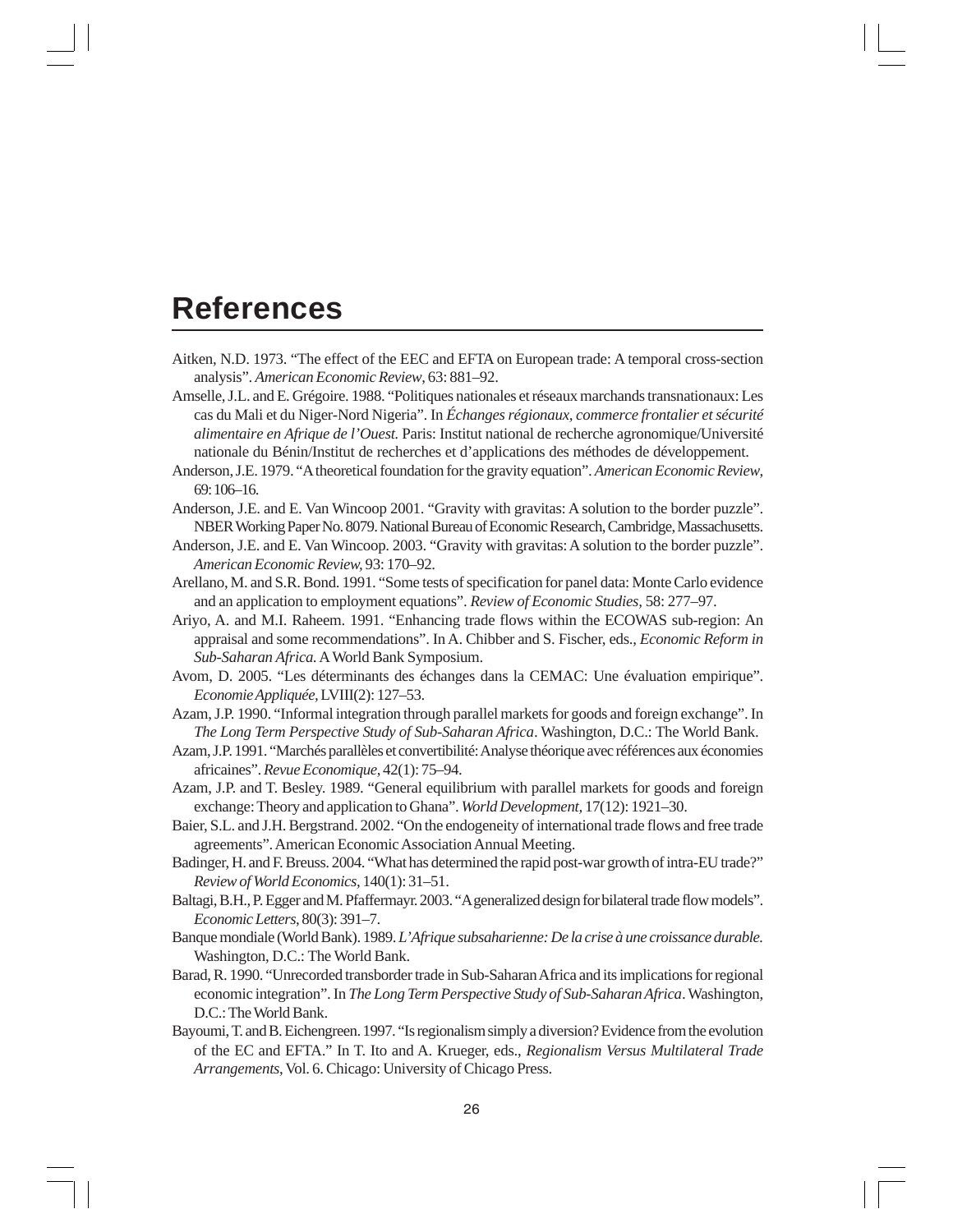- Bergstrand, J.H. 1985. "The gravity equation in international trade: Some microeconomic foundations and empirical evidence". *Review of Economics and Statistics,* 67: 474–81.
- Bergstrand, J.H. 1989. "The generalized gravity equation, monopolistic competition, and factor proportions theory in international trade". *Review of Economics and Statistics,* 71: 143–53.
- Bougheas, S., O.P. Demetriades and E.L.W. Morgenroth. 1999. "Infrastructure, transport cost, and trade". *Journal of International Economics*, 47: 169–89.
- Breuss, F. and P. Egger. 1999. "How reliable are estimations of east-west trade potentials based on cross-section gravity analyses?" *Empirica*, 26(2): 81–95.
- Carrère, C. 2004. "African regional agreements: Impact on trade with or without currency unions". *Journal of African Economies*, 13(2): 199–239.
- Carrère, C. 2006. "Revisiting the effects of regional trading agreements on trade flows with proper specification of the gravity model". *European Economic Review,* 50(2): 223–47.
- Chazan, N. 1988. "Ghana: Problems of governance and the emergence of civil society". In L. Diamond, J.I. Linz and S.M. Lipset, eds., *Democracy in Developing Countries,* Vol. 2: Africa*.* Boulder, Colorado: Lynne Rienner.
- Collier, P. and J.W. Gunning. 1993. "Linkages between trade policy and regional integration". Paper presented at an AERC conference on Trade Liberalization and Regional Integration in SSA, Nairobi, December.
- Collier, P. and J.W. Gunning. 1999. "Explaining African economic performance". *Journal of Economic Literature*, XXXVII: 64–111.
- Deardorff, A.V. 1995. "Determinants of bilateral trade: Does gravity work in a neo-classic world?" NBER Working Paper No. 5377. National Bureau of Economic Research, Cambridge, Massachusetts.
- de Grauwe, P. and F. Skudelny. 2000. "The Impact of EMU on trade flows". *Review of World Economics,* 136(3): 381–402.
- de Melo, J., A. Panagariya and D. Rodrik. 1992. "The new regionalism: A country perspective". In J. de Melo and A. Panagariya eds., *New Dimensions in Regional Integration*, pp. 159–201. London:.
- de Nardis, S. and C. Vicarelli. 2003. "Currency unions and trade: The special case of EMU". *Review of World Economics,* 139(4): 625–49.
- Easterly, W. and M. Sewadeh. 2000. "Global Development Network Growth Database". The World Bank., Washington, D.C.
- Edwards, S. 1998. "Openness, productivity and growth: What do we really know?" *Economic Journal,* 108: 383–98.
- Egger, P. 2000. "A note on the proper econometric specification of the gravity equation". *Economics Letters*, 66: 25–31.
- Egger, P. 2002. "An econometric view on the estimation of gravity models and the calculation of trade potentials". *The World Economy,* 25: 297–312.
- Egger, P. and M. Pfaffermayr. 2003. "The proper panel econometric specification of the gravity equation: A three-way model with bilateral interaction effects". *Empirical Economics*, 28: 571–80.
- Elbadawi, I.A. 1995. "The impact of regional trade/monetary schemes on intra-Sub-Saharan African trade".Mimeo. AERC, Nairobi, Kenya.
- Elbadawi, I.A. 1997. "The impact of regional trade and monetary schemes on intra-SubSaharan Africa trade". In T.A. Oyejide, I. Elbadawi and P. Collier, eds., *Regional Integration and Trade Liberalization in Sub-Saharan Africa*, Volume I: *Framework, Issues and Methodological Perspectives*. London: Macmillan for AERC.
- Evenett, S.J. and W. Keller. 2002. "On theories explaining the success of the gravity equation". *Journal of Political Economy*, 110(2): 281–316.
- Foroutan, F. 1993. "Regional integration in SSA: Past experience and future prospects". In J. de Melo and A. Panagariya, eds., *New Dimensions in Regional Integration.* Cambridge: Cambridge University Press.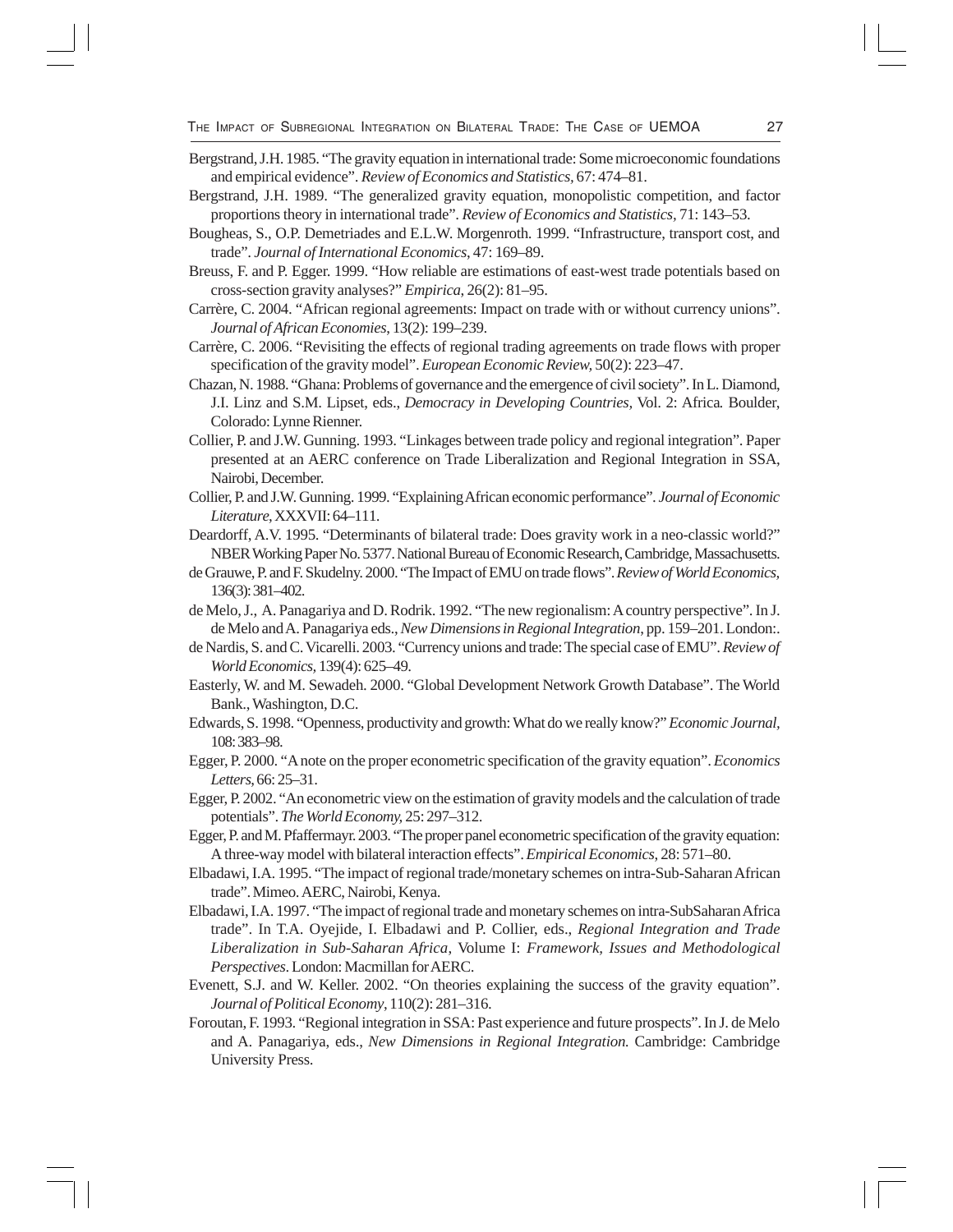- Foroutan, F. and L. Pritchett. 1993. "Intra-Sub-Saharan African trade: Is it too little?" *Journal of African Economies,* 2(1, May): 74–105.
- Frankel, J. 1997. *Regional Trading Blocs in the World Economic System*. Washington, D.C.: Institute for International Economics.
- Frankel, J. and A. Rose. 2002. "An estimate of the effect of common currencies on trade and income" *The Quarterly Journal of Economics, 117: 437–66.*
- Geraci, J. and W. Prewo. 1977. "An empirical demand and supply model of multilateral trade. *Review of Economics and Statistics*, 64: 432– 41.
- Glick, R. and A. Rose. 2002. "Does a currency union affect trade? The time-series evidence". *European Economic Review*, 46(6): 1125–51.
- Green, R.H. 1981. "Magendo in the political economy of Uganda: Pathology, parallel system or dominant sub-mode of production?" Working Document No. 64. Institute of Development Studies, University of Sussex, UK.
- Green, R.H. 1989. "Articulating stabilisation programmes and structural adjustment: Sub-Saharan Africa". In S. Commander, ed., *Structural Adjustment and Agriculture: Theory and Practice in Africa and Latin America.* London: Overseas Development Institute (ODI).
- Greenaway, D. and C. Milner. 2002. "Regionalism and gravity". *Scottish Journal of Political Economy*, 49(5): 574–85.
- Gunning, J.W. 2001. "Trade blocs: Relevant for Africa?" *Journal of African Economies,* 10(3): 311–35.
- Harrison, A. 1996. "Openness and growth: A time series, cross-country analysis for developing countries". *Journal of Development Economics,* 48: 419–47.
- Hausman J. A. and W.E. Taylor. 1981. "Panel data and unobservable individual effects". *Econometrica*, 49: 1377 –98.
- Helpman, E. 1987. "Imperfect competition and international trade: Evidence from fourteen industrial countries". *Journal of the Japanese and International Economies*, 1(1): 62–81.
- Hummels, D. and J. Levinsohn. 1995. "Monopolistic competition and international trade: Reconsidering the evidence". *Quarterly Journal of Economics*, 110(3): 799–836.
- Jakab, Z., M. Kovacs and A. Oszlay. 2001. "How far has trade integration advanced? An analysis of the actual and potential trade of three Central and Eastern European countries". *Journal of Comparative Economics*, 29(2): 276–92.
- Krugman, P. 1993. "Lessons of Massachusetts for EMU". In F. Torres and F. Giavazzi, eds., *Adjustment and Growth in the European Monetary Union*, pp. 241–69. Cambridge: Cambridge University Press.
- Krugman, P. and A.J. Venables. 1996. "Integration, specialization, and adjustment". *European Economic Review*, 40: 959–67.
- Limao, N. and A.J. Venables. 2001. "Infrastructure, geographical disadvantage, and transport cost". *World Bank Economic Review,* 15(3): 451–79.
- Linneman, H. (1966) *An Econometric Study of International Trade Flows.*Amsterdam: North Holland Publishing Co.
- Longo, R. and K. Sekkat, 2004. "Economic obstacles to expanding intra-African trade". *World Development,* 32(8): 1309–21.
- Lyakurwa, W., Andres McKay, Nehemiah Ng'eno and Walter Kennes. 1997. "Regional integration in Sub-Saharan Africa: A review of experiences and issues". In T. A. Oyejide, I. Elbadawi and P. Collier, eds., *Regional Integration and Trade Liberalization in Sub-Saharan Africa,* Volume I: *Framework, Issues and Methodological Perspectives*. London: Macmillan for AERC.
- Martinez-Zarzoso, I. and F. Nowak**-**Lehmann. 2003. "Augmented gravity model: An empirical application to MERCOSUR-EU trade flows". *Journal of Applied Economics,* VI(2, Nov.): 291–316.
- Mátyás, L. 1997. "Proper econometric specification of the gravity model". *The World Economy*, 20(3): 363–8.
- Mátyás, L. 1998. "The gravity model: Some econometric considerations". *The World Economy*, 21(3): 397–401.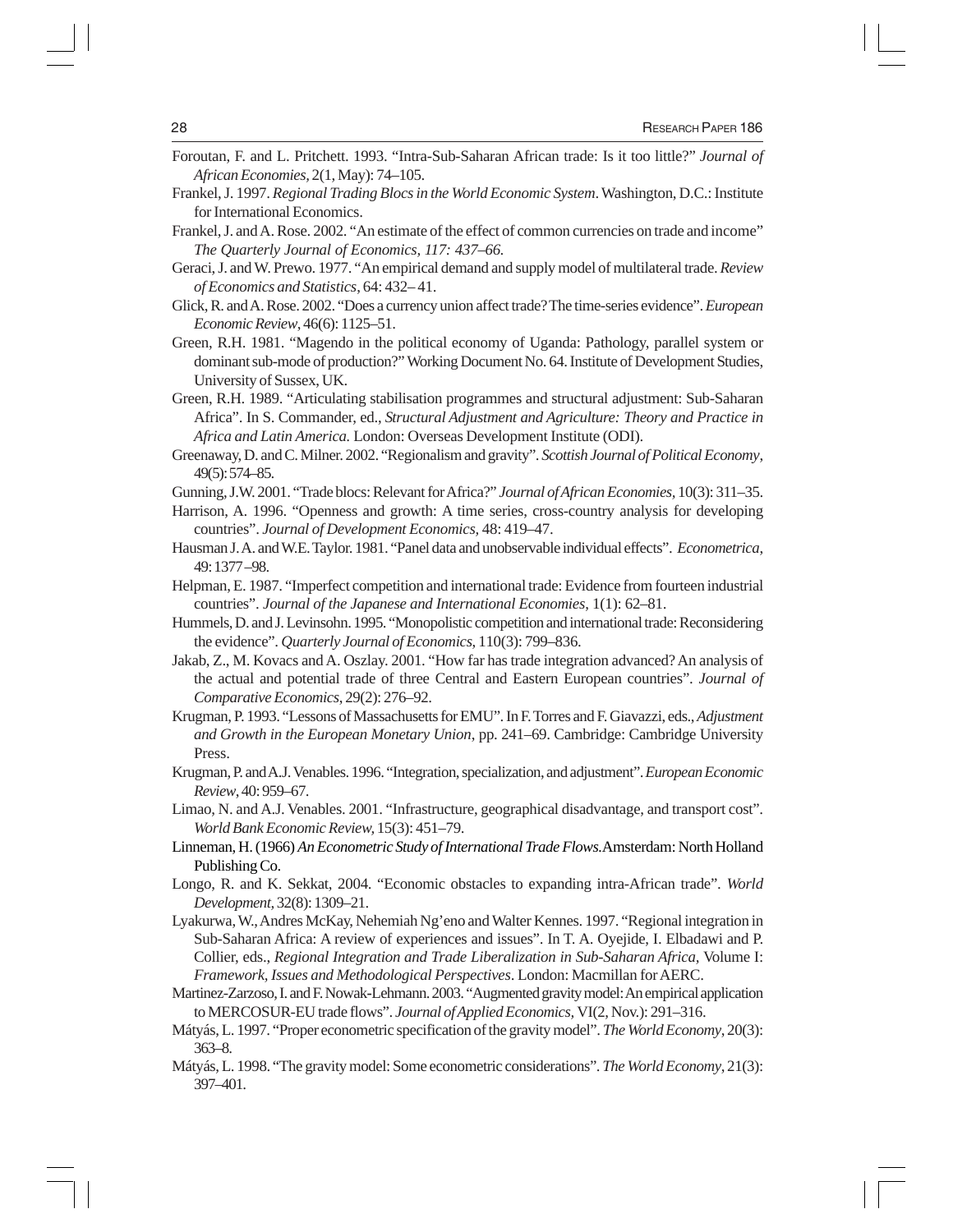- May, E. 1985. "Exchange controls and parallel market economies in Sub-Saharan Africa: Focus on Ghana". World Bank Staff Working Paper No. 711. The World Bank, Washington, D.C.
- Meagher, K. 2003. "A back door to globalisation? Structural adjustment, globalisation and transborder trade in West Africa". *Review of African Political Economy*, 30(95): 12–38.
- Musila, J.W. 2005. "The intensity of trade creation and trade diversion in COMESA, ECCAS and ECOWAS: A comparative analysis". *Journal of African Economies,* 14(1): 117–41.
- Nogues, J.J. and R. Quintanilla. 1993. "Latin America's integration and the multilateral trading system". In J. de Melo and A. Panagariya, eds., *New Dimensions in Regional Integration.* Cambridge: Cambridge University Press.
- Oguledo, I.V. and C.R. MacPhee. 1994. "Gravity models: A reformulation and an application to discriminatory trade arrangements". *Applied Economics*, 26: 107–20.
- Ogunkola, E.O. 1998. *An Empirical Evaluation of Trade Potential in the Economic Community of West African States*. AERC Research Paper No. 84. African Economic Research Consortium, Nairobi.
- Oyejide, T. A. 1997. *Regional Integration and Trade Liberalization in Sub-Saharan Africa*. An AERC Collaborative Research Project. Special Paper No. 28. AERC, Nairobi.
- Oyejide, T.A. 1998. "Trade policy and regional integration in the development context: Emerging patterns, issues and lessons for Sub-Saharan Africa". *Journal of African Economies*, 7(supplement 1): 108–45.
- Oyejide, T.A. and D. Njinkeu, eds. 2003. *Africa and the World Trading System*: *Country Case Studies,* Vol. 2. New Jersey: Africa World Press for AERC.
- Oyejide, T.A., B.J. Ndulu and J.W. Gunning. 1996. "Introduction and overview: Country case studies of trade liberalization". Mimeo. African Economic Research Consortium, Nairobi.
- Pakko, R. and H.J. Wall. 2001, "Reconsidering the trade-creating effects of a currency union". Federal Reserve Bank of St. Louis, *Review*, 83 ( September/October): 37–45.
- Péridy, N. 2005a. "Towards a new trade policy between the USA and Middle-East countries: Estimating trade resistance and export potential". *World Economy*, 28(4): 491–518.
- Péridy, N. 2005b. "The trade effects of the Euro-Mediterranean partnership: What are the lessons for ASEAN countries?" *Journal of Asian Economics*, 161: 125–39.
- Persson, T. 2001. "Currency unions and trade: How large is the treatment effect". *Economic Policy*, 33 (October): 435–48.
- Pohit, S. and N. Taneja. 2003. "India's informal trade with Bangladesh: A qualitative assessment". *World Economy*, 26: 1187–214.
- Rodriguez, F. and D. Rodrik. 2001. "Trade policy and economic growth: A skeptic's guide to the crossnational evidence". In B.S. Bernanke and K. Rogoff, eds., *NBER Macroeconomics Annual 2000*. Cambridge, Massachusetts: MIT Press. http://www.ksg.harvard.edu/rodrik/skepti1299.pdd.
- Rose, A. 2000. "One money, one market: The effect of common currencies on trade". *Economic Policy*, 15(30): 9–45.
- Rose, J. and E. Van Wincoop. 2001. "National money as a barrier to international trade: The real case for currency union". *American Economic Review,* Papers and Proceedings, 91(2): 386–90.
- Sala-i-Martin, X.X. 1997. "I just ran two million regressions". *American Economic Review,* 87: 178–83.

Singh, A. 1986. "The IMF-World Bank policy programme in Africa: A commentary". In P. Lawrence, ed., *World Recession and the Food Crisis in Africa.* London: James Currey.

- Soloaga, I. and A. Winters. 2001. "Regionalism in the nineties: What effects on Trade ?" *North American Journal of Economics and Finance*, 12: 1–29.
- Tinbergen, Jan. 1962. *Shaping the World Economy*. New York: Twentieth Century Fund.
- UEMOA. 1999. *Le Tarif Extérieur Commun TEC.* November. Ouagadougou.
- van den Boogaerde, P. and C. Tsangarides. 2005. "Ten years after the CFA franc devaluation: Progress toward regional integration in the WAEMU". IMF Working Paper No. WP/05/145. The International Monetary Fund, Washington, D.C.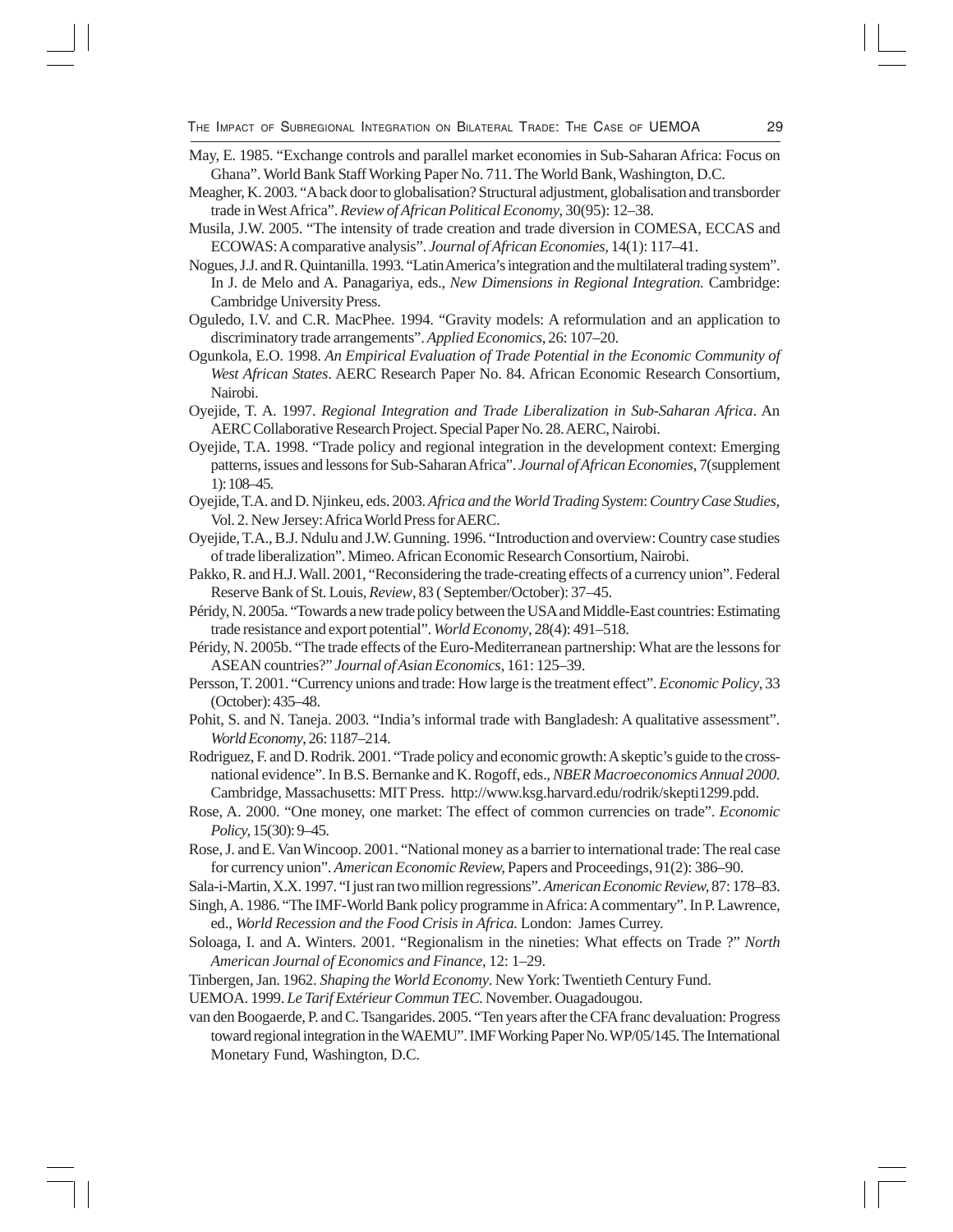Viner, J. 1950. *The Customs Union Issue.* New York: Carnegie Endowment for International Peace.

- Wang, Jian-Ye. 1994. "Macroeconomic policies and smuggling: An analysis of illegal oil trade in Nigeria". IMF Working Paper No. 94/115. International Monetary Fund, Washington, D.C.
- Wang, Z.K. and L.A. Winters. 1991. *The Trading Potential of Eastern Europe.* CEPR Discussion Paper No. 610. Centre for Economic Policy Research, London, November.
- Wei, S.J. 1996. "Intra-national versus international trade: How stubborn are nations in global integration?" NBER Working Paper No. 5531. National Bureau of Economic Research, Cambridge, Massachusetts.

World Bank. 2004. *World Development Indicators.* Washington, D.C.: The World Bank.

Yeats, A. 1999. "What can be expected from African regional trade agreements?" Policy Research Working Papers No. 2004. The World Bank, Washington, D.C.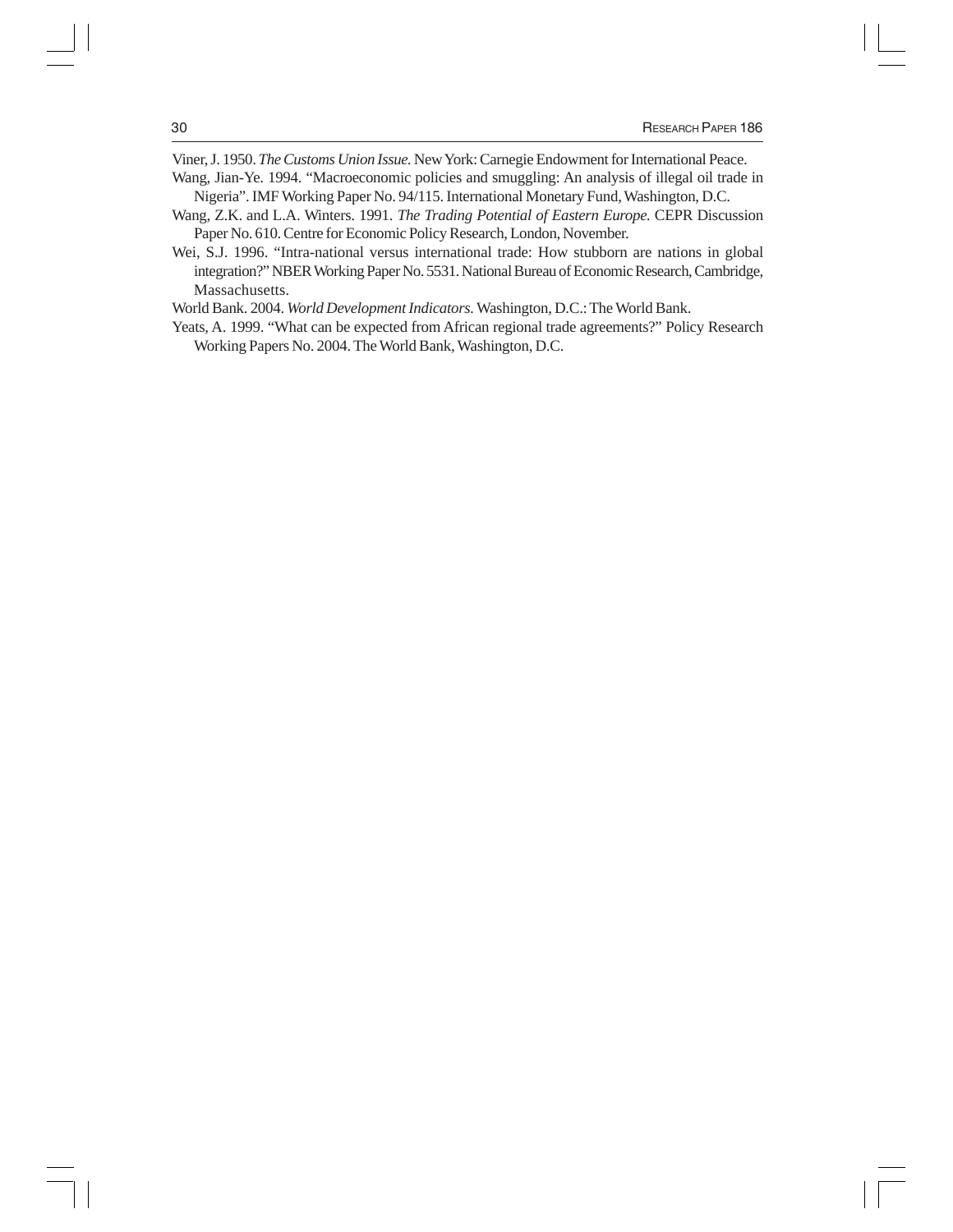## **Appendix A: Subregional unions and their membership**

| <b>Acronym</b>            | <b>Definition</b>                                                                                                  | <b>Member countries</b>                                                                                                                                                                                |
|---------------------------|--------------------------------------------------------------------------------------------------------------------|--------------------------------------------------------------------------------------------------------------------------------------------------------------------------------------------------------|
| CEAO                      | Economic Community of West Africa<br>(Communauté Économique de l'Afrique Mauritania, Niger, Senegal<br>de l'Ouest) | Benin, Burkina Faso, Côte d'Ivoire, Mali,                                                                                                                                                              |
| <b>ECOWAS</b><br>(CEDEAO) | Economic Community of West African<br>States (Communauté Économique des<br>Etats de l'Afrique de l'Ouest)          | Benin, Burkina Faso, Cape Verde, Côte<br>d'Ivoire, The Gambia, Ghana, Guinea,<br>Guinea-Bissau, Liberia, Mali, Niger,<br>Nigeria, Senegal, Sierra Leone, Togo                                          |
| <b>CEMAC</b>              | Economic and Monetary Community<br>of Central Africa (Communauté<br>Économique et Monétaire<br>d'Afrique Centrale) | Cameroon, Central African Republic,<br>Congo, Gabon, Equatorial Guinea,<br>Chad                                                                                                                        |
| <b>UMOA</b>               | West African Monetary Union (Union<br>Monétaire Ouest Africaine)                                                   | Benin, Burkina Faso, Côte d'Ivoire, Mali,<br>Niger, Senegal, Togo                                                                                                                                      |
| <b>UEMOA</b>              | West African Economic and Monetary<br>Union (Union Économique et Monétaire<br>de l'Afrique de l'Ouest)             | Benin, Burkina Faso, Côte d'Ivoire,<br>Guinea-Bissau, Mali, Niger, Senegal,<br>Togo                                                                                                                    |
| <b>COMESA</b>             | Common Market for Eastern and<br>Southern Africa                                                                   | Angola, Burundi, Comoros, Congo<br>(DRC), Botswana, Djibouti, Ethiopia,<br>Kenya, Madagascar, Lesotho, Malawi,<br>Mozambique, Namibia, Rwanda,<br>Seychelles, Swaziland, Tanzania,<br>Zambia, Zimbabwe |
| <b>SADC</b>               | Southern African Development<br>Community                                                                          | Angola, Botswana, Lesotho, Malawi,<br>Mozambique, Namibia, Swaziland,<br>Tanzania, Zambia, Zimbabwe                                                                                                    |
| <b>ASEAN</b>              | Association of South East Asian<br><b>Nations</b>                                                                  | Indonesia, Malaysia, Philippines,<br>Singapore, Thailand                                                                                                                                               |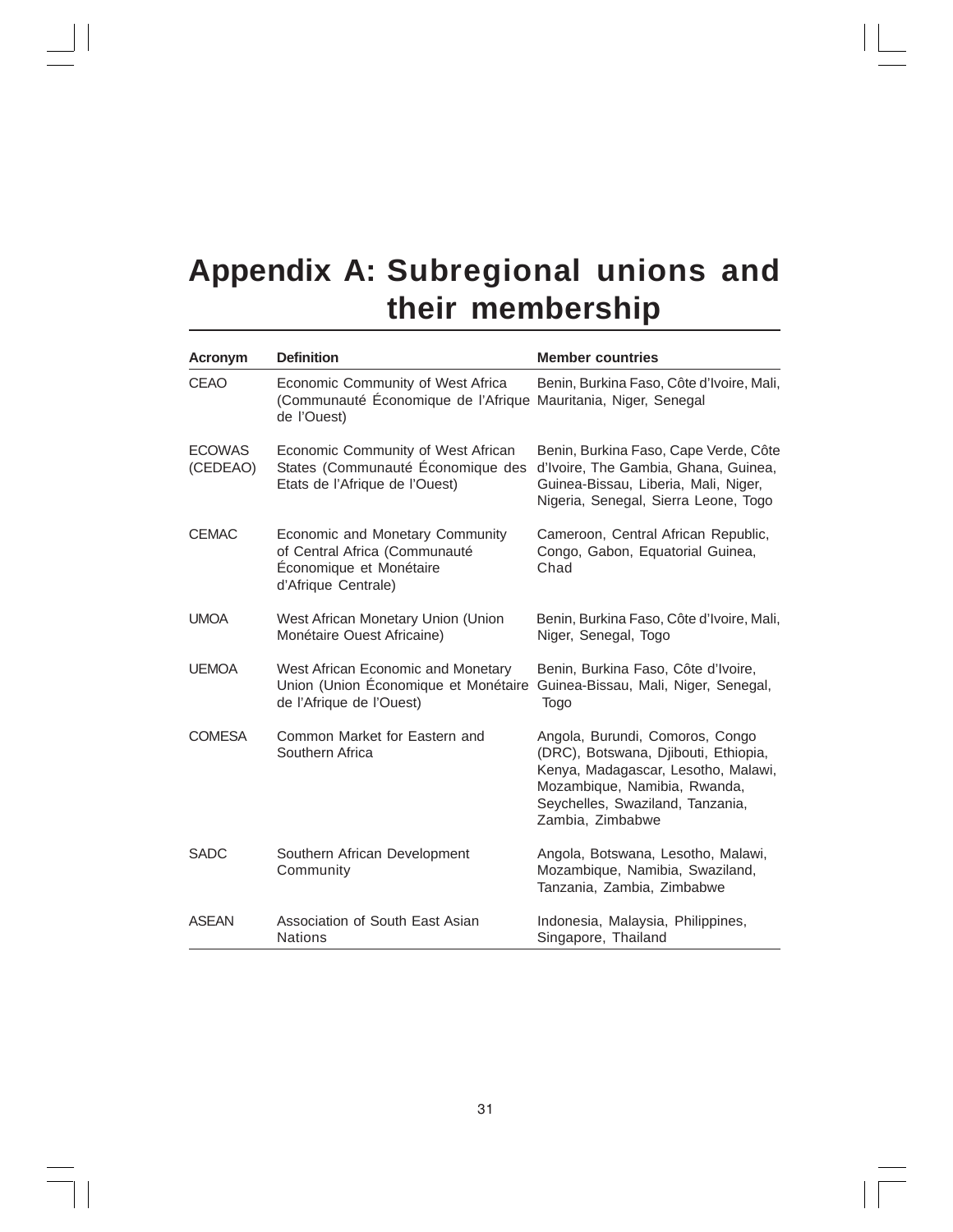## **Appendix B: List of reporting countries and partner countries**

| <b>Reporting countries</b><br><b>Sub-Saharan African countries</b> | <b>Partner countries</b><br><b>Sub-Saharan African countries</b> |
|--------------------------------------------------------------------|------------------------------------------------------------------|
| 1. Benin                                                           | 1. Benin                                                         |
| 2. Burkina Faso                                                    | 2. Burkina Faso                                                  |
| 3. Côte d'Ivoire                                                   | 3. Côte d'Ivoire                                                 |
| 4. Mali                                                            | 4. Mali                                                          |
| 5. Mauritania                                                      | 5. Mauritania                                                    |
| 6. Niger                                                           | 6. Niger                                                         |
| 7. Senegal                                                         | 7. Senegal                                                       |
| 8. Guinea                                                          | 8. Guinea                                                        |
| 9. Liberia                                                         | 9. Liberia                                                       |
| 10. Sierra Leone                                                   | 10. Sierra Leone                                                 |
| 11. Cape-Verde                                                     | 11. Cape Verde                                                   |
| 12. Gambia                                                         | 12. Gambia                                                       |
| 13. Ghana                                                          | 13. Ghana                                                        |
| 14. Guinea-Bissau                                                  | 14. Guinea-Bissau                                                |
| 15. Nigeria                                                        | 15. Nigeria                                                      |
| 16. Togo                                                           | 16. Togo                                                         |
| Asian countries                                                    | 17. Cameroon                                                     |
| 17. Indonesia                                                      | 18. Central African Republic                                     |
| 18. Malaysia                                                       | 19. Democratic Republic of Congo                                 |
| 19. Philippines                                                    | 20. Ethiopia                                                     |
| 20. Singapore                                                      | 21. Gabon                                                        |
| 21. Thailand                                                       | 22. Kenya                                                        |
| 22. China                                                          | 23. Uganda                                                       |
| 23. Hong Kong                                                      | <b>North African countries</b>                                   |
| 24. India                                                          | 24. Egypt                                                        |
| 25. Korea                                                          | 25. Libya                                                        |
|                                                                    | 26. Morocco                                                      |
|                                                                    | 27. Sudan                                                        |
|                                                                    | 28. Tunisia                                                      |
|                                                                    | Asian countries                                                  |
|                                                                    | 29. Indonesia                                                    |
|                                                                    | 30. Malaysia                                                     |
|                                                                    | 31. Philippines                                                  |
|                                                                    | 32. Singapore                                                    |
|                                                                    | 33. Thailand                                                     |
|                                                                    | 34. China                                                        |
|                                                                    | 35. Hong Kong                                                    |
|                                                                    | 36. India                                                        |
|                                                                    | 37. Korea                                                        |
|                                                                    | <b>Latin American countries</b>                                  |
|                                                                    | 38. Brazil                                                       |
|                                                                    | 39. Argentina                                                    |
|                                                                    | 40. Colombia                                                     |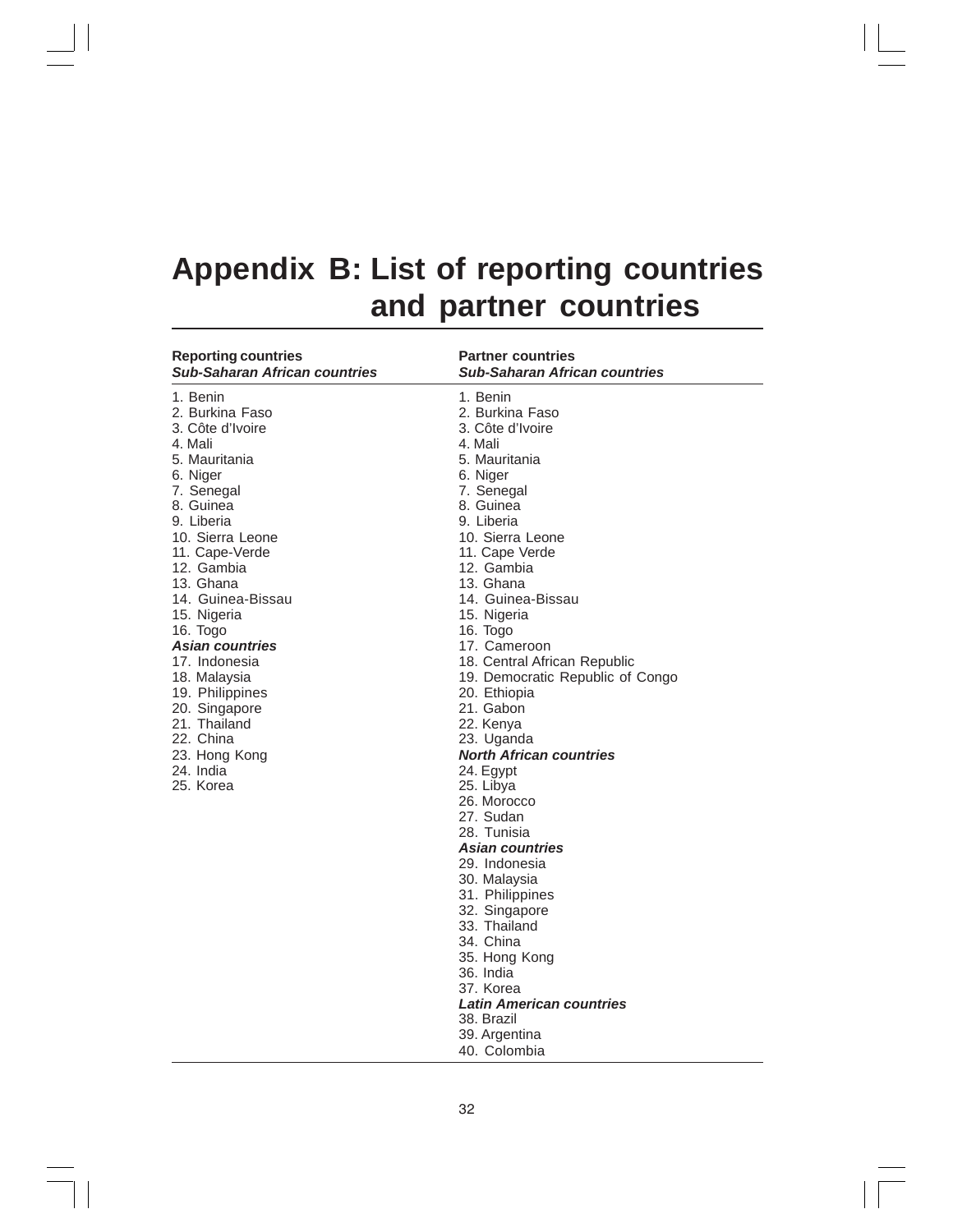#### **Other recent publications in the AERC Research Papers Series:**

- *Determinants of Regional Poverty in Uganda,* by Francis Okurut, Jonathan Odwee and Asaf Adebua, Research Paper 122.
- *Exchange Rate Policy and the Parallel Market for Foreign Currency in Burundi*, by Janvier D. Nkurunziza, Research Paper 123.
- *Structural Adjustment, Poverty and Economic Growth*: *An Analysis for Kenya*, by Jane Kabubo-Mariara and Tabitha W. Kiriti, Research Paper 124.
- *Liberalization and Implicit Government Finances in Sierra Leone*, by Victor A.B. Davis, Research Paper 125.
- *Productivity, Market Structure and Trade Liberalization in Nigeria*, by Adeola F. Adenikinju and Louis N. Chete, Research Paper 126.
- *Productivity Growth in Nigerian Manufacturing and Its Correlation to Trade Policy Regimes/Indexes (1962– 1985)*, by Louis N. Chete and Adeola F. Adenikinju, Research Paper 127.

*Financial Liberalization and Its Implications for the Domestic Financial System: The Case of Uganda*, by Louis A. Kasekende and Michael Atingi-Ego, Research Paper 128.

*Public Enterprise Reform in Nigeria: Evidence from the Telecommunications Industry*, by Afeikhena Jerome, Research Paper 129.

*Food Security and Child Nutrition Status among Urban Poor Householdsin Uganda: Implications for Poverty Alleviation,* by Sarah Nakabo-Sswanyana, Research Paper 130.

*Tax Reforms and Revenue Mobilization in Kenya*, by Moses Kinyanjui Muriithi and Eliud Dismas Moyi, Research Paper 131.

*Wage Determination and the Gender Wage Gap in Kenya: Any Evidence of Gender Discrimination?* by Jane Kabubo-Mariara, Research Paper 132.

*Trade Reform and Efficiency in Cameroon's Manufacturing Industries,* by Ousmanou Njikam, Research Paper 133.

*Efficiency of Microenterprises in the Nigerian Economy*, by Igbekele A. Ajibefun and Adebiyi G. Daramola, Research Paper 134.

*The Impact of Foreign Aid on Public Expenditure: The Case of Kenya*, by James Njeru, Research Paper 135.

- *The Effects of Trade Liberalization on Productive Efficiency: Electrical Industry in Cameroon*, by Ousmanou Njikam, Research Paper 136.
- *How Tied Aid Affects the Cost of Aid-Funded Projects in Ghana*, by Barfour Osei, Research Paper 137.
- *Exchange Rate Regimes and Inflation in Tanzania*, by Longinus Rutasitara, Research Paper 138.
- *Private Returns to Higher Education in Nigeria*, by O.B. Okuwa, Research Paper 139.

*Uganda' s Equilibrium Real Exchange Rate and Its Implications for Non-Traditional Export Performance*, by Michael Atingi-Ego and Rachel Kaggwa Sebudde, Research Paper 140.

- *Dynamic Inter-Links among the Exchange Rate, Price Level and Terms of Trade in a Managed Floating Exchange Rate System: The Case of Ghana*, by Vijay K. Bhasin, Research Paper 141.
- *Financial Deepening, Economic Growth and Development: Evidence from Selected Sub-Saharan African Countries*, by John E. Udo Ndebbio, Research Paper 142.
- *The Determinants of Inflation in South Africa: An Econometric Analysis,* by Oludele A. Akinboade, Franz K. Siebrits and Elizabeth W. Niedermeier, Research Paper 143.

*The Cost of Aid Tying to Ghana*, by Barfour Osei, Research Paper 144.

*A Positive and Normative Analysis of Bank Supervision in Nigeria,* by A. Soyibo, S.O. Alashi and M.K. Ahmad, Research Paper 145.

*The Determinants of the Real Exchange Rate in Zambia,* by Kombe O. Mungule, Research Paper 146.

*An Evaluation of the Viability of a Single Monetary Zone in ECOWAS,* by Olawale Ogunkola, Research Paper 147.

*Analysis of the Cost of Infrastructure Failures in a Developing Economy: The Case of the Electricity Sector in Nigeria*, by Adeola Adenikinju, Research Paper 148.

*Corporate Governance Mechanisms and Firm Financial Performance in Nigeria,* by Ahmadu Sanda, Aminu S. Mikailu and Tukur Garba, Research Paper 149.

*Female Labour Force Participation in Ghana: The Effects of Education*, by Harry A. Sackey, Research Paper 150.

- *The Integration of Nigeria's Rural and Urban Foodstuffs Market,* by Rosemary Okoh and P.C. Egbon, Research Paper 151.
- *Determinants of Technical Efficiency Differentials amongst Small- and Medium-Scale Farmers in Uganda: A Case of Tobacco Growers,* by Marios Obwona, Research Paper 152.

*Land Conservation in Kenya: The Role of Property Rights*, by Jane Kabubo-Mariara, Research Paper 153.

*Technical Efficiency Differentials in Rice Production Technologies in Nigeria,* by Olorunfemi Ogundele and Victor Okoruwa, Research Paper 154.